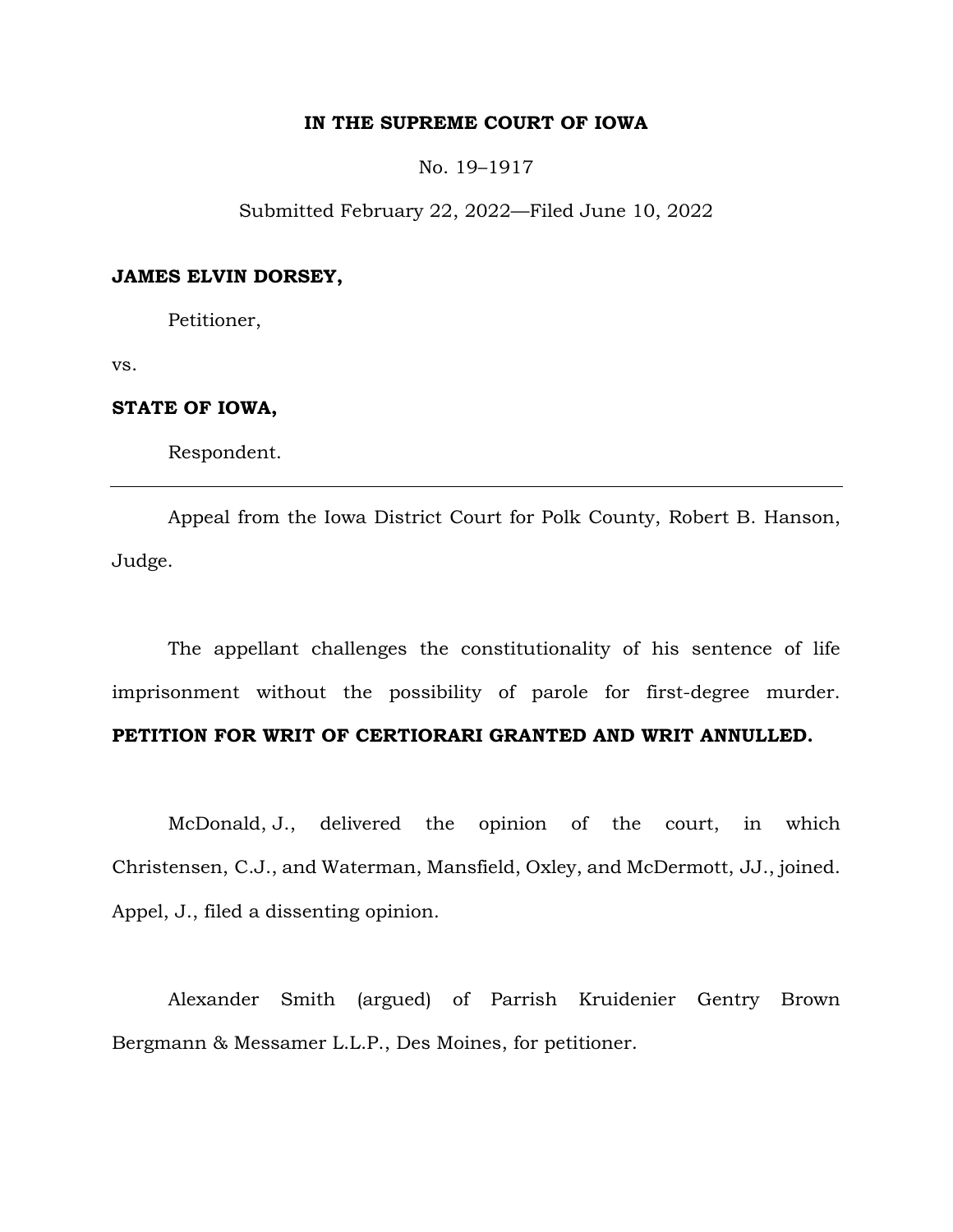Thomas J. Miller, Attorney General, and Louis S. Sloven (argued), Assistant Attorney General, for respondent.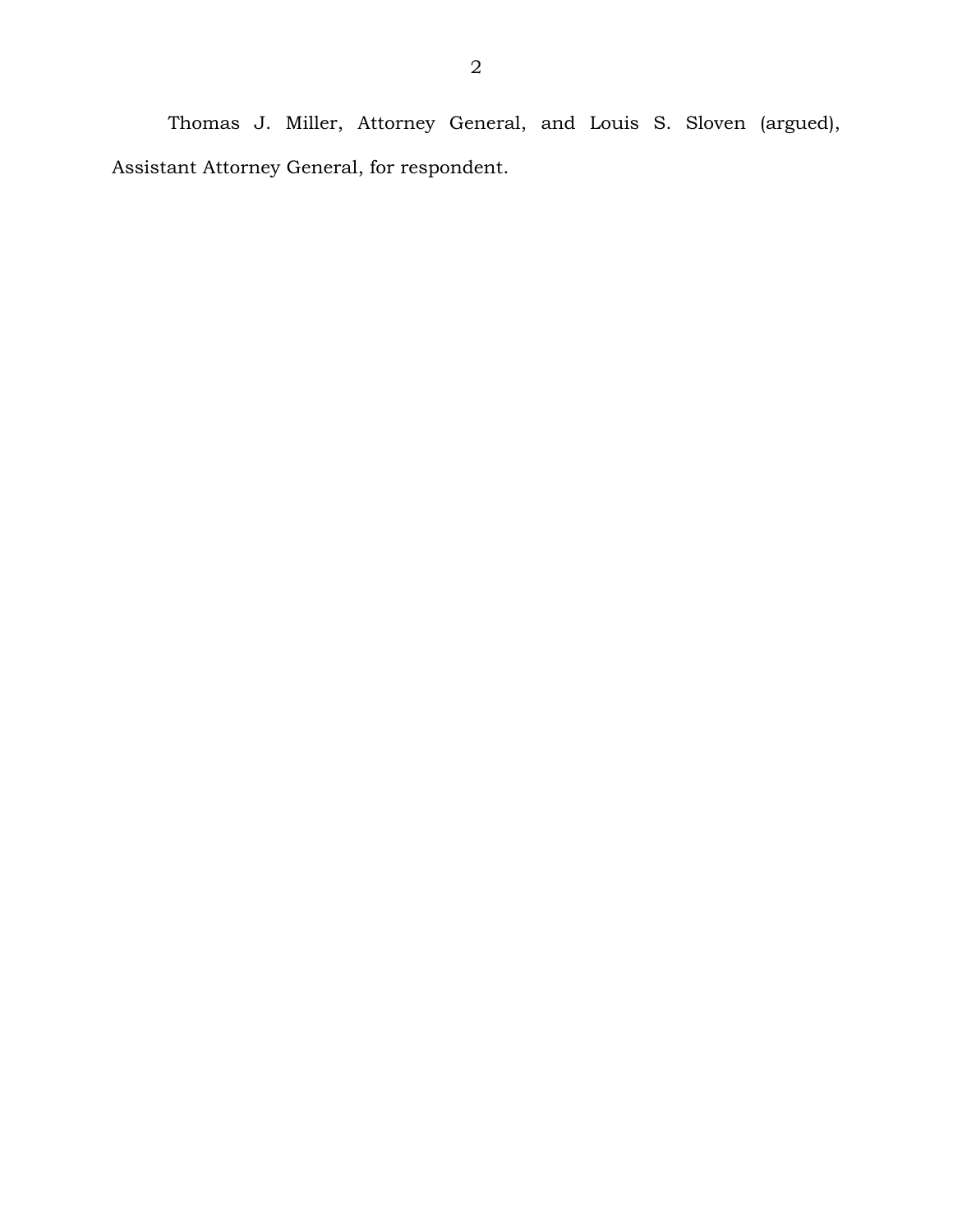#### **McDONALD, Justice.**

Petitioner James Dorsey shot and killed a woman when he was eighteen years and five days old. He was found guilty of murder in the first degree and was sentenced to a mandatory term of life in prison without the possibility of parole. Dorsey contends this sentence violates his state constitutional right to be free from "cruel and unusual punishment." Iowa Const. art. I, § 17. He argues the state constitution prohibits imposing a mandatory punishment on a young adult offender and instead requires the district court to hold an individualized sentencing hearing before imposing any sentence. He further argues his life sentence without the possibility of parole is grossly disproportionate to the crime. For the reasons expressed below, we affirm Dorsey's sentence.

### I.

On September 3, 1984, Dorsey, accompanied by two other men, entered the Des Moines home of Juanita Weaver with a shotgun. Dorsey went to Weaver's home to retrieve a revolver that Dorsey and Weaver's son had previously stolen from Dorsey's uncle. After Dorsey entered the home, he realized Weaver's son was not there. Weaver went into the living room upon hearing noises in the home and came upon Dorsey and the two other men. Dorsey fired at Weaver and missed. Weaver ran into the bathroom, and Dorsey followed, where he shot Weaver at close range and killed her. The three men fled the scene and went to a party but were eventually arrested. A jury found Dorsey guilty of murder in the first degree, and the district court sentenced Dorsey to a mandatory term of life in prison without the possibility of parole.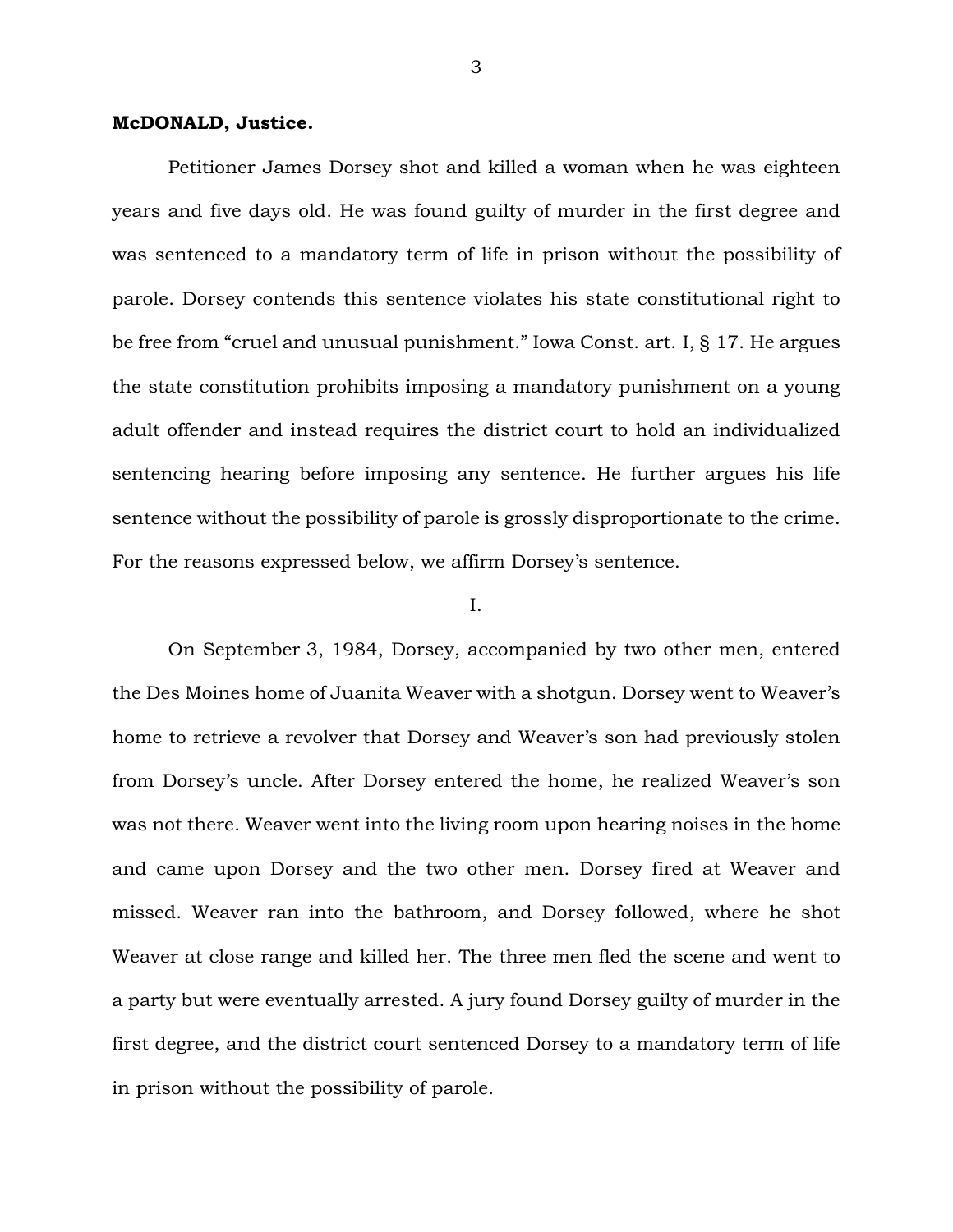In the nearly thirty-eight years since the murder, Dorsey has challenged his conviction and resulting mandatory life sentence on numerous occasions. His conviction was first affirmed on direct appeal in February 1986. In September 1986, Dorsey filed two separate but overlapping applications for postconviction relief. The applications were treated as a single application and dismissed as meritless in March 1994. Dorsey filed a second application for postconviction relief in November 1994, which the district court dismissed as time-barred. Dorsey filed his third and fourth applications for postconviction relief in January 1999 and October 2008, which were also dismissed as time-barred.

In January 2014, Dorsey filed a motion to correct an illegal sentence in the underlying criminal case. In that motion, he contended that his mandatory life sentence without the possibility of parole inflicted cruel and unusual punishment upon him in violation of the Federal and State Constitutions. In support of his argument, Dorsey relied on United States Supreme Court precedents stating that juvenile offenders have diminished culpability and better chances for reform and that "the penological justifications for imposing the harshest sentences on juvenile offenders" are diminished and, in some instances, categorically prohibited. *Miller v. Alabama*, 567 U.S. 460, 472 (2012); *see id.* at 489 ("By requiring that all children convicted of homicide receive lifetime incarceration without possibility of parole, regardless of their age and age-related characteristics and the nature of their crimes, the mandatory-sentencing schemes before us violate this principle of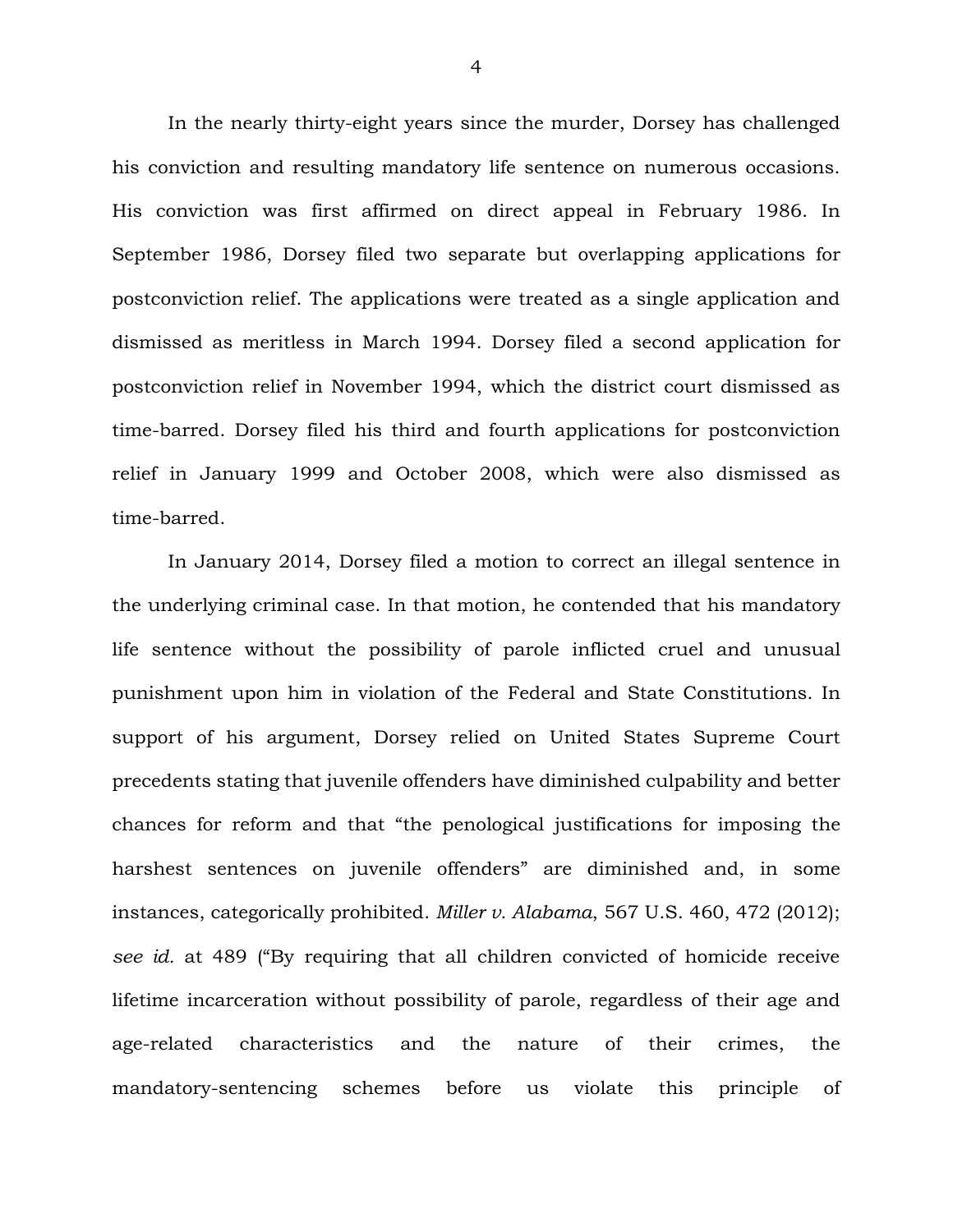proportionality, and so the Eighth Amendment's ban on cruel and unusual punishment."); *Graham v. Florida*, 560 U.S. 48, 82 (2010) ("The Constitution prohibits the imposition of a life without parole sentence on a juvenile offender who did not commit homicide. A State need not guarantee the offender eventual release, but if it imposes a sentence of life it must provide him or her with some realistic opportunity to obtain release before the end of that term."); *Roper v. Simmons*, 543 U.S. 551, 578 (2005) ("The Eighth and Fourteenth Amendments forbid imposition of the death penalty on offenders who were under the age of 18 when their crimes were committed."). Dorsey recognized that he was not a juvenile at the time of the offense, but he argued "[t]he courts in Iowa are expanding on the ruling of the United States Supreme Court" by applying the same rationale in other contexts. The district court denied the motion. Although Dorsey raised both a federal and state constitutional claim in his motion, the district court's order referenced only the federal claim.

The filing at issue in this case is Dorsey's fifth application for postconviction relief. In his application, Dorsey argued that his mandatory life sentence without the possibility of parole violated the federal and state constitutional prohibitions against cruel and unusual punishment. In support of his claims, Dorsey relied on this court's more recent juvenile sentencing jurisprudence applying and extending *Roper v. Miller*, *Graham v. Florida*, and *Miller v. Alabama*. *See generally State v. Roby*, 897 N.W.2d 127 (Iowa 2017); *State v. Sweet*, 879 N.W.2d 811 (Iowa 2016); *State v. Louisell*, 865 N.W.2d 590 (Iowa 2015); *State v. Seats*, 865 N.W.2d 545 (Iowa 2015); *State v. Lyle*, 854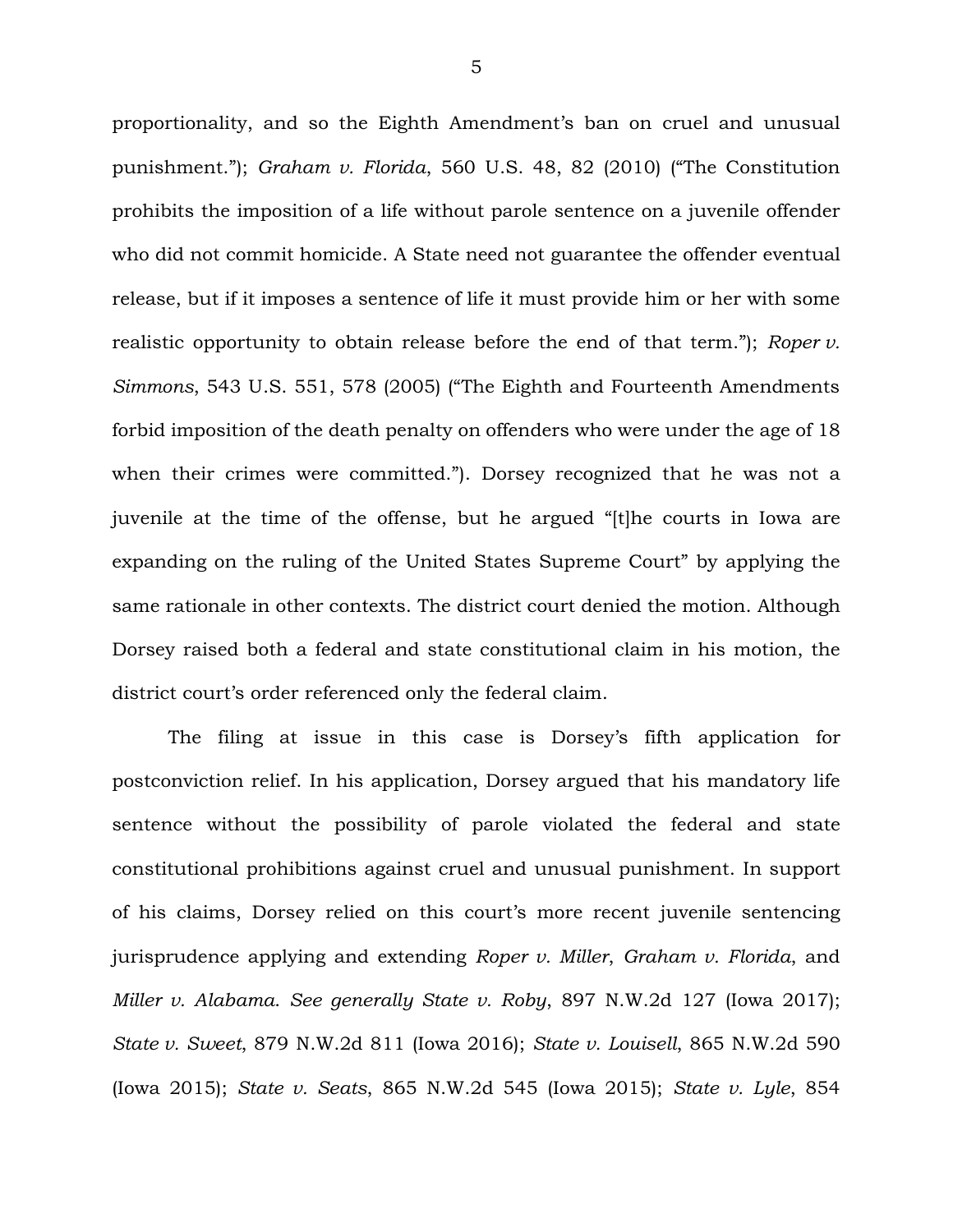N.W.2d 378 (Iowa 2014); *State v. Ragland*, 836 N.W.2d 107 (Iowa 2013); *State v. Pearson*, 836 N.W.2d 88 (Iowa 2013); *State v. Null*, 836 N.W.2d 41 (Iowa 2013). Dorsey relied specifically on *State v. Lyle*, in which this court held that "all mandatory minimum sentences of imprisonment for youthful offenders are unconstitutional under the cruel and unusual punishment clause in article I, section 17 of our constitution." 854 N.W.2d at 400. He also relied on *State v. Sweet*, which created "a categorical rule that juvenile offenders may not be sentenced to life without the possibility of parole under article I, section 17 of the Iowa Constitution." 879 N.W.2d at 839. In his application, Dorsey recognized that these holdings explicitly applied only to juvenile offenders, but he argued the cases should be extended or their holdings modified to provide relief for young adult offenders. He argued *Lyle* and *Sweet* should preclude the imposition of mandatory punishments on young adult offenders and should require individualized sentencing hearings for all young adult offenders, including those convicted of murder in the first degree.

The district court declined to provide Dorsey any relief and granted the State's motion for summary disposition of the claims. The district court held Dorsey's application for postconviction relief was barred by the three-year statute of limitations set forth in Iowa Code section 822.3 (2019). The district court also concluded that, to the extent Dorsey's claims could be considered a motion to correct an illegal sentence, the claims were barred res judicata because Dorsey raised the same claims in his 2014 motion to correct an illegal sentence. Finally, the district court concluded that Dorsey was not entitled to any relief on the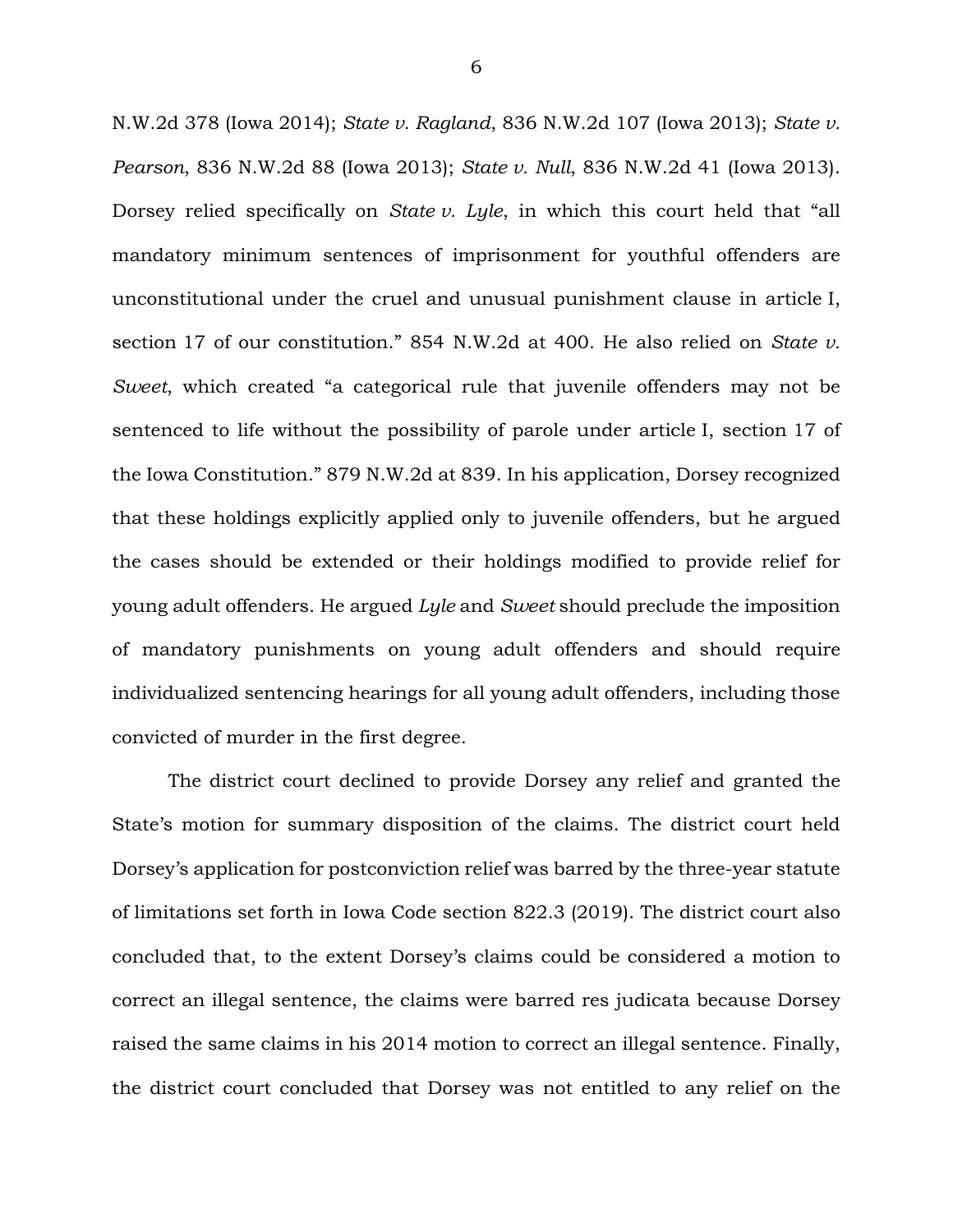merits because *Lyle* and *Sweet* applied only to juvenile offenders and not adult offenders. Dorsey timely filed his notice of appeal, and we retained the case.

II.

When an offender files an application for postconviction relief and "complains his sentence is illegal . . . the claim 'is not a postconviction relief action.' " *Bonilla v. State*, 791 N.W.2d 697, 699 (Iowa 2010) (quoting *Veal v. State*, 779 N.W.2d 63, 65 (Iowa 2010)). Instead, the application for postconviction relief is treated as a motion to correct an illegal sentence. *Id.* at 699–700. We therefore construe Dorsey's application for postconviction relief as a motion to correct an illegal sentence. There is no appeal as a matter of right from the denial of a motion to correct an illegal sentence. *See State v. Propps*, 897 N.W.2d 91, 96–97 (Iowa 2017). However, when a case is initiated by a notice of appeal, but another form of review is proper, we need not dismiss the action and may proceed instead as though the proper form of review was requested. Iowa R. App. P. 6.108. We treat Dorsey's "notice of appeal and accompanying briefs as a petition for writ of certiorari, as we conclude that appeals from a motion to correct an illegal sentence are most appropriately fashioned in this manner. We grant the petition for writ of certiorari." *Propps*, 897 N.W.2d at 97.

#### III.

The district court denied Dorsey's challenge to his mandatory life sentence without the possibility of parole on three grounds. First, the district court held that Dorsey's application for postconviction relief was barred by the three-year statute of limitations set forth in Iowa Code section 822.3. Second, the district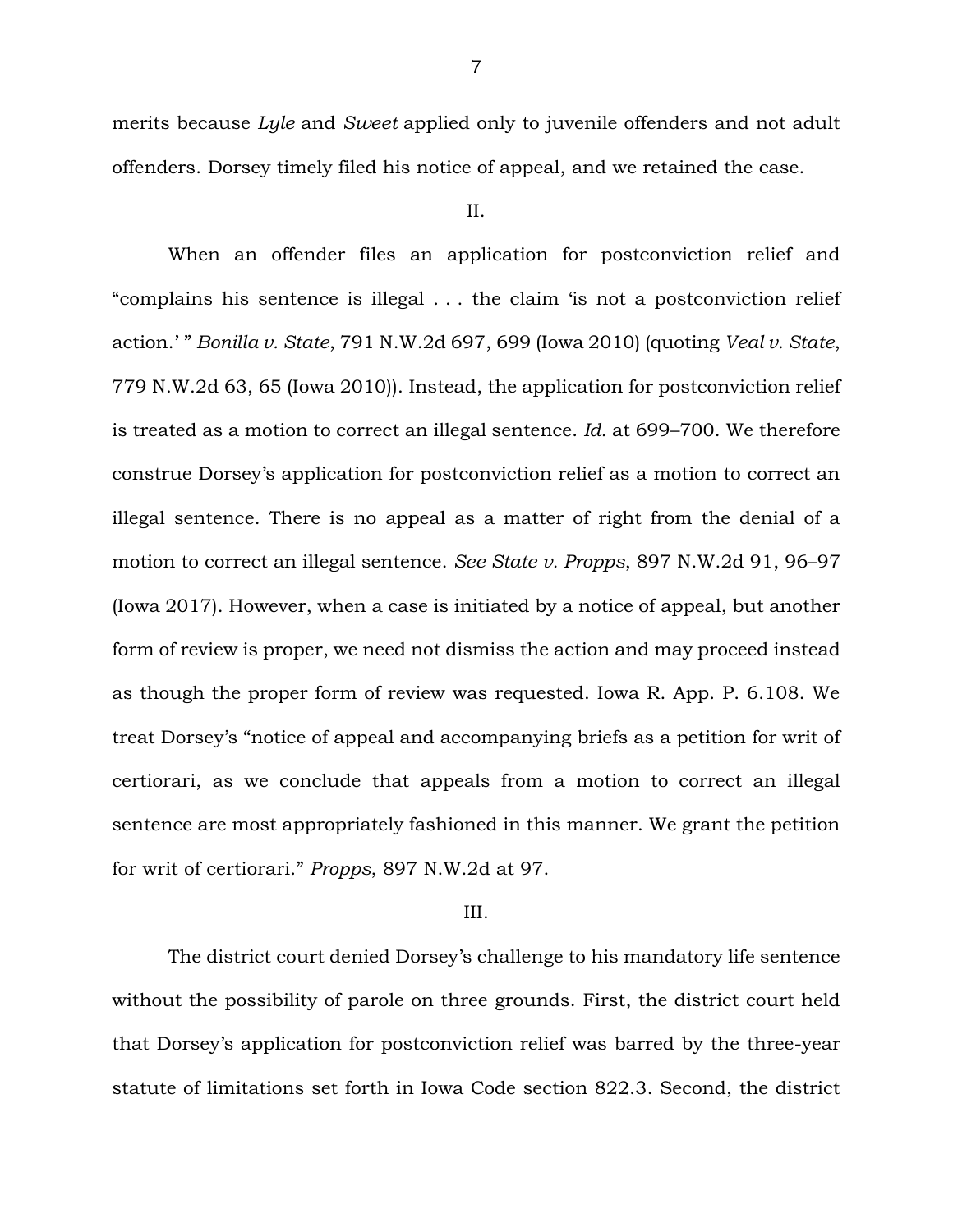court held Dorsey's claims were barred res judicata because Dorsey had raised the same claims in his 2014 motion to correct an illegal sentence. Finally, the district court concluded that Dorsey was not entitled to any relief on the merits. We address each ruling in turn.

A.

The statute of limitations governing postconviction-relief proceedings does not bar Dorsey's constitutional challenge to his sentence. In general, an application for postconviction relief "must be filed within three years from the date the conviction or decision is final or, in the event of an appeal, from the date the writ of procedendo is issued." Iowa Code § 822.3. But the statute of limitations for postconviction-relief proceedings is not applicable here. As discussed above, the district court should have treated Dorsey's application for postconviction relief as a motion to correct an illegal sentence. *See Bonilla*, 791 N.W.2d at 699–700. Because an offender can file a motion to correct an illegal sentence at any time, the motion "is not governed by the postconviction statute of limitations." *Veal*, 779 N.W.2d at 65. The district court thus erred to the extent it held that Dorsey's claims were barred by section 822.3. *See id.* (stating that when a claim of an illegal sentence is raised in an application for postconviction relief, even when "not labeled as such, the district court . . . should treat [the] application for postconviction relief as a challenge to an illegal sentence that is not subject to the three-year statute of limitations in Iowa Code section 822.3").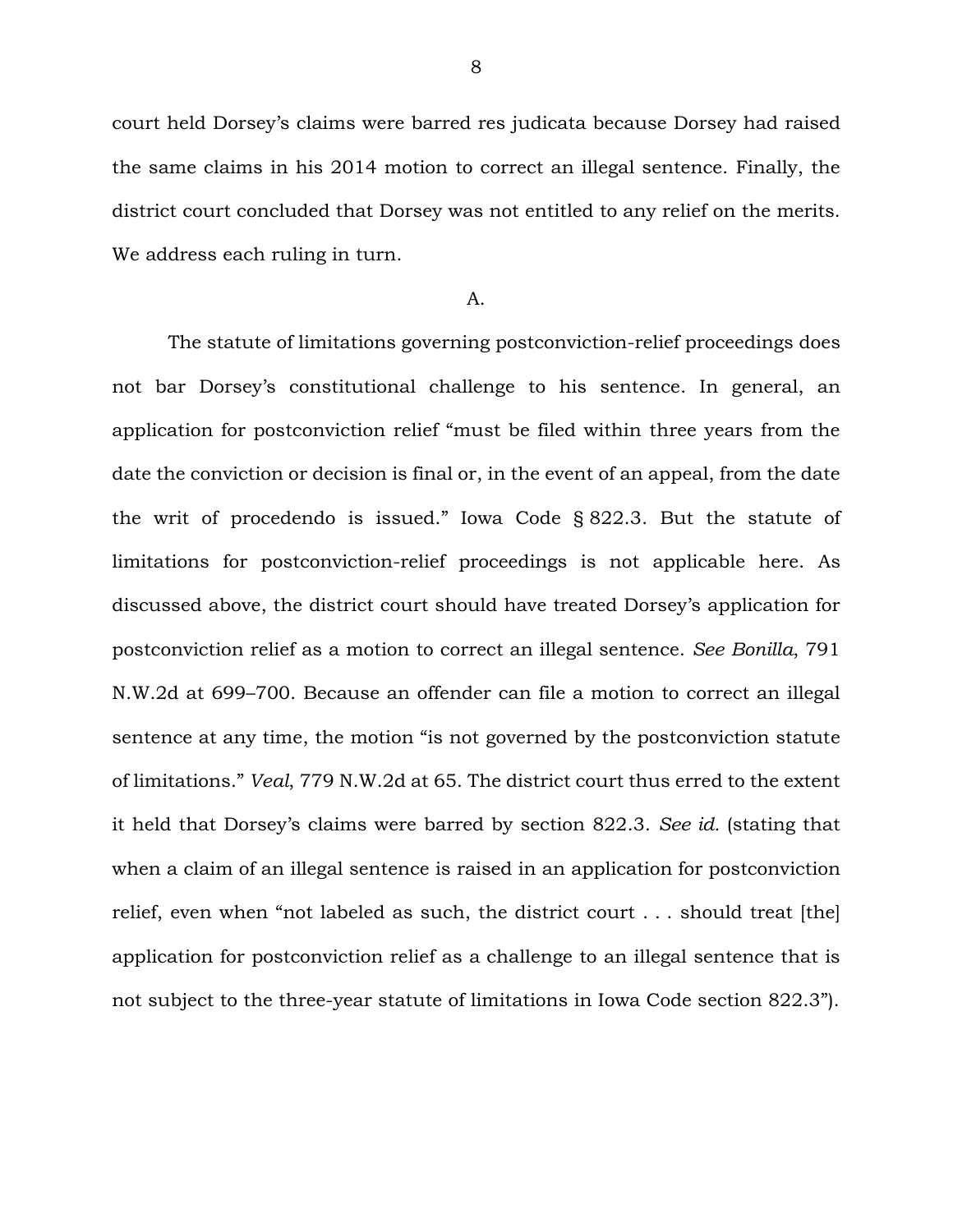Nor can we conclude Dorsey's challenge to his sentence is barred res judicata. Under Iowa law, "res judicata embraces two concepts: claim preclusion and issue preclusion." *Braunschweig v. Fahrenkrog*, 773 N.W.2d 888, 893 (Iowa 2009). "The general rule of claim preclusion holds that a valid and final judgment on a claim bars a second action on the adjudicated claim or any part thereof." *Pavone v. Kirke*, 807 N.W.2d 828, 835 (Iowa 2011). "[I]ssue preclusion prevents parties to a prior action in which judgment has been entered from relitigating in a subsequent action issues raised and resolved in the previous action." *Hunter v. City of Des Moines*, 300 N.W.2d 121, 123 (Iowa 1981) (footnote omitted). "The term 'issue preclusion' is used interchangeably with the term 'collateral estoppel.'" *Id.* at 123 n.2.

We cannot conclude the doctrines of claim preclusion and issue preclusion bar consideration of Dorsey's claim. First, Dorsey's 2014 motion to correct an illegal sentence raised federal and state constitutional claims, but the district court's order addressed only Dorsey's federal claim. There was no ruling on Dorsey's state constitutional claim in the prior motion. Second, following the denial of Dorsey's 2014 motion, this court created new categorical rules regarding juvenile sentencing. In *Lyle*, this court held that "all mandatory minimum sentences of imprisonment for youthful offenders are unconstitutional under the cruel and unusual punishment clause in article I, section 17 of our constitution." 854 N.W.2d at 400. Two years later, in *Sweet*, this court extended *Lyle* and created "a categorical rule that juvenile offenders may not be sentenced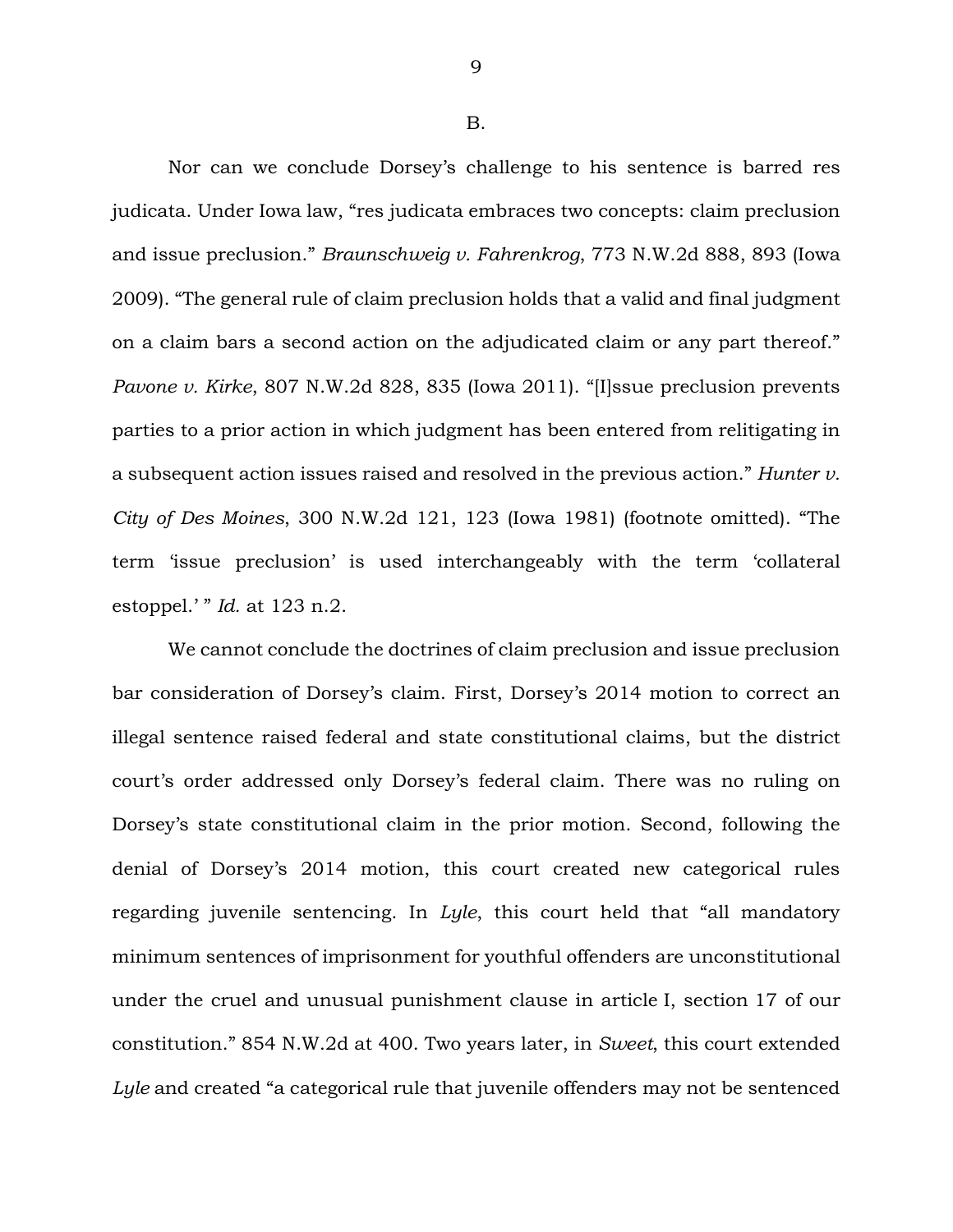to life without the possibility of parole under article I, section 17 of the Iowa Constitution." 879 N.W.2d at 839. Dorsey seeks to take advantage of these new categorical rules in our state constitutional jurisprudence and extend the rationale of *Lyle* and *Sweet* to young adult offenders such as himself. In other cases, we have allowed article I, section 17 challenges to the constitutionality of sentences following changes in our jurisprudence, and we see no reason to uniquely preclude Dorsey's challenge. The district court erred in holding Dorsey's claim based on new law was barred.

#### C.

We next address the district court's alternative ruling on the merits of Dorsey's challenge to his sentence. In the district court, Dorsey raised federal and state constitutional challenges to his sentence. On appeal, Dorsey raises only his state constitutional claim arising under article I, section 17 of the Iowa Constitution, which prohibits the infliction of "cruel and unusual punishment." Dorsey contends the Iowa Constitution categorically prohibits the imposition of a mandatory sentence on a young adult offender and instead requires an individualized sentencing hearing. We conclude the district court did not err in denying Dorsey's state constitutional claim on the merits.

Generally, "[t]he legislature possesses the inherent power to prescribe punishment for crime, and the sentencing authority of the courts is subject to that power." *State v. Iowa Dist. Ct. for Shelby Cnty.*, 308 N.W.2d 27, 30 (Iowa 1981). It is solely the legislature's prerogative to set punishments that balance the state's interest in achieving certain penological interests with the other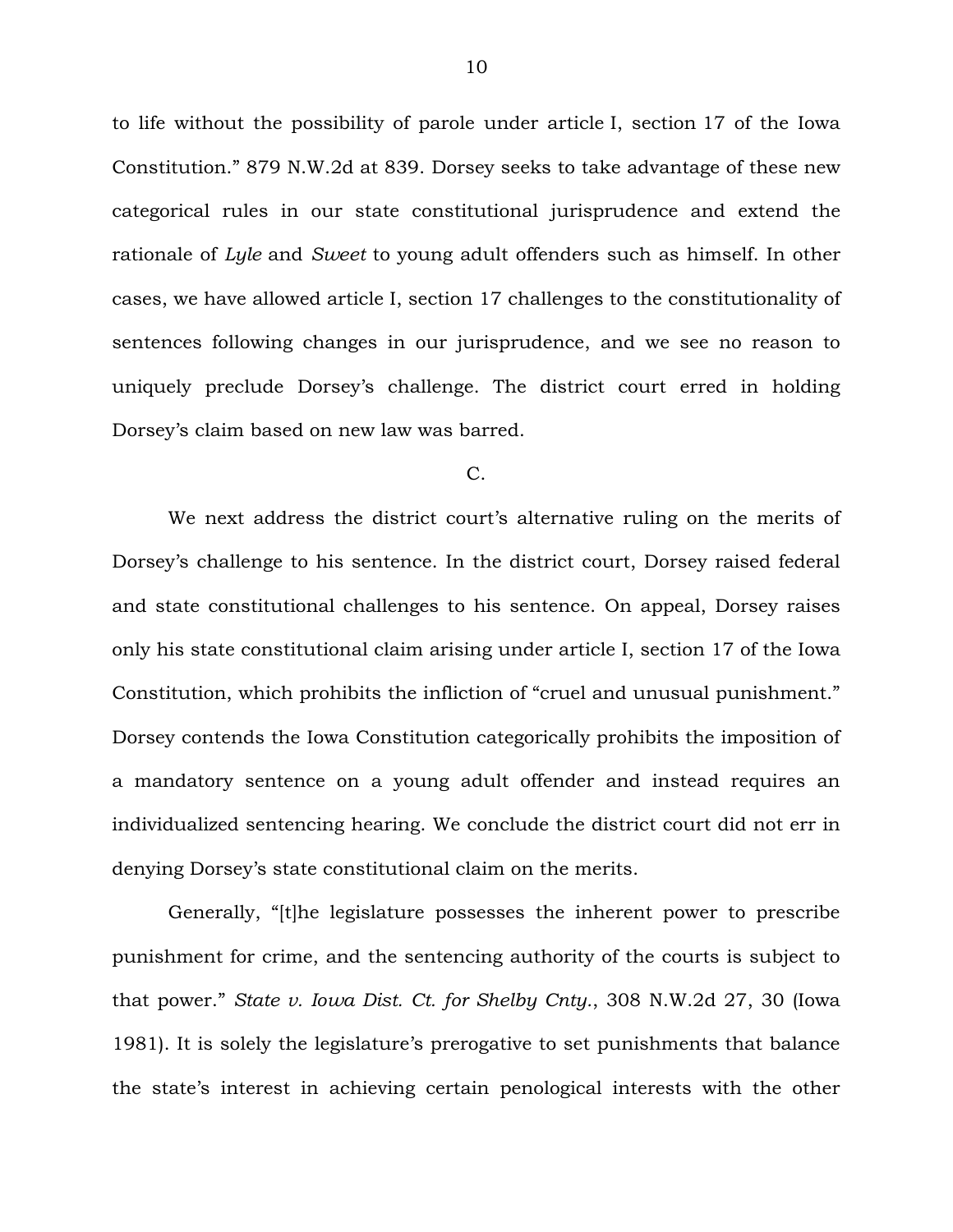interests related to the administration of criminal justice. The legislature's prerogative to set punishments is circumscribed only by the Federal and State Constitutions. In *Sweet* and *Lyle*, this court held article I, section 17 circumscribes the legislature's prerogative in imposing certain punishments on juvenile offenders. *See Sweet*, 879 N.W.2d at 839; *Lyle*, 854 N.W.2d at 400.

The *Sweet* and *Lyle* courts offered several justifications for the creation of this categorical limitation. *See, e.g.*, *Sweet*, 879 N.W.2d at 830–34 (identifying fourteen critical points drawn from the federal caselaw and the three critical principles distilled from the Iowa caselaw). Among these justifications were medical literature tending to show the human brain continues to develop until the age of twenty-five and medical and social science literature tending to show juveniles think and act differently than adults. *See, e.g.*, *Null*, 836 N.W.2d at 55 (stating the rationale is based on (1) recent scientific evidence showing "the human brain continues to mature into the early twenties," and (2) a finding that young people generally "lack the ability to properly assess risks and engage in adult-style self-control").

While Dorsey acknowledges that our precedents in this area create categorical rules applicable only to juvenile offenders and that he was not a juvenile at the time of the offense, he argues the same medical and social science literature applies with equal force to adult offenders under age twenty-five. At minimum, he argues someone like him, who was only eighteen years and five days old at the time of his offense, is entitled to a *Miller* sentencing hearing before the imposition of a life sentence.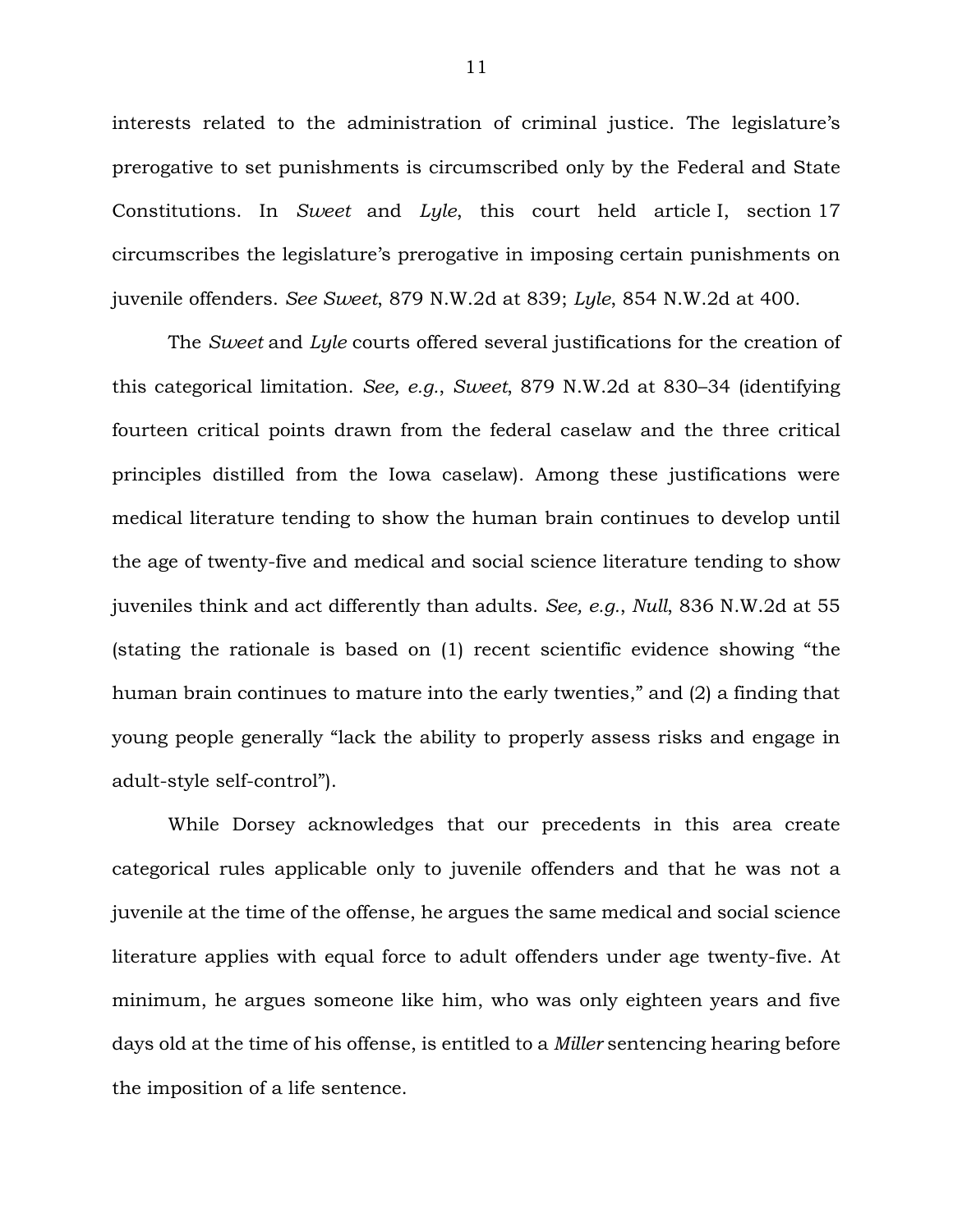But the arguments by Dorsey and the dissent are foreclosed by the same precedents on which they rely. As we stated in *Lyle*:

[O]ur holding today has no application to sentencing laws affecting adult offenders. Lines are drawn in our law by necessity and are incorporated into the jurisprudence we have developed to usher the Iowa Constitution through time. This case does not move any of the lines that currently exist in the sentencing of adult offenders.

854 N.W.2d at 403. We later reiterated that "the line between being a juvenile and an adult was drawn for cruel and unusual punishment purposes at eighteen years of age." *Seats*, 865 N.W.2d at 556–57. And in *Sweet* we stated that "[t]he qualities that distinguish juveniles from adults do not disappear when an individual turns eighteen, but society has generally drawn the line at eighteen for the purposes of distinguishing juveniles from adults." 879 N.W.2d at 831.

The categorical constitutional distinction this court drew between juveniles and adults was based on the long-accepted legal categorical distinction drawn between juveniles and adults. "We have long known juveniles are different from adults." *Goodwin v. Iowa Dist. Ct. for Davis Cnty.*, 936 N.W.2d 634, 652 (Iowa 2019) (McDonald, J., concurring specially). "The legislature already accounted for this by creating a separate juvenile justice system to address the different and particular needs of juvenile offenders." *Id.* at 653. This includes waiver and reverse waiver provisions that afford the district court discretion in determining whether a juvenile should be prosecuted as a juvenile or as an adult based on the particular circumstances of the juvenile. *See* Iowa Code §§ 232.8, .45. The legislature also, in accord with our caselaw, distinguishes between juvenile and adult offenders with respect to sentencing for murder in the first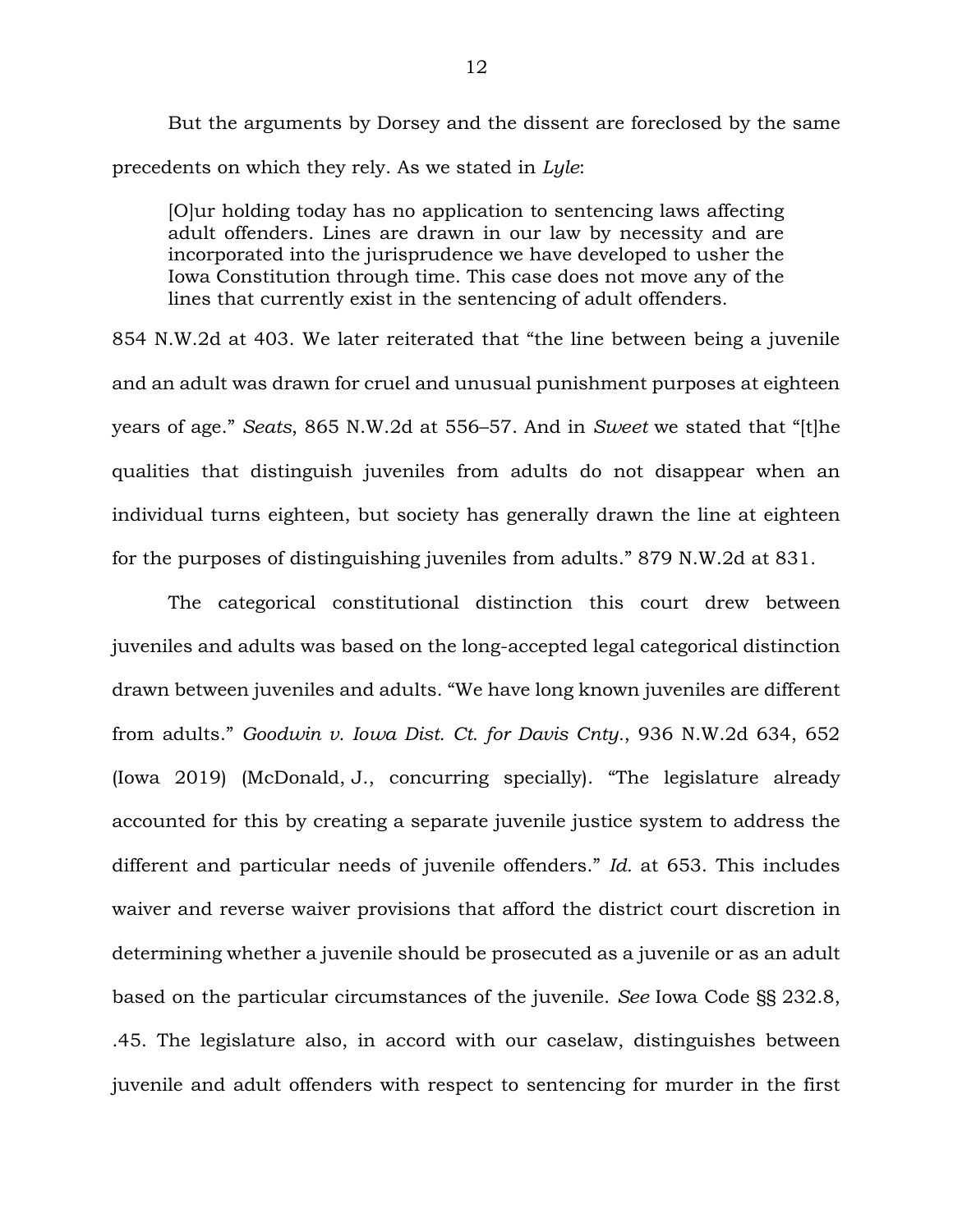degree. Adults convicted of murder in the first degree, such as Dorsey, are required to serve mandatory terms of life imprisonment without the possibility of parole. *See id.* § 707.2(2); *id.* § 902.1(1). Whereas, those under the age of eighteen at the time of the offense, may be eligible for parole. *Id.* § 902.1(2). And, as we explained in *Lyle*, juveniles are treated differently than adults in a variety of other contexts outside the area of criminal law. *See Lyle*, 854 N.W.2d at 388– 89 (cataloging laws treating juveniles differently than adults).

The bright-line constitutional distinction between juvenile offenders and adult offenders for purposes of article I, section 17 has been clear from the outset. In reliance on that bright-line rule, the court of appeals repeatedly has considered and rejected the same argument Dorsey and the dissent advance here. *See, e.g.*, *McGuire v. State*, No. 21–0031, 2022 WL 470841, at \*4 (Iowa Ct. App. Feb. 16, 2022); *Hayes v. Polk Cnty. Dist. Ct.*, No. 19–1660, 2021 WL 3378674, at \*1 (Iowa Ct. App. Aug. 4, 2021); *Mozie v. State*, No. 20–0024, 2021 WL 810962, at \*1 (Iowa Ct. App. Mar. 3, 2021); *Shuford v. Iowa Dist. Ct. for Scott Cnty.*, No. 18–1434, 2020 WL 1879663, at \*3 (Iowa Ct. App. Apr. 15, 2020); *Swan v. State*, No. 17–0877, 2018 WL 6706212, at \*3 (Iowa Ct. App. Dec. 19, 2018); *Nassif v. State*, No. 17–0762, 2018 WL 3301828, at \*1 (Iowa Ct. App. July 5, 2018); *Thomas v. State*, No. 16–0008, 2017 WL 2665104, at \*2 (Iowa Ct. App. June 21, 2017); *State v. Clayton*, No. 13–1771, 2014 WL 5862075, at \*5 (Iowa Ct. App. Nov. 13, 2014). "Considerations of efficiency and certainty require a bright line separating adults from juveniles." *United States v. Marshall*, 736 F.3d 492, 500 (6th Cir. 2013). We adhere to the bright-line distinction drawn in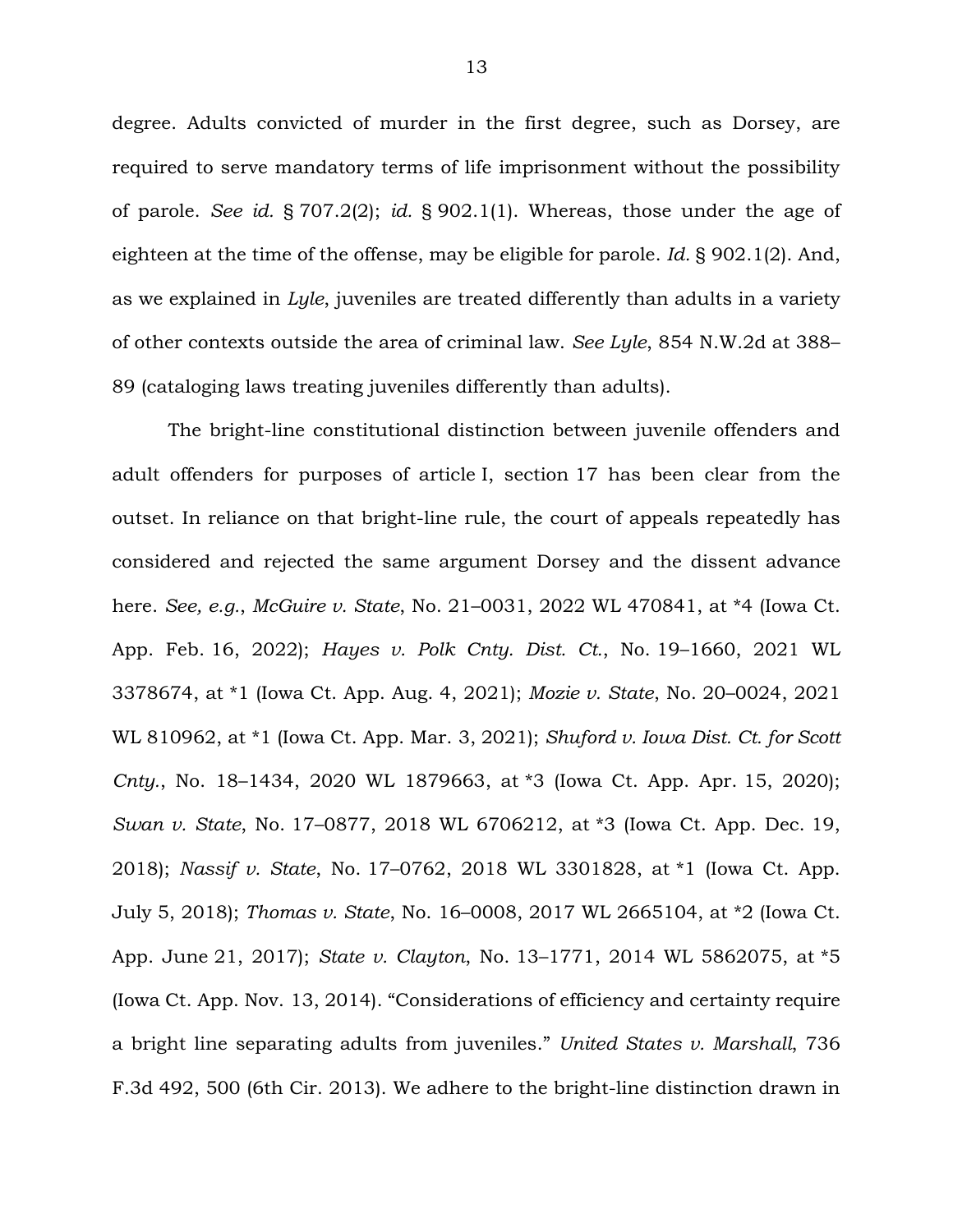our caselaw and repeatedly followed by the court of appeals. Dorsey is not entitled to any relief on this claim.

#### IV.

Dorsey also asserts a separate challenge to his sentence for the first time on appeal. Dorsey argues that his sentence of life imprisonment without the possibility of parole is "grossly disproportionate" to the crime of murder in the first degree and therefore constitutes cruel and unusual punishment in violation of article I, section 17 of the Iowa Constitution. "Where, as here, the claim is that the sentence itself is inherently illegal, whether based on constitution or statute, we believe the claim may be brought at any time." *State v. Bruegger*, 773 N.W.2d 862, 872 (Iowa 2009). This includes a claim being brought for the first time on appeal. *See id.* We thus turn to the merits of the claim.

We employ a three-part test to determine whether a sentence is grossly disproportionate to the underlying offense. The first step is a "threshold" inquiry which involves "a balancing of the gravity of the crime against the severity of the sentence." *Id.* at 873. If the sentence being reviewed does not "raise an inference of gross disproportionality," then the inquiry ends and "[n]o further analysis is required." *State v. Wickes*, 910 N.W.2d 554, 572 (Iowa 2018). If the threshold inquiry is satisfied, step two requires "an intrajurisdictional analysis to compare the challenged sentence to sentences of other crimes within our jurisdiction." *Id.*  Step three requires "an interjurisdictional review and examine the sentences for similar crimes in other jurisdictions." *Id.*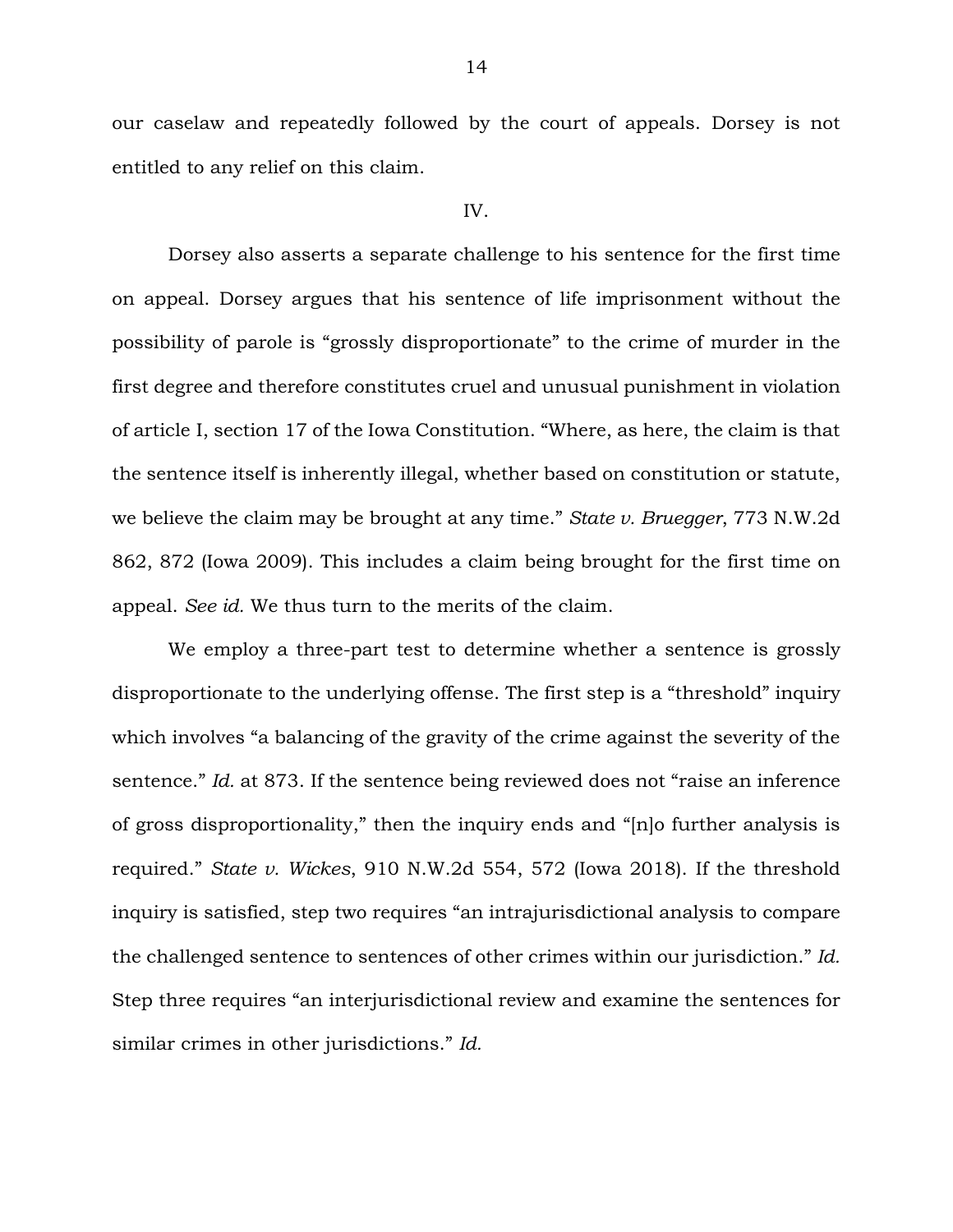At the threshold stage of analysis, our primary task is to balance "the gravity of the crime against the severity of the sentence." *Bruegger*, 773 N.W.2d at 873. In balancing these competing considerations, we consider several general principles. First, "we owe substantial deference to the penalties the legislature has established for various crimes." *State v. Oliver*, 812 N.W.2d 636, 650 (Iowa 2012). "Criminal punishment can have different goals, and choosing among them is within a legislature's discretion." *Graham*, 560 U.S. at 71. Second, "it is rare that a sentence will be so grossly disproportionate to the crime as to satisfy the threshold inquiry and warrant further review." *Oliver*, 812 N.W.2d at 650. Third, "a recidivist offender is more culpable and thus more deserving of a longer sentence than a first-time offender." *Id.* And finally, "the unique features of a case can 'converge to generate a high risk of potential gross disproportionality.' " *Id.* at 651 (quoting *Bruegger*, 773 N.W.2d at 884).

As a general matter, the sentence of life imprisonment without the possibility of parole for the crime of murder in the first degree does not raise an inference of gross disproportionality. The prohibition against cruel and unusual punishment "does not require a precise calibration of crime and punishment." *United States v. Graciani*, 61 F.3d 70, 76 (1st Cir. 1995). Rather, the prohibition "gives rise to a 'narrow proportionality principle,' forbidding only extreme sentences that are significantly disproportionate to the underlying crime." *Id.* (citation omitted) (quoting *Harmelin v. Michigan*, 501 U.S. 957, 997 (1991) (Kennedy, J., concurring in part and concurring in the judgment)). "[T]he taking of innocent life is considered the greatest universal wrong." *State v. Izzolena*, 609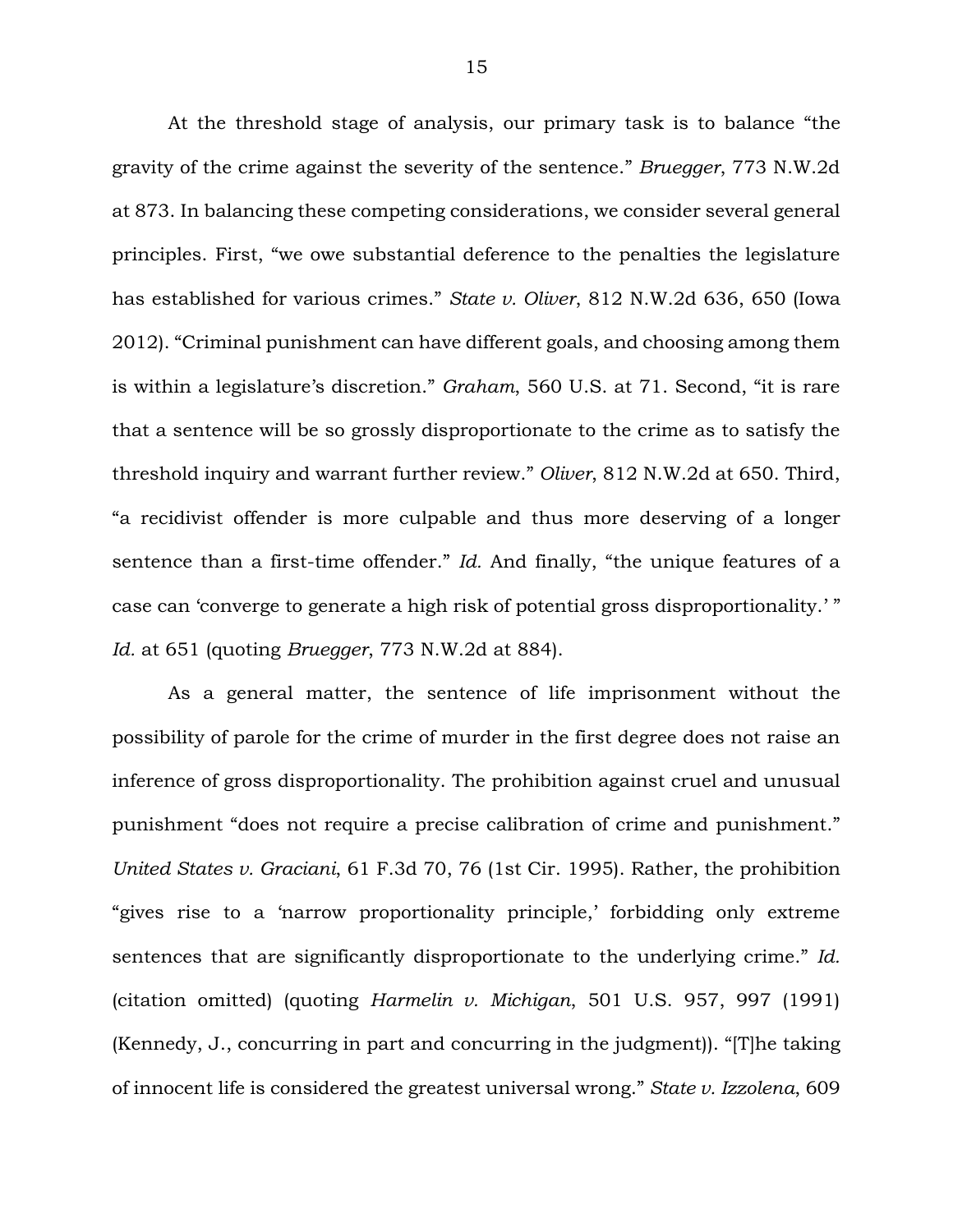N.W.2d 541, 550 (Iowa 2000) (en banc). And the proportionate response is to impose the greatest punishment allowed under our law, life imprisonment without the possibility of parole. *See State v. Fitz*, 265 N.W.2d 896, 899 (Iowa 1978) (rejecting challenge to life sentence for murder); *State v. Fuhrmann*, 261 N.W.2d 475, 479–80 (Iowa 1978) (en banc) ("Life imprisonment for first-degree murder is not so disproportionate to the seriousness of the offense as to shock the conscience or sense of justice.").

And there is nothing unique about the facts of this case that raise an inference of gross disproportionality. Dorsey entered Weaver's home armed with a shotgun in search of her son. When Weaver refused to disclose her son's whereabouts, Dorsey shot at her. Weaver fled into the bathroom, and Dorsey followed her. He reloaded the shotgun and killed Weaver with a close-range shot that left "a massive shotgun wound in [her] face and arm." Based on these facts, the jury found Dorsey guilty of committing a willful, deliberate, and premeditated murder. Dorsey's willful, deliberate, and premeditated murder of an unarmed woman in her own home justifies the most severe sentence allowed under our law. There is no inference of gross disproportionality here. *See Fuhrmann*, 261 N.W.2d at 479–80; *see also People v. Blackwell*, 207 Cal. Rptr. 3d 444, 472 (Ct. App. 2016) ("The sentence in this case, though undoubtedly harsh, does not shock the conscience and is not disproportionate. Blackwell was convicted of first degree murder with special circumstances. First degree special circumstance murder, viewed in the abstract, is perhaps the most serious offense under California law, and the facts of this particular case do not remove it from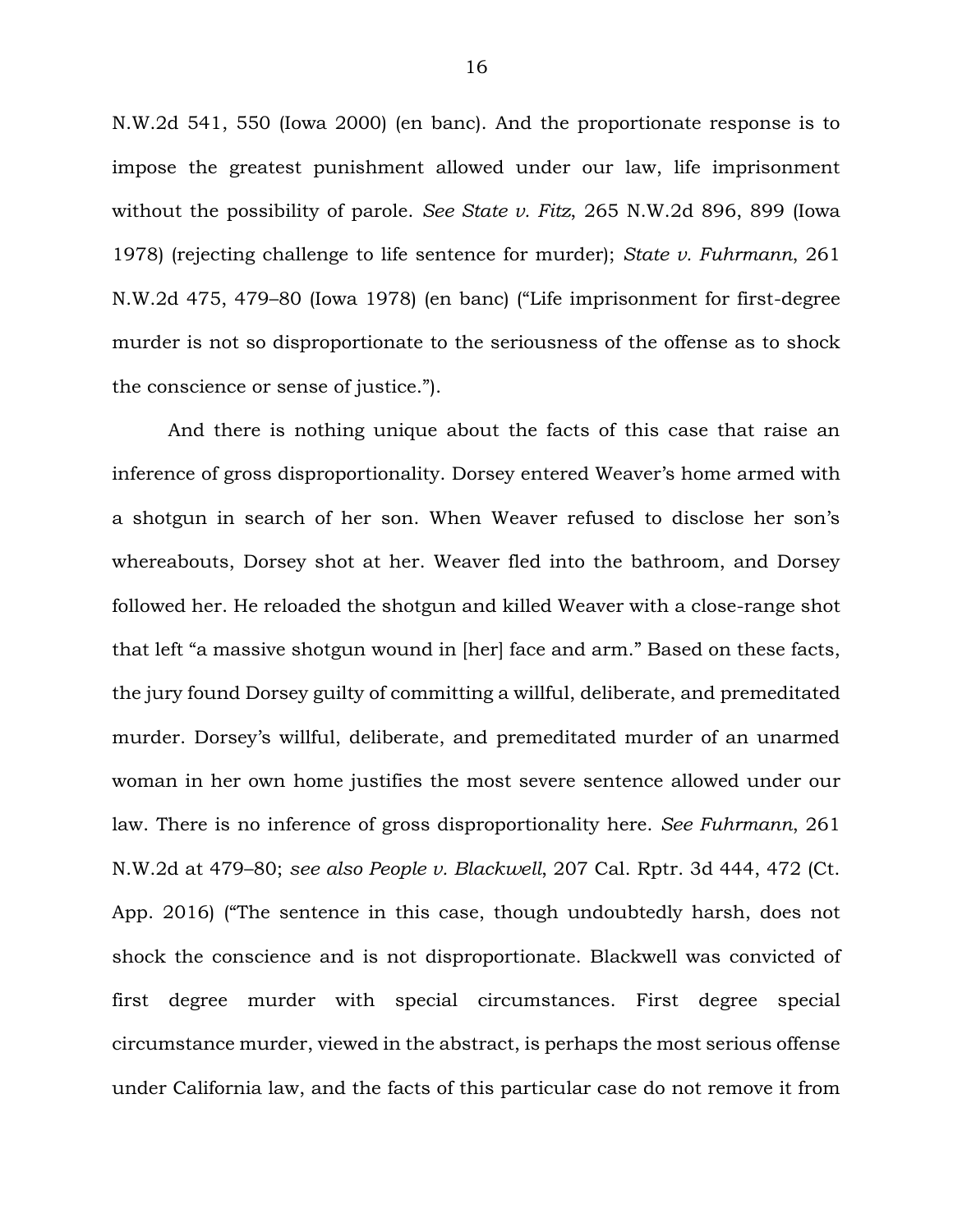this category."); *People v. Castillo*, \_\_\_ P.3d \_\_\_, \_\_\_ , 2022 WL 480893, at \*8 (Colo. App. Feb. 17, 2022) (holding sentence of life imprisonment without parole for a murder conviction imposed on an eighteen-year-old "does not give rise to an inference of gross disproportionality").

V.

The district court did not err in denying Dorsey's challenges to his sentence.

**PETITION FOR WRIT OF CERTIORARI GRANTED AND WRIT ANNULLED.**

All justices concur except Appel, J., who dissents.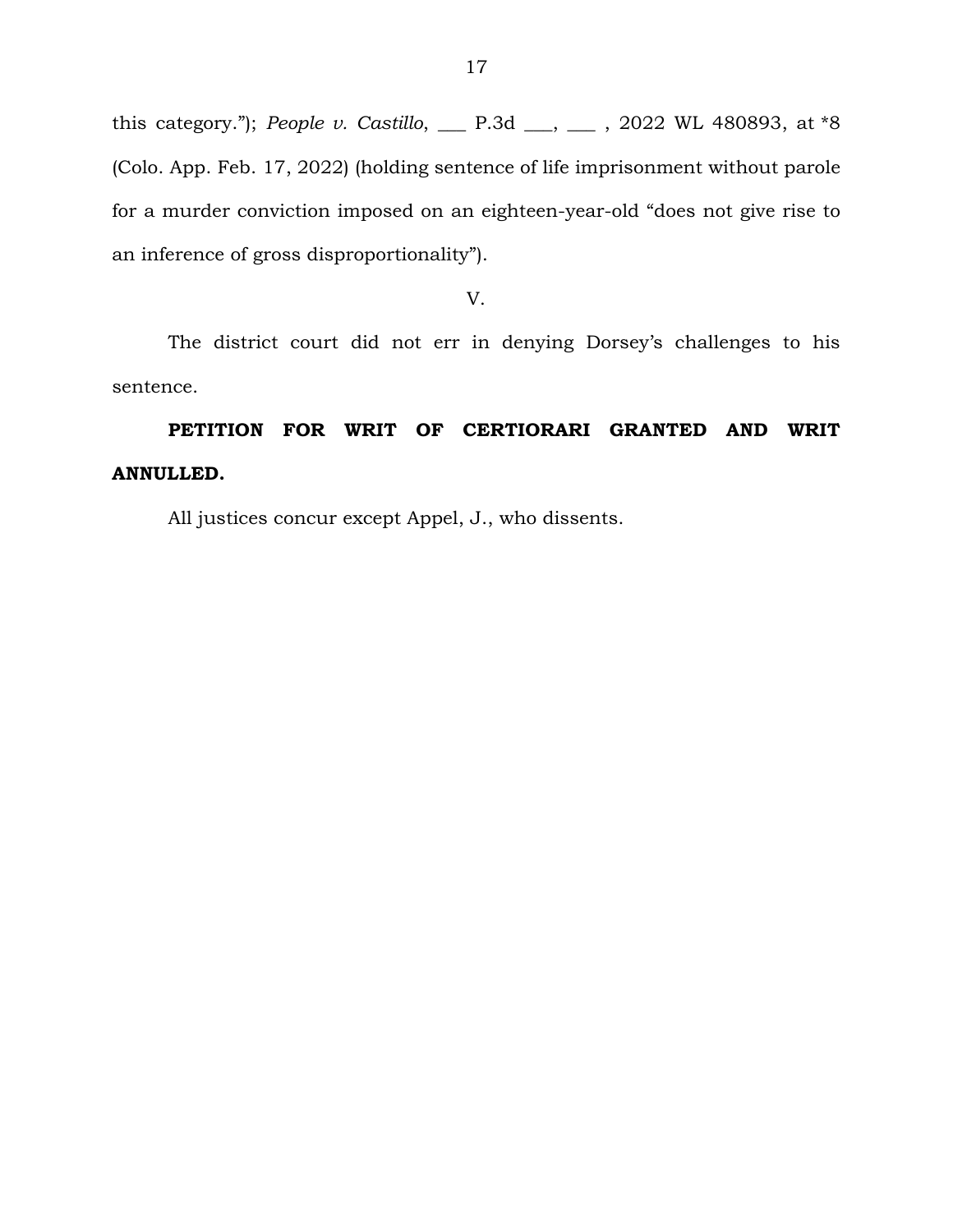#19–1917, *Dorsey v. State*

#### **APPEL, Justice (dissenting).**

I respectfully dissent. In my view, the proper disposition in this case under the cruel and unusual punishment clause of the Iowa Constitution is a remand to the district court for an individualized hearing to determine whether the State can show that the defendant is not entitled mitigation based upon the characteristics of youth.

#### **I. Introduction.**

In this case, we must decide if the evolving science regarding the characteristics of youth above the age of eighteen must be considered in cases involving the imposition of a sentence of life without possibility of parole in order to avoid a violation of the cruel and unusual punishment clause of article I, section 17 of the Iowa Constitution. If the answer to the threshold question is no, that is the end of the matter. If the answer is yes, the next question is: how should the science be applied in our cruel and unusual punishment jurisprudence?

In order to answer these questions, I first provide a brief review of the sentence of life without possibility of parole. Second, I review the cruel and unusual punishment jurisprudence for offenders under the age of eighteen developed by the United States Supreme Court and this court. Third, I examine scientific developments related to the development of adolescents since *Roper v. Simmons*, 543 U.S. 551 (2005). Fourth, I examine relevant caselaw and commentary advancing the idea that science, which had such a profound impact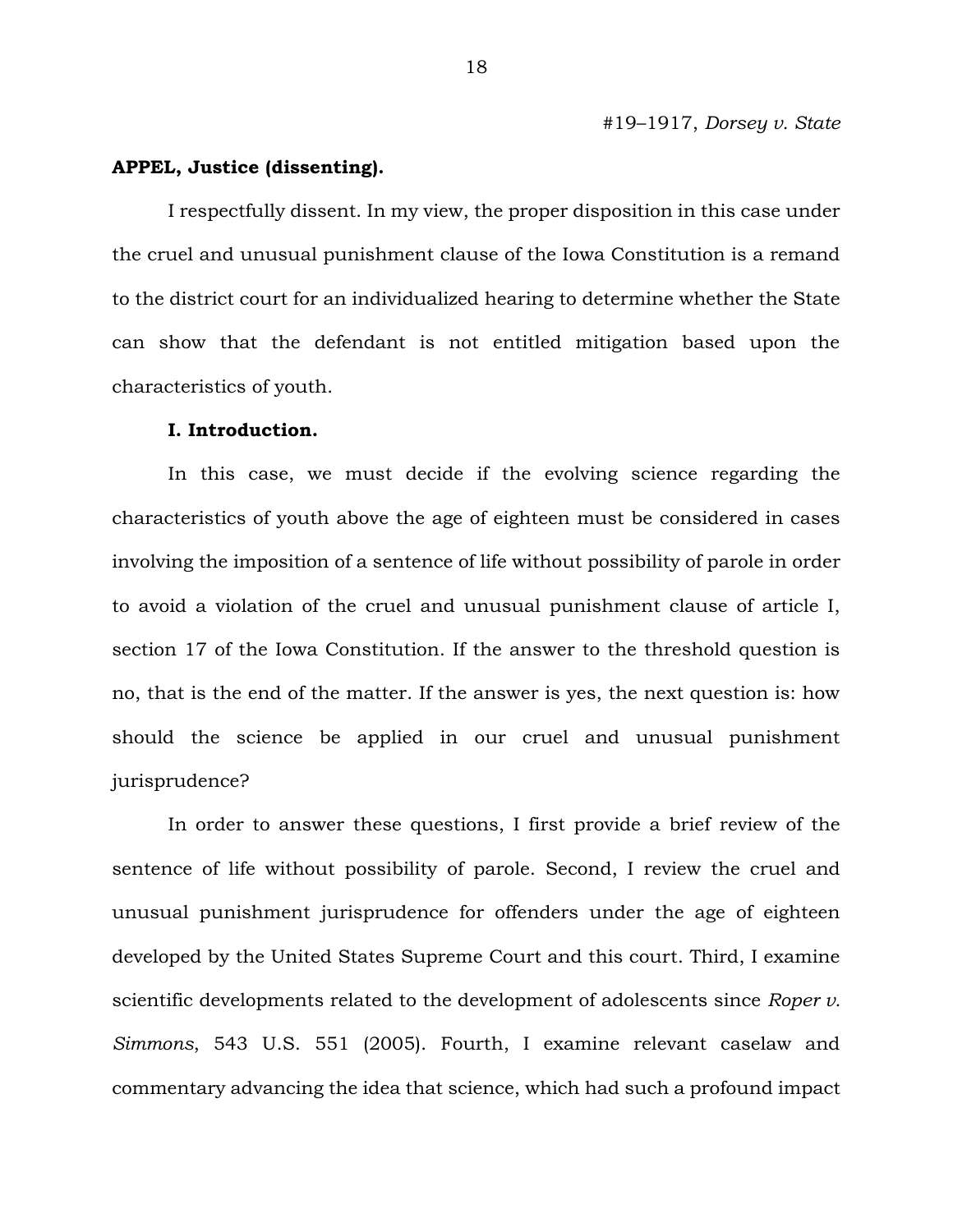on our jurisprudence related to cruel and unusual punishment for juveniles, should also apply to adolescent youth over the age of eighteen. Finally, I consider choices available to the court in applying the science and provide an analysis of why I conclude that an individualized hearing on the application of science is the proper approach in this case.

## **II. Life-Without-Possibility-of-Parole Sentences.**

The United States imposes more life-without-possibility-of-parole sentences than any other country in the world by far. William W. Berry III, *Evolved Standards, Evolving Justices? The Case for a Broader Application of the Eighth Amendment*, 96 Wash. U. L. Rev. 105, 109 (2018). The United States has approximately 50,000 persons serving life-without-possibility-of-parole sentences, while the runner-up countries have only a few hundred. *Id.* The United States is the only country in the world that allows life-without-possibilityof-parole sentences on juvenile offenders. *Id.* at 143.

Life without possibility of parole has been frequently compared to the death penalty. As John Stuart Mill observed centuries ago:

What comparison can there really be, in point of severity, between consigning a man to the short pang of a rapid death, and immuring him in a living tomb, there to linger out what may be a long life in the hardest and most monotonous toil, without any of its alleviations or rewards-debarred from all pleasant sights and sounds, and cut off from all earthly hope, except a slight mitigation of bodily restraint, or a small improvement of diet?

William W. Berry III, *Life-With-Hope Sentencing: The Argument for Replacing Life-Without-Parole Sentences with Presumptive Life Sentences*, 76 Ohio St. L.J. 1051,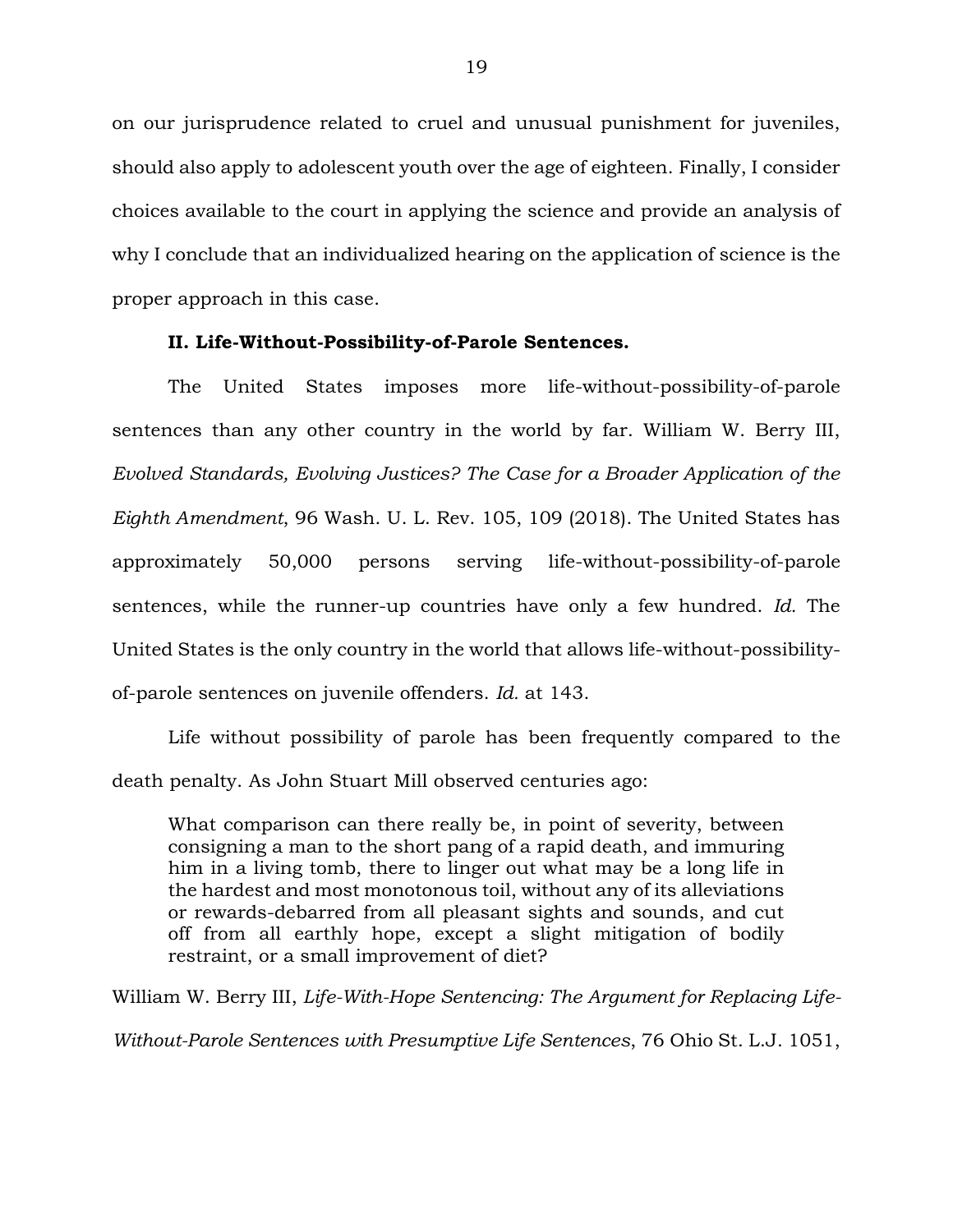1053 n.7 (2015) (quoting John Stuart Mill, *Speech in Favor of Capital Punishment Before Parliament* (Apr. 21, 1868)).

Pope Francis also agreed with this comparison; he has concluded that "[a]

life sentence is just a death penalty in disguise." *Address of Pope Francis to the* 

*Delegates of the International Association of Penal Law*, Vatican (Oct. 23, 2014),

https://www.vatican.va/content/francesco/en/speeches/2014/october/docu

ments/papa-francesco\_20141023\_associazione-internazionale-diritto-

penale.html [https://perma.cc/P42Z-P2NW]; *see also* Brittany L. Deitch, *Life* 

*Without Parole as Death Without Dignity*, 72 Ala. L. Rev. 327, 328 n.1 (2020).

Some state courts have recognized the despair and hopelessness of lifewithout-possibility-of-parole sentences. For example, the Supreme Court of Nevada declared with respect to a life in prison without possibility of parole for a juvenile defendant:

Denial of [the opportunity to seek parole] means denial of hope; it means that good behavior and character improvement are immaterial; it means that whatever the future might hold in store for the mind and spirit of [the offender], he will remain in prison for the rest of his days.

*Naovarath v. State*, 779 P.2d 944, 944 (Nev. 1989). The court went on to hold that a sentence of life imprisonment without possibility of parole for juvenile offenders was unconstitutional on both state and federal grounds. *Id.* at 949 n.6.

Life-without-possibility-of-parole sentences deprive the individual's personhood or humanity. As noted by one observer, the essence of personhood or humanity, as culled from leading philosophers:

[I]t is a sense of self that conveys the capacity and moral right to make choices and hence be self-determining. Self-determination, in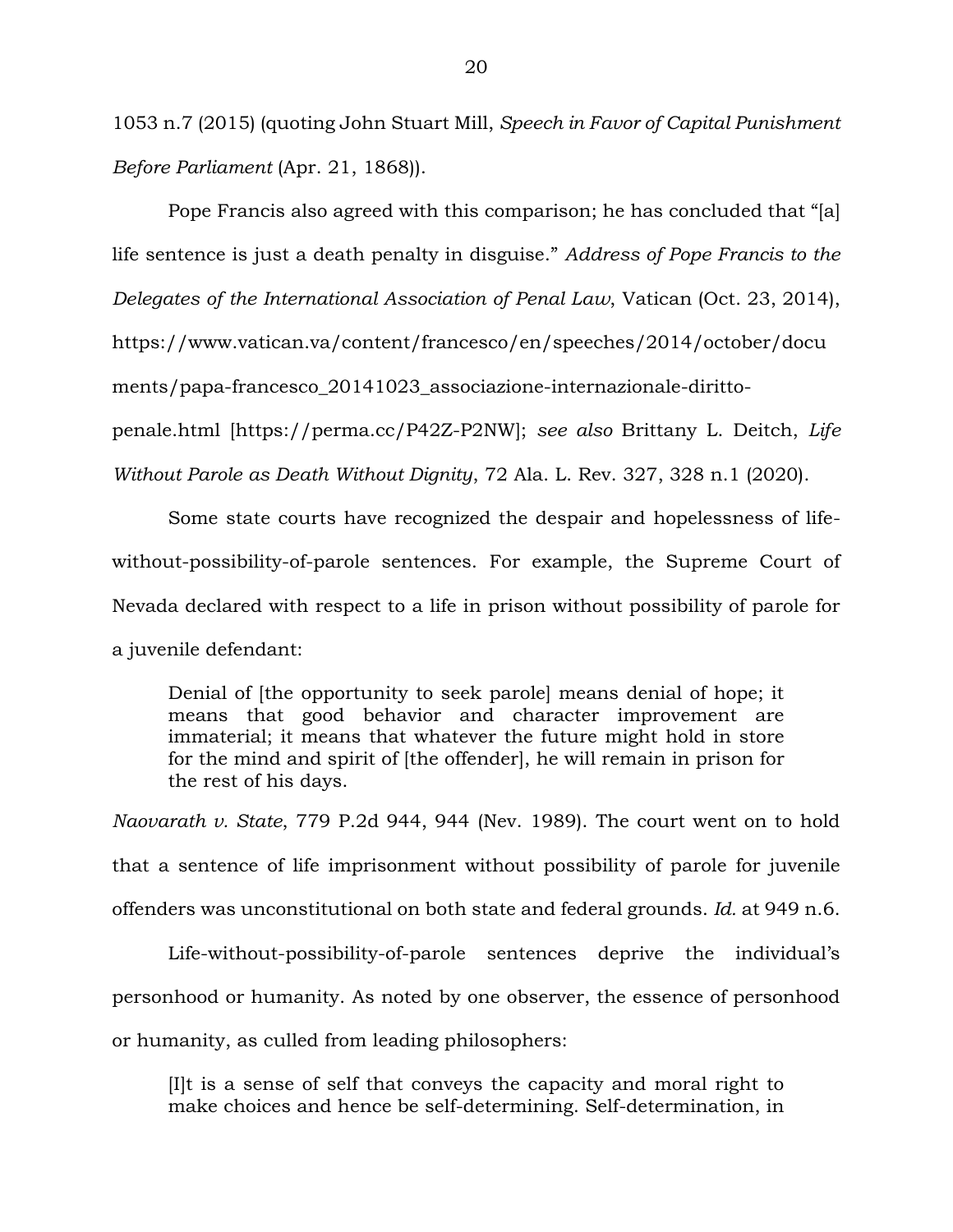turn, both finds expression in and presupposes . . . some degree of (1) autonomy, defined as the capacity to influence one's environment and hence shape one's fate, (2) security, defined as the capacity to find or create stability in one's world and hence shelter oneself from harm, and (3) relatedness to others, defined as the capacity for fees for oneself and others and hence to have caring and constructive relationships.

Robert Johnson, *Death Work: A Study of the Modern Execution Process* 204 (2d ed. 1998).

By the above measure, life without possibility of parole is inhumane and the distinction between death by incarceration and death by execution is closed if not eliminated. Commentators have described a life sentence without possibility of parole as the "new death penalty" or "the other death penalty" or as being sentenced to be "buried alive." *See* Marie Gottschalk, *Sentenced to Life: Penal Reform and the Most Severe Sanctions*, 9 Ann. Rev. L. & Soc. Sci. 353, 354 (2013); *see also Miller v. Alabama*, 567 U.S. 460, 474–75 (2012) (noting that lifewithout-parole sentences for juveniles is akin to the death penalty).

Some persons sentenced to life without possibility of parole agree. Scholar Margaret E. Leigey has collected statements from such prisoners. *See* Margaret E. Leigey, *The Forgotten Men: Serving a Life Without Parole Sentence* (2015). One prisoner declared that a person serving life without possibility of parole "would be a lot better off if they just went on and executed him as opposed to the life without parole because that's torture." *Id.* at 15. Another prisoner stated that "it would be better if they just take us out back and shot us," and referred to the sentence as "the hard death penalty." *Id.* Given the extraordinarily severe consequences of a life-without-possibility-of-parole sentence, courts have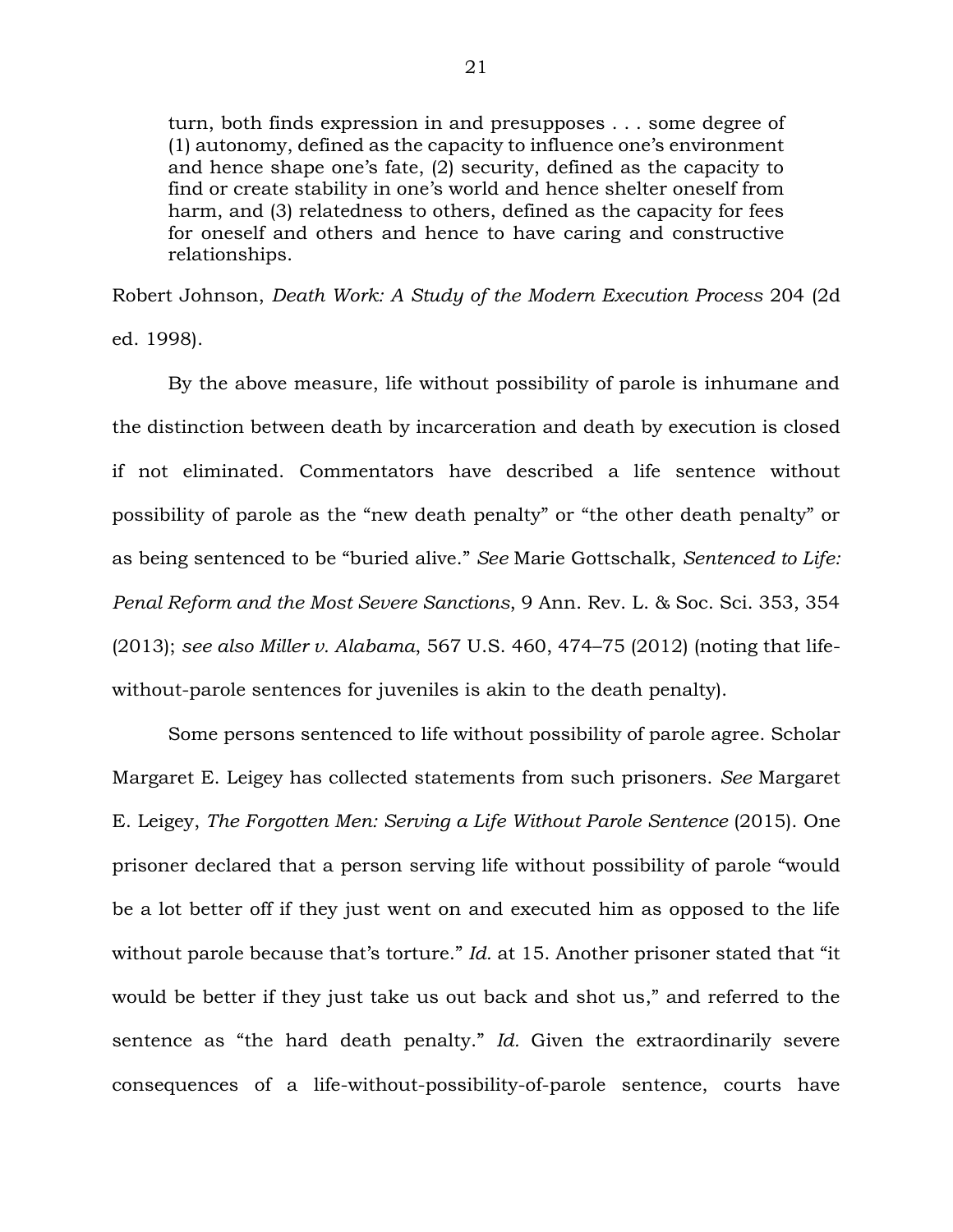remarkably upheld prisoners' decisions of preferring the death penalty to life in prison. *See Autry v. McKaskle*, 727 F.2d 358, 363 (5th Cir. 1984) (per curiam) (noting prisoners preference for death over life in prison not irrational); *Smith v. State*, 686 N.E.2d 1264, 1273 (Ind. 1997) (collecting cases and concluding that prisoners preference for death over life in prison not per se irrational); Wayne A. Logan, *Proportionality and Punishment: Imposing Life Without Parole on Juveniles*, 33 Wake Forest L. Rev. 681, 712 (1998); *see also* John H. Blume, *Killing the Willing: "Volunteers," Suicide and Competency*, 103 Mich. L. Rev. 939 (2005).

# **III. Overview of Cruel and Unusual Punishment Jurisprudence Applicable to Juveniles Under Eighteen Years of Age.**

#### **A. United States Supreme Court Precedent.**

1. *Evolving standards of decency.* I begin by briefly traveling on a familiar path. The United States Supreme Court has repeatedly declared that the content of the Cruel and Unusual Punishment Clause is not static but instead derives meaning from "evolving standards of decency that mark the progress of a maturing society." *Estelle v. Gamble*, 429 U.S. 97, 102 (1976) (quoting *Trop v. Dulles*, 356 U.S. 86, 101 (1958) (plurality opinion)); *see also Weems v. United States*, 217 U.S. 349, 378 (1910). As explained by the Supreme Court in *Kennedy v. Louisiana*, "[T]he standard of extreme cruelty is not merely descriptive, but necessarily embodies a moral judgment. The standard itself remains the same, but its applicability must change as the basic mores of society change." 554 U.S. 407, 419 (2008) (quoting *Furman v. Georgia*, 408 U.S. 238, 382 (1972) (per curiam) (Burger, C.J., dissenting)).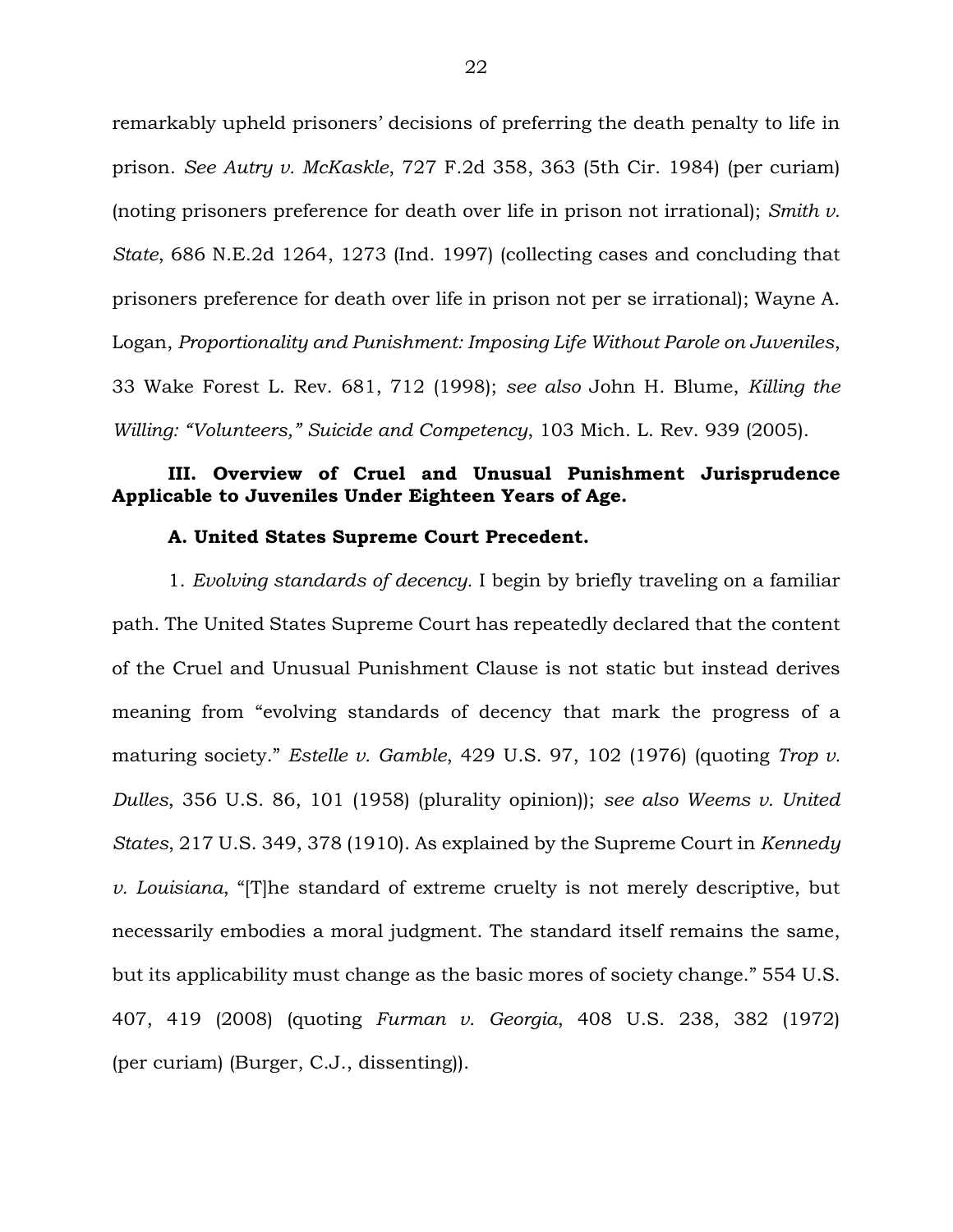There can be no question that recent cases of the Supreme Court have evolved even in a relatively short period of time, particularly when dealing with harsh sentences of juvenile offenders. For example, in *Thompson v. Oklahoma*, the Supreme Court held that the death penalty could not be constitutionally applied to persons under the age of sixteen. 487 U.S. 815, 838 (1988). In the following year, the Supreme Court rejected the extension of the prohibition to persons aged sixteen to eighteen. *See Stanford v. Kentucky*, 492 U.S. 361, 378– 79 (1989), *abrogated by Roper*, 543 U.S. 551. But a little more than fifteen years later, the Supreme Court overruled *Stanford* and extended the prohibition to persons under the age of eighteen. *See Roper*, 543 U.S. at 563–64 (conducting the inquiry into "our society's evolving standards of decency," and recognizing evidence of a "national consensus against the death penalty for juveniles"). Similarly, in *Penry v. Lynaugh*, the Supreme Court declined to mandate a categorical exemption from the death penalty for the mentally disabled. 492 U.S. 302, 335 (1989), *abrogated by Atkins v. Virginia*, 536 U.S. 304 (2002). But less than fifteen years later, in *Atkins v. Virginia*, the Court reversed course and declared categorically that the death penalty could not be imposed on the mentally disabled. 536 U.S. at 321. The cruel and unusual punishment cases of the Supreme Court clearly leave room for constitutional growth and development.

Applying evolving standards in three important cases, the Supreme Court determined that, notwithstanding historic practice, the Cruel and Unusual Punishment Clause of the Eighth Amendment categorically prohibited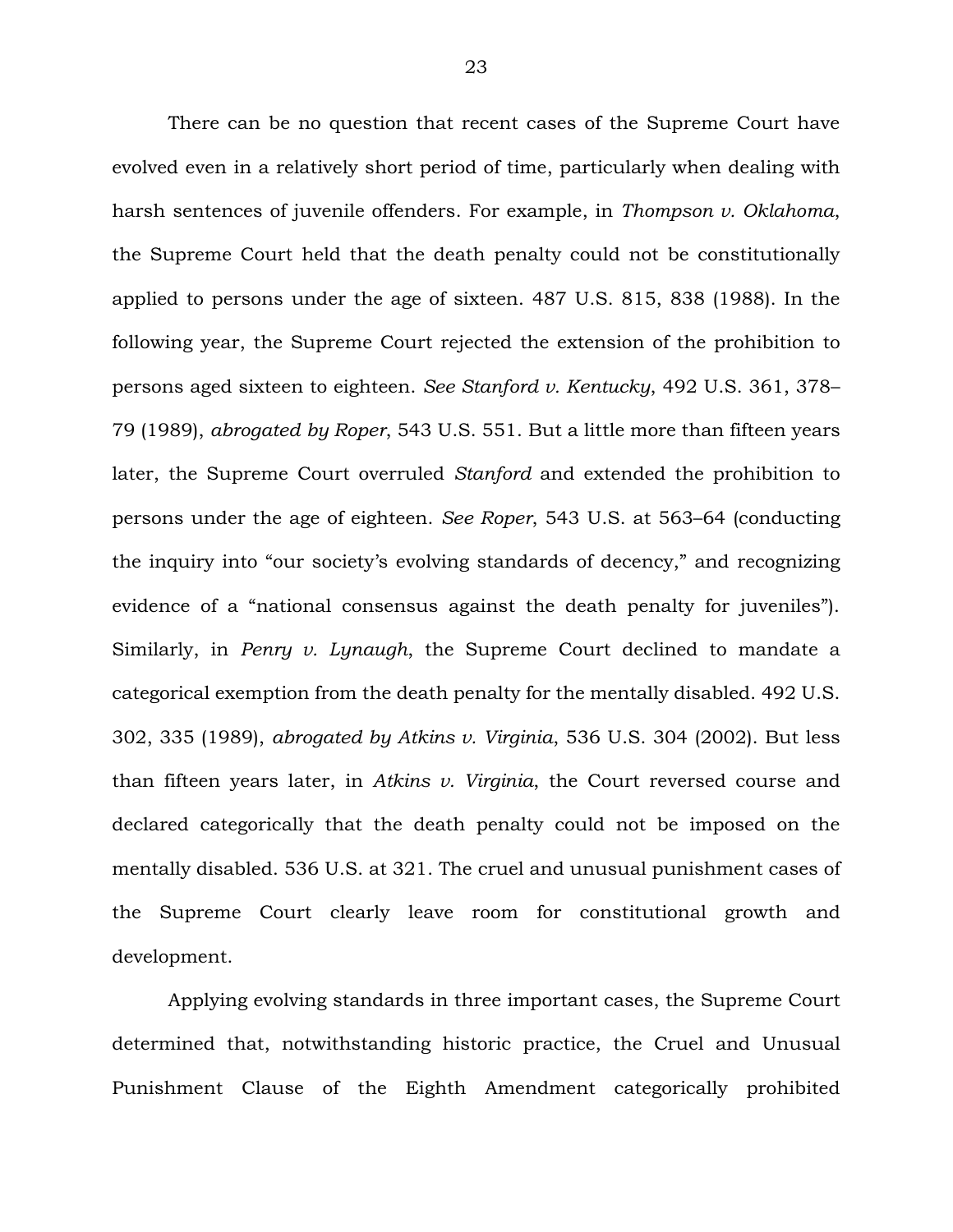imposition of the death penalty to persons under eighteen, *Roper*, 543 U.S. at 574–75; categorically prohibited life without possibility of parole for juveniles who commit a nonhomicidal crime, *Graham v. Florida*, 560 U.S. 48, 79 (2010); and generally held that a person under eighteen years of age who committed homicide could not be sentenced to life without possibility of parole unless shown to be a rare juvenile who was incorrigible. *Miller*, 567 U.S. at 479. These dynamic cases set the framework for analysis of the question of whether the harshest irrevocable punishments may be imposed against young offenders.

2. Roper v. Simmons*.* In *Roper*, the Supreme Court considered whether the death penalty could be constitutionally imposed on a juvenile who committed the crime while under the age of eighteen. 543 U.S. at 574–75. For the prosecution, the answer to this question was obvious. At trial, the prosecution argued that the young age of the offender was an aggravating factor. *Id.* at 558. The prosecution told the jury, "Think about age. Seventeen years old. Isn't that scary? Doesn't that scare you? Mitigating? Quite the contrary I submit. Quite the contrary." *Id.*

In categorically declaring that the death penalty could not constitutionally be imposed on any juvenile under the age of eighteen, the Supreme Court in *Roper* unequivocally rejected the prosecution's age-as-an-aggravating-factor theory. *Id.* at 572–73. The *Roper* Court did so in part by relying on developing neuroscience and social psychology. *Id.* at 569–70. First, the *Roper* Court emphasized that persons eighteen and under lack maturity and have an underdeveloped sense of responsibility. *Id.* at 569. Second, the *Roper* Court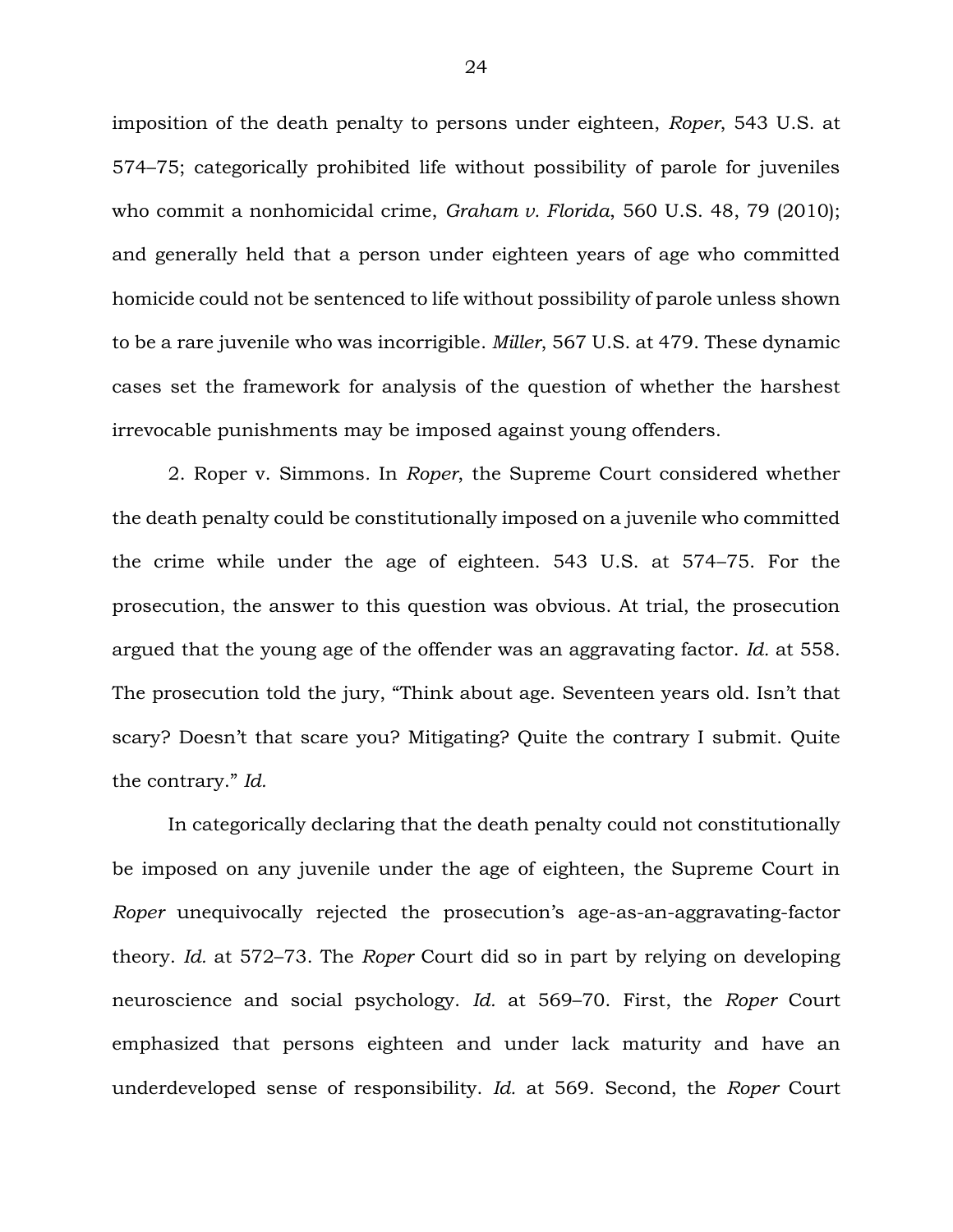stressed that juveniles are "more vulnerable or susceptible to negative influences and outside pressures, including peer pressure." *Id.* (citing *Eddings v. Oklahoma*, 455 U.S. 104, 115 (1982)). Finally, the *Roper* Court observed that "the character of a juvenile is not as well formed as that of an adult." *Id.* at 570. According to *Roper*, "From a moral standpoint it would be misguided to equate the failings of a minor with those of an adult, for a greater possibility exists that a minor's character deficiencies will be reformed." *Id.*

Given these factors, not only was age not an aggravating factor as argued by the *Roper* prosecution, but age under the United States Constitution was categorically a *mitigating* factor. *See id.* at 569–73. In so holding, the Supreme Court favored science over rhetoric. In light of the neuroscience and social psychology developments that demonstrated lessened culpability of youth and greater prospects for reform, the *Roper* Court refused to embrace scientifically unsupported but politically popular age-aggravation trope. *See id.* at 573. Under the United States Constitution as interpreted by the Supreme Court, there was no constitutional space for the age-aggravation theory in applying the death penalty. *See id.*

For juveniles who committed homicidal crimes, the Supreme Court drew a line at the age of eighteen for application of the categorical ban on execution. *Id.* at 574. The *Roper* Court recognized that the drawing of a bright line had arbitrary features. *Id.* (noting that line-drawing is subject to objections). The *Roper* Court noted, "The qualities that distinguish juveniles from adults do not disappear when an individual turns 18." *Id.* Yet, according to *Roper*, "a line must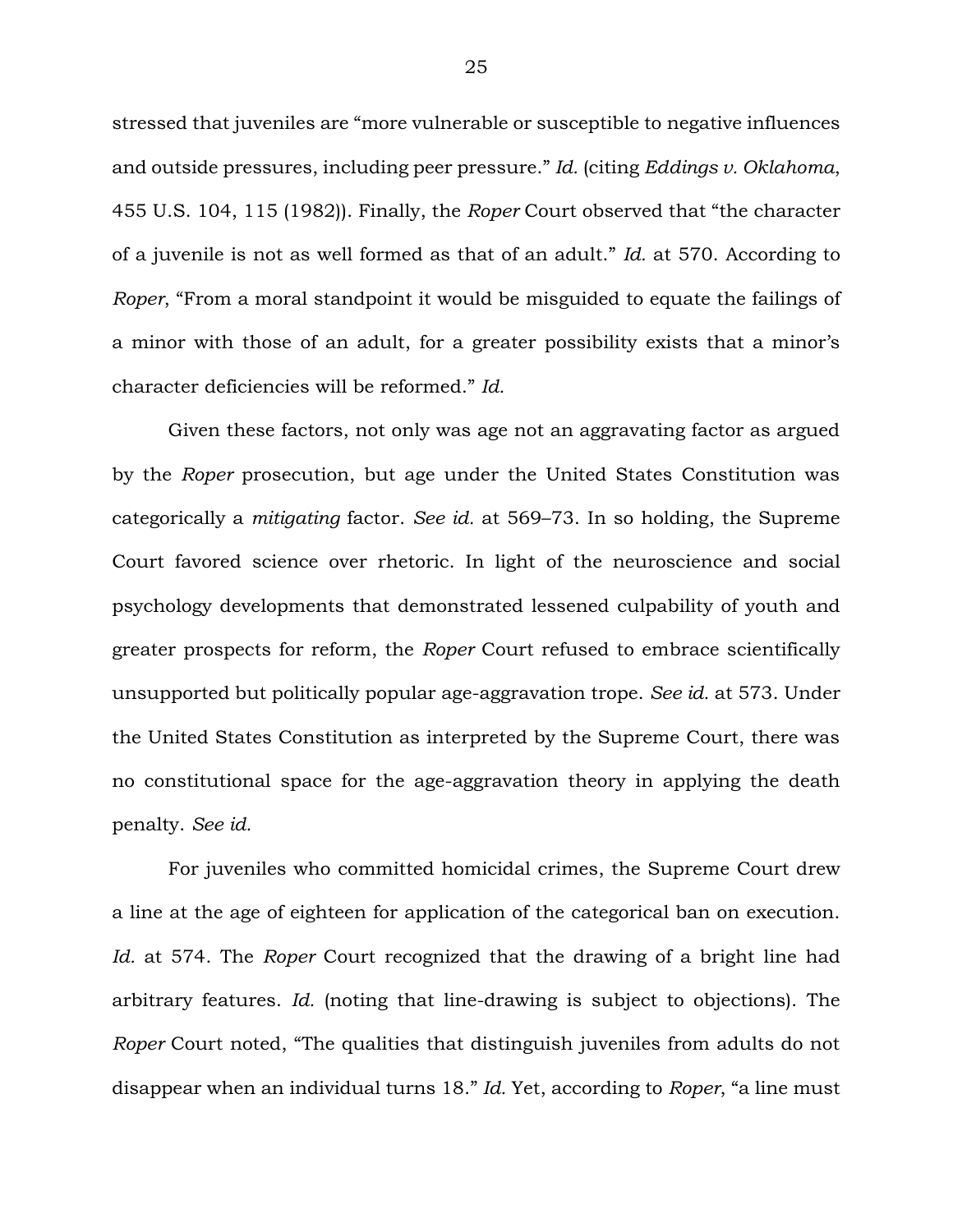be drawn." *Id. Roper* declared that the categorical line for purposes of categorically prohibiting the death penalty was drawn at age eighteen because of its social acceptance as the dividing line between childhood and adulthood. *Id.* Nothing in Roper, however, suggests that other lines could not be drawn in other contexts involving juveniles.

3. Graham v. Florida*.* Indeed, *Graham* demonstrated the notion that there were further lines to be drawn. 560 U.S. 48. In *Graham*, the question was whether a juvenile offender under the age of eighteen could be sentenced to mandatory death in prison, typically referred to as life without possibility of parole, for nonhomicidal crimes. The Supreme Court, drawing another categorical line, said no. *Id.* at 74–75.

The reasoning of the decision in *Graham* hewed closely to that of *Roper*. The *Graham* Court noted that developments "in psychology and brain science continue to show fundamental differences between juvenile and adult minds[,] [f]or example, parts of the brain involved in behavior control." *Id.* at 68. It cited amicus briefs filed by the American Medical Association and the American Psychological Association for the proposition that behavior control continues to mature through adolescence. *Id.* 

The *Graham* Court recognized the goals of retribution, deterrence, incapacitation, and rehabilitation. *Id.* at 71–72. While recognizing the legitimacy of retribution in criminal sentencing, the Court observed that the personal culpability of a juvenile offender was not as strong as it was with an adult. *Id.* at 74. Further, deterrence was limited because of the limited moral responsibility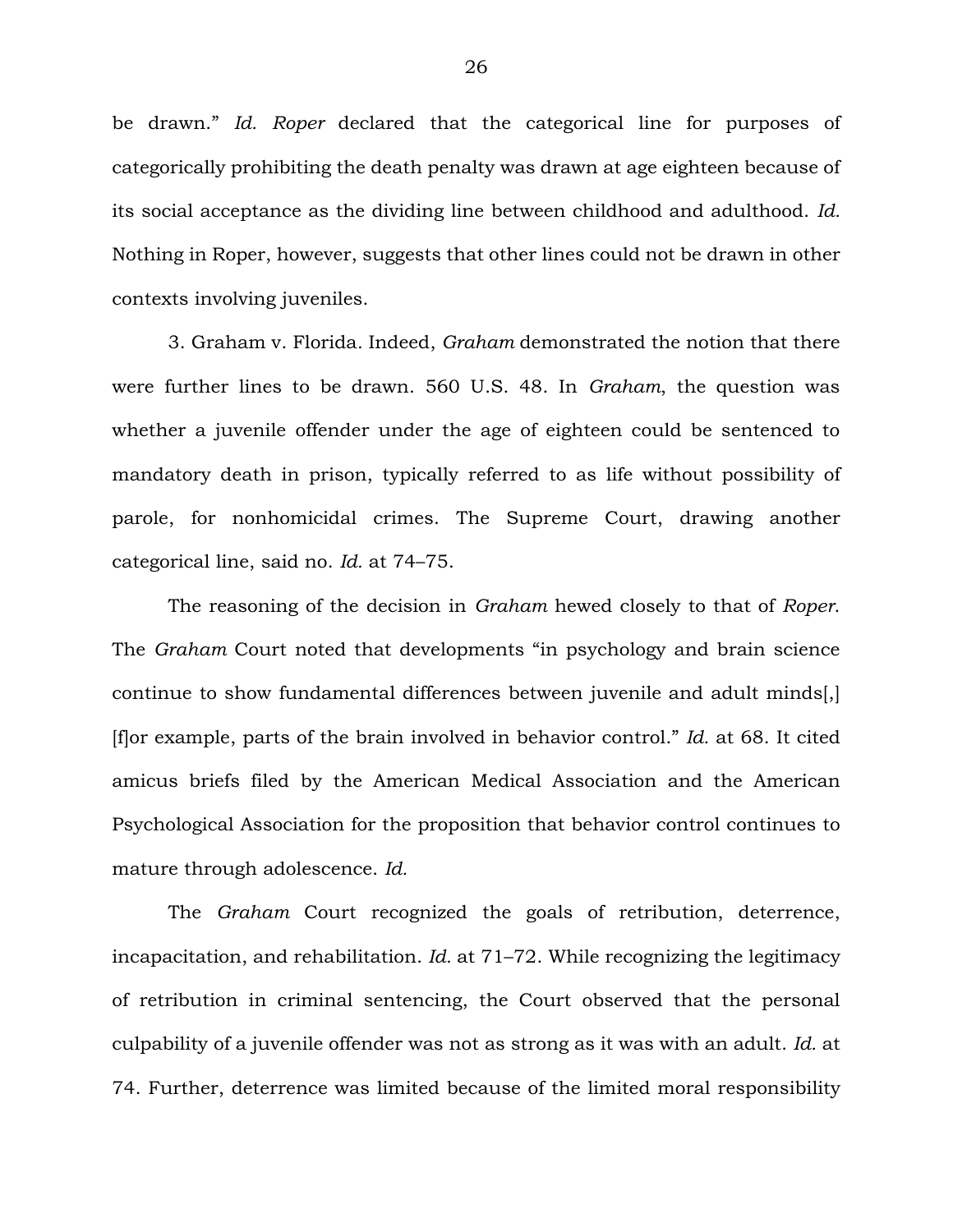of the offender. *Id.* at 72. With respect to incapacitation, the *Graham* Court noted it was difficult even for trained "psychologists to differentiate between the juvenile offender whose crime reflects unfortunate yet transient immaturity, and the rare juvenile offender whose crime reflects irreparable corruption." *Id.* at 73 (quoting *Roper*, 543 U.S. at 573). Finally, the *Graham* Court noted the similarity between the death penalty and life without possibility of parole. *Id.* at 78. Although life in prison without the possibility of parole was different than death, the *Graham* Court recognized that both "share some characteristics" in that both "alter[] the offender's life by a forfeiture that is irrevocable," and "deprive[] the convict of the most basic liberties without giving hope of restoration." *Id.* at 69– 70.

The Graham Court further noted that a sentence of life without possibility of parole "forswears altogether the rehabilitative ideal." *Id.* at 74. While the Court recognized that the state was "not required to guarantee eventual freedom to a juvenile offender," it must give the offender "some meaningful opportunity to obtain release based on demonstrated maturity and rehabilitation." *Id.* at 75. In adopting a categorical rule and rejecting a case-by-case analysis, the *Graham* Court noted that it was difficult to distinguish with accuracy "the few incorrigible juvenile offenders" from the many who are capable of change. *Id.* at 77.

4. Miller v. Alabama*.* Finally, the Supreme Court in *Miller v. Alabama*, considered whether juveniles under the age of eighteen who committed homicidal crimes could be sentenced to life without possibility of parole. 567 U.S. 460, 465 (2012). *Miller* recognized that the observations in *Graham* were made in the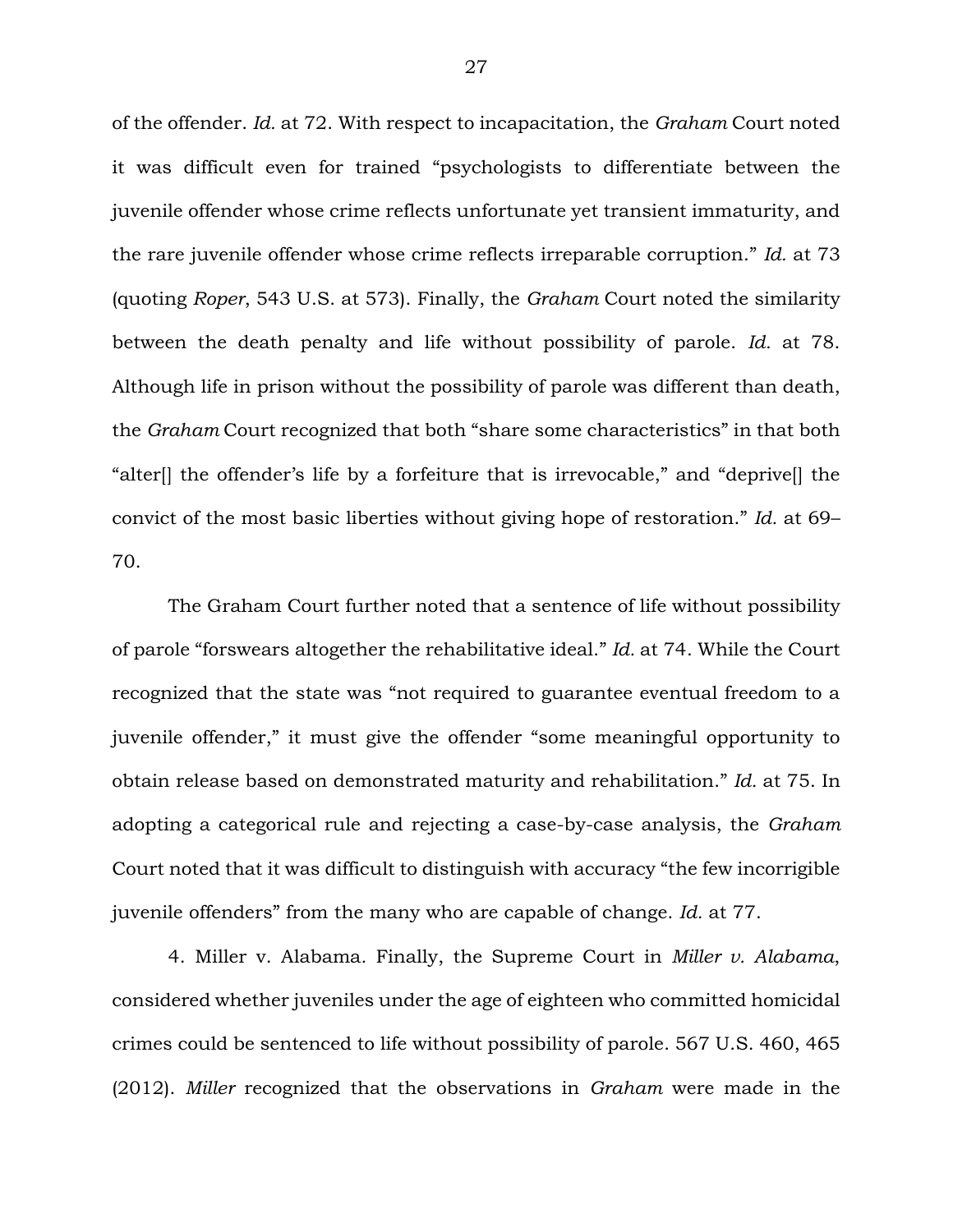context of nonhomicidal crimes. *Id.* at 473. Yet, it emphasized that "none of what [*Graham*] said about children—about their distinctive (and transitory) mental traits and environmental vulnerabilities—is crime-specific."<sup>1</sup> *Id.* Here, the Supreme Court clearly broke from its "death is different" analysis in favor of a "children are different" approach, *see id.* at 472–74, and stated that "imposition of a State's most severe penalties on juvenile offenders cannot proceed as though they were not children." *Id.* at 474.

Again, the *Miller* Court emphasized that juvenile life sentences were "analogous to capital punishment." *Id.* at 475 (quoting *Graham*, 560 U.S. at 89 (Roberts, C.J., concurring in the judgment)). In imposing the harshest sentences like life without possibility of parole, *Miller* stressed the importance of not excluding "the possibility of compassionate or mitigating factors" from consideration. *Id.* (quoting *Woodson v. North Carolina*, 428 U.S. 280, 304 (1976)). *Miller* pointed out that Alabama's mandatory sentencing scheme "poses too great a risk of disproportionate punishment." *Id.* at 479. Although *Miller* did not foreclose the possibility of a life-without-possibility-of-parole sentence for juveniles in homicide cases, it required the state "to take into account how children are different, and how those differences counsel against irrevocably sentencing them to a lifetime in prison." *Id.* at 480.

 $\overline{a}$ 

<sup>1</sup>In *Miller*, the Supreme Court repeated the observations in *Graham* that the science and social science findings related to "transient rashness, proclivity for risk, and inability to assess consequences[] both lessened a child's 'moral culpability' and enhanced the prospect that, as the years go by and neurological development occurs, his ' "deficiencies will be reformed." ' " *Miller*, 567 U.S. at 472 (quoting *Graham*, 560 U.S. at 68).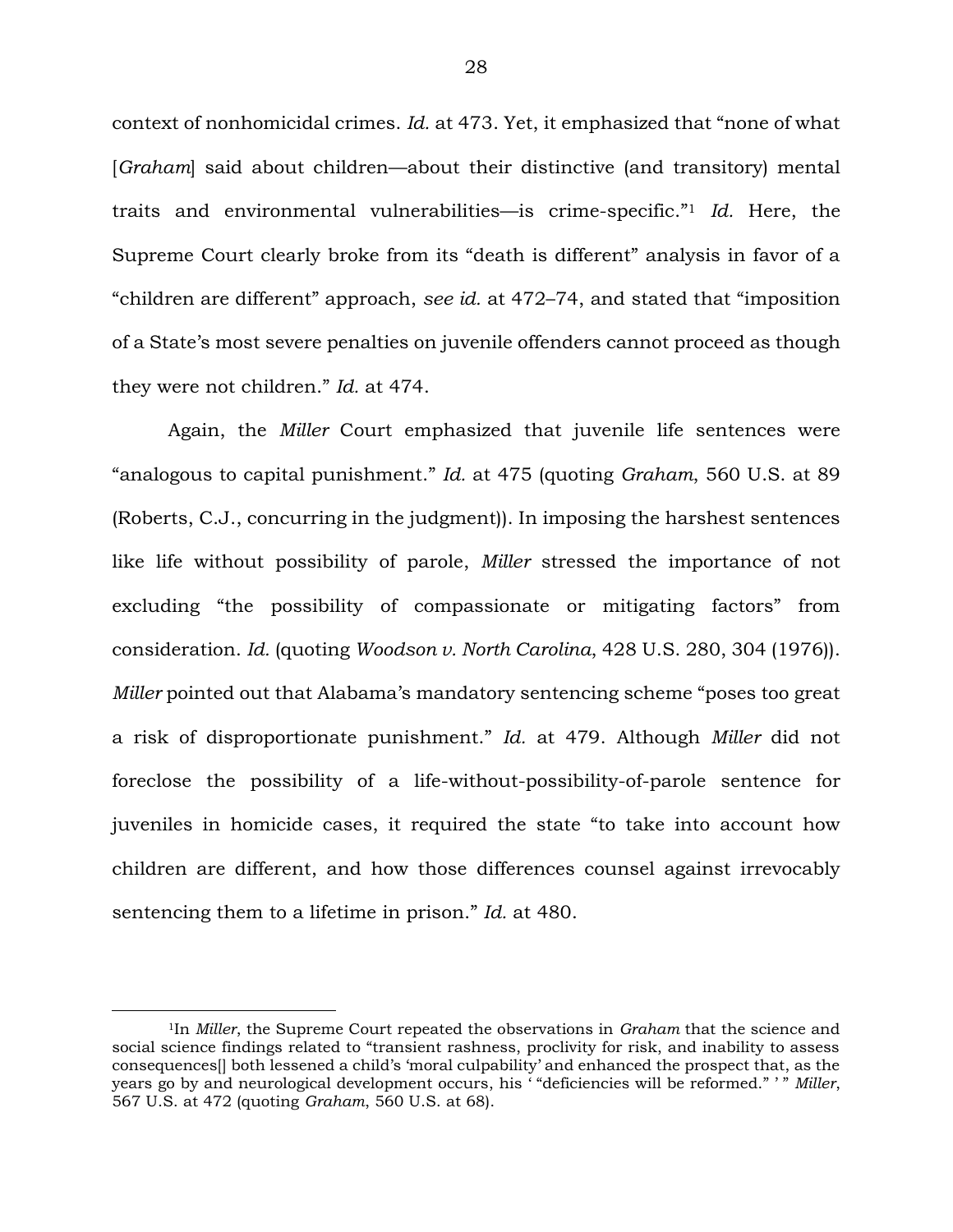An important aspect of *Miller* is the reliance on *Woodson v. North Carolina*, 428 U.S. 280 (1976). *Woodson*, of course, stands for the proposition that before the death penalty may be imposed, the court must conduct an individualized inquiry on a case-by-case basis to determine whether the defendant is sufficiently culpable to merit the death penalty. *Id.* at 304; *see also Lockett v. Ohio*, 438 U.S. 586, 605 (1978) ("[A]n individualized decision is essential in capital cases.").

**B. Iowa Precedent Regarding Juvenile Sentencing.** Although the language in article I, section 17 of the Iowa Constitution is similar to that of the Eighth Amendment to the United States Constitution, we, of course, are not bound to follow the approach of the United States Supreme Court in its interpretation of parallel Eighth Amendment provisions, and instead are free to develop our own independent approach. *E.g. State v. Ochoa*, 792 N.W.2d 260, 264 (Iowa 2010). *See generally* Mark Denniston & Christoffer Binning, *The Role of State Constitutionalism in Determining Juvenile Life Sentences*, 17 Geo. J.L. & Pub. Pol'y 599 (2019) (identifying and discussing the post-*Miller* implementation trend of criminal sentences for juvenile offenders and concluding that, due to a lack of guidance, states resolve issues in vastly different ways). That said, we look to cases of the Supreme Court, and indeed any court, for whatever persuasive reasoning they might provide. *Ochoa*, 792 N.W.2d at 264–65.

We have embraced the Supreme Court's rationale in *Roper*, *Graham*, and *Miller* and further extended application of the role of neuroscience and social psychology in the considering whether certain punishments of juveniles under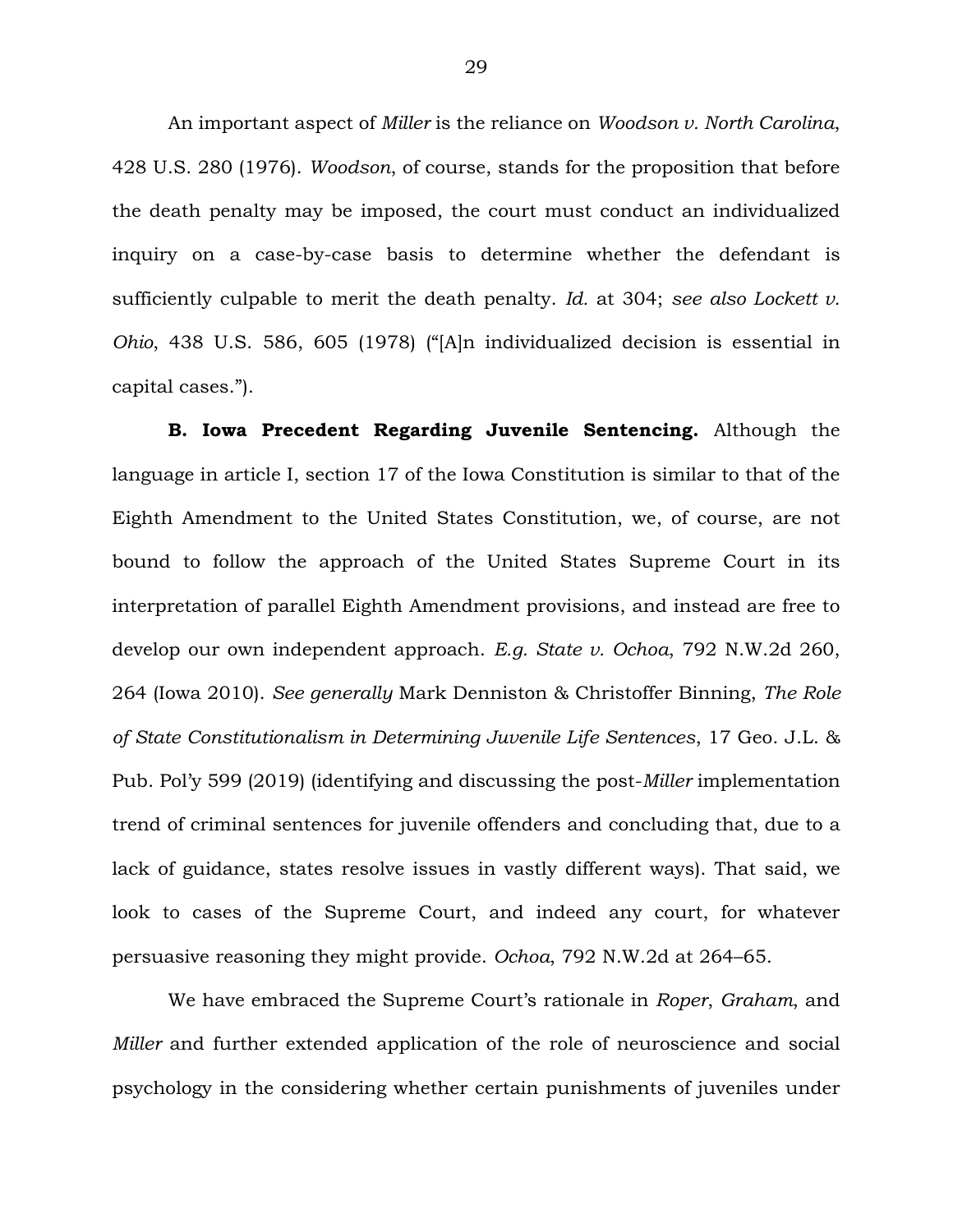the age of eighteen constitutes cruel and unusual punishment under the Iowa Constitution. *See, e.g.*, *State v. Sweet*, 879 N.W.2d 811, 839 (Iowa 2016) (holding under article I, section 17 of the Iowa Constitution, juvenile offenders may not be sentenced to life without possibility of parole); *State v. Null*, 836 N.W.2d 41, 71 (Iowa 2013) (holding that lengthy sentence imposed on juvenile offenders triggers *Miller*-type protections); *State v. Pearson*, 836 N.W.2d 88, 96 (Iowa 2013) (holding that consecutive sentences resulting in lengthy imprisonment triggers *Miller*-*Null*-type protections); *State v. Ragland*, 836 N.W.2d 107, 118–21 (Iowa 2013) (holding that the Governor's commuted sentence amounts to mandatory life without parole and was unconstitutional under *Miller*).

In *State v. Ragland*, we considered whether the Governor's commuting of a mandatory life without possibility of parole for a juvenile offender who committed felony murder to sixty years mandatory imprisonment was constitutional under article I, section 17 of the Iowa Constitution. *Ragland*, 836 N.W.2d at 118–19. We concluded that it was not. *Id.* at 121 (holding that for all practical purposes, the same motivation in *Miller* applies to the commuted sentence since it is the practical equivalent to life without parole).

In *State v. Null*, after recognizing the fundamental differences between juveniles and adults as illustrated by *Miller*, we held that a cumulative mandatory prison term of fifty-two and a half years for second-degree murder and first-degree robbery was contrary to the Cruel and Unusual Punishment Clause of the United States and Iowa Constitutions. *Null*, 836 N.W.2d at 70–73. After extensively canvassing the body of science related to juvenile immaturity,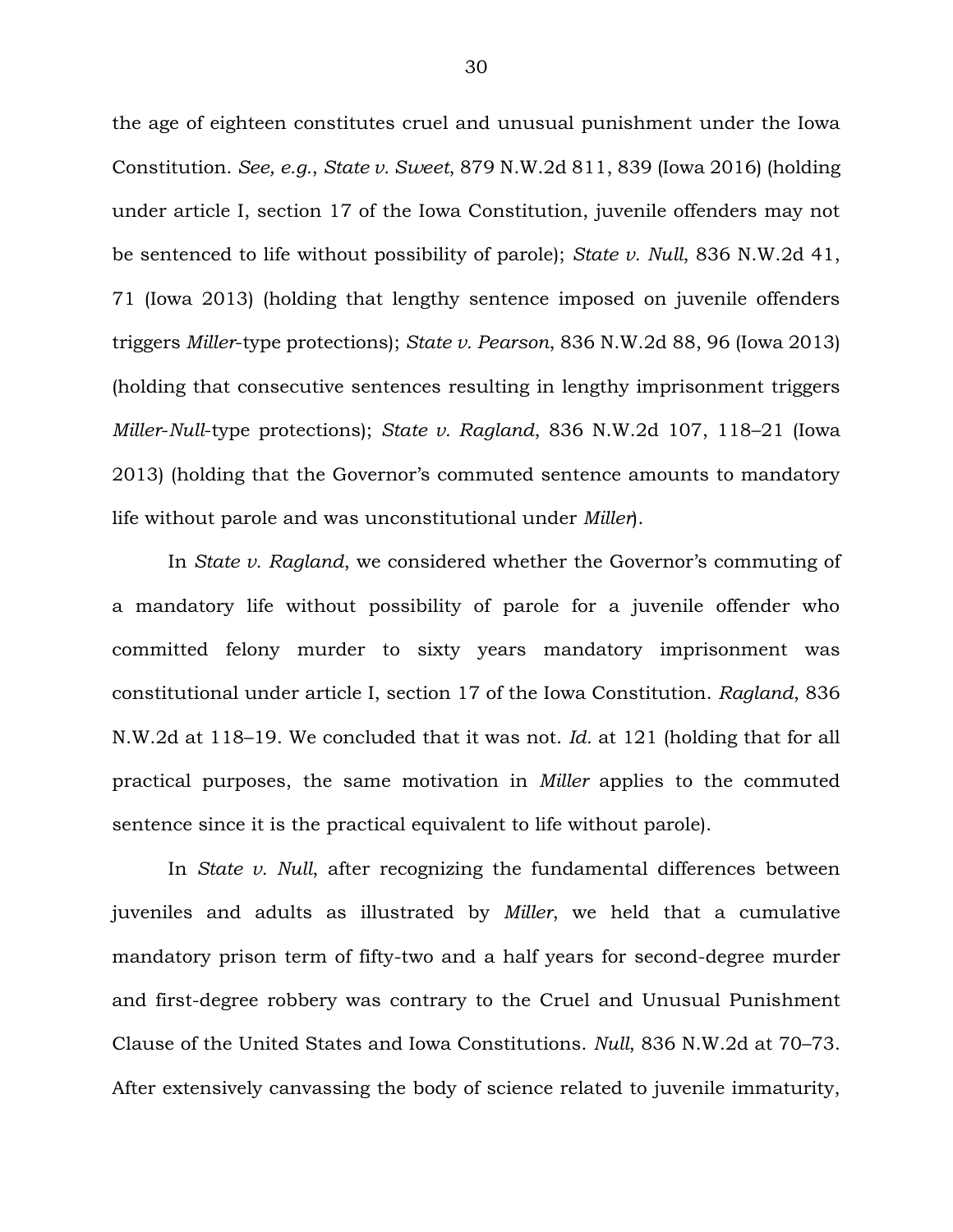we concluded that the teaching of *Miller* about children being different was fully applicable and that Null was entitled to an individualized sentencing hearing to determine the question of parole eligibility. *Id.* at 70. Although not a life-withoutpossibility-of-parole sentence, we stated that the opportunity for geriatric release "does not provide a 'meaningful opportunity' to demonstrate the 'maturity and rehabilitation' required to obtain release and reenter society as required by *Graham*." *Id.* at 71 (quoting *Graham*, 560 U.S. at 75).

We considered lengthy prison terms for nonhomicidal crime in *State v. Pearson*, 836 N.W.2d 88, and *State v. Lyle*, 854 N.W.2d 378 (Iowa 2014). In *Pearson*, we considered a case where a juvenile defendant was convicted of two counts of first-degree robbery and two counts of first-degree burglary in connection with a crime spree. 836 N.W.2d at 89. The defendant was sentenced to thirty-five years in prison without the possibility of parole. *Id.* We held that the teaching of *Miller*—namely, the need for an individualized hearing before a lengthy sentence is imposed on a juvenile offender—applied in a case where a thirty-five-year mandatory sentence was imposed for the crimes of robbery and burglary. *Id.* at 91, 96.

Similarly, in *Lyle*, we considered a seven-year mandatory sentence of a juvenile arising out of a second-degree robbery conviction. 854 N.W.2d at 381. We noted, among other things, that "scientific data and the opinions of medical experts provide a compelling and increasingly ineluctable case that from a neurodevelopment standpoint, juvenile culpability does not rise to the adult-like standard." *Id.* at 398. We concluded that sentencing to a statutory mandatory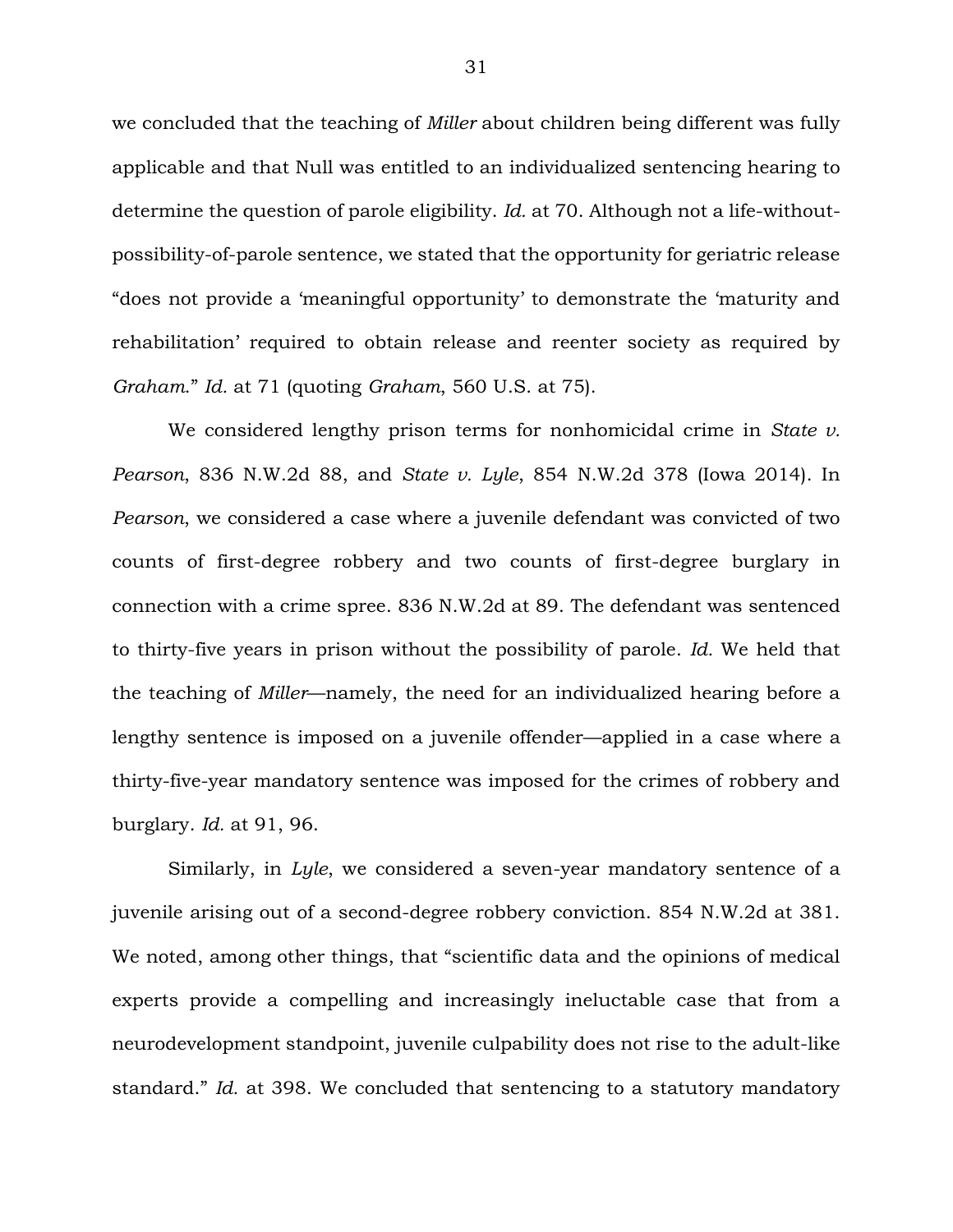minimum without a hearing to consider the mitigating factors of youth did not adequately serve legitimate penological objectives in light of the child's categorically diminished culpability. *Id.* at 399.

Our next foray into the field was *State v. Sweet*, 879 N.W.2d 811. In *Sweet*, we considered whether juvenile offenders could be sentenced to life in prison without possibility of parole for first-degree murder. *Id.* at 812. We noted that using our independent judgment under article I, section 17 of the Iowa Constitution, we have applied the principles of the *Roper*-*Graham*-*Miller* trilogy "outside the narrow factual confines of those cases, including cases involving de facto life sentences, very long sentences, and relatively short sentences." *Id.* at 834.

Further, we repeated that it was extremely difficult for even a trained psychologist to determine the small percentage of juvenile offenders who were "irreparably corrupt." *Id.* at 834. We noted that the district court could not decide in any principled way which adolescents were those very few who might later prove to be irreparably depraved. *Id.* at 837. We cited *Montgomery v. Louisiana*, 577 U.S. 190 (2016), for the proposition that a life-without-possibility-of-parole sentence should be available to a juvenile offender only in the rarest of cases. *Id.* at 834. We declined to ask our district courts to do what trained professionals with years of clinical experience declined to do, namely, identify the rarest of cases where a youth could be shown to be irreparably corrupt, thereby supporting a life-without-possibility-of-parole sentence. *Id.* at 839. Ultimately,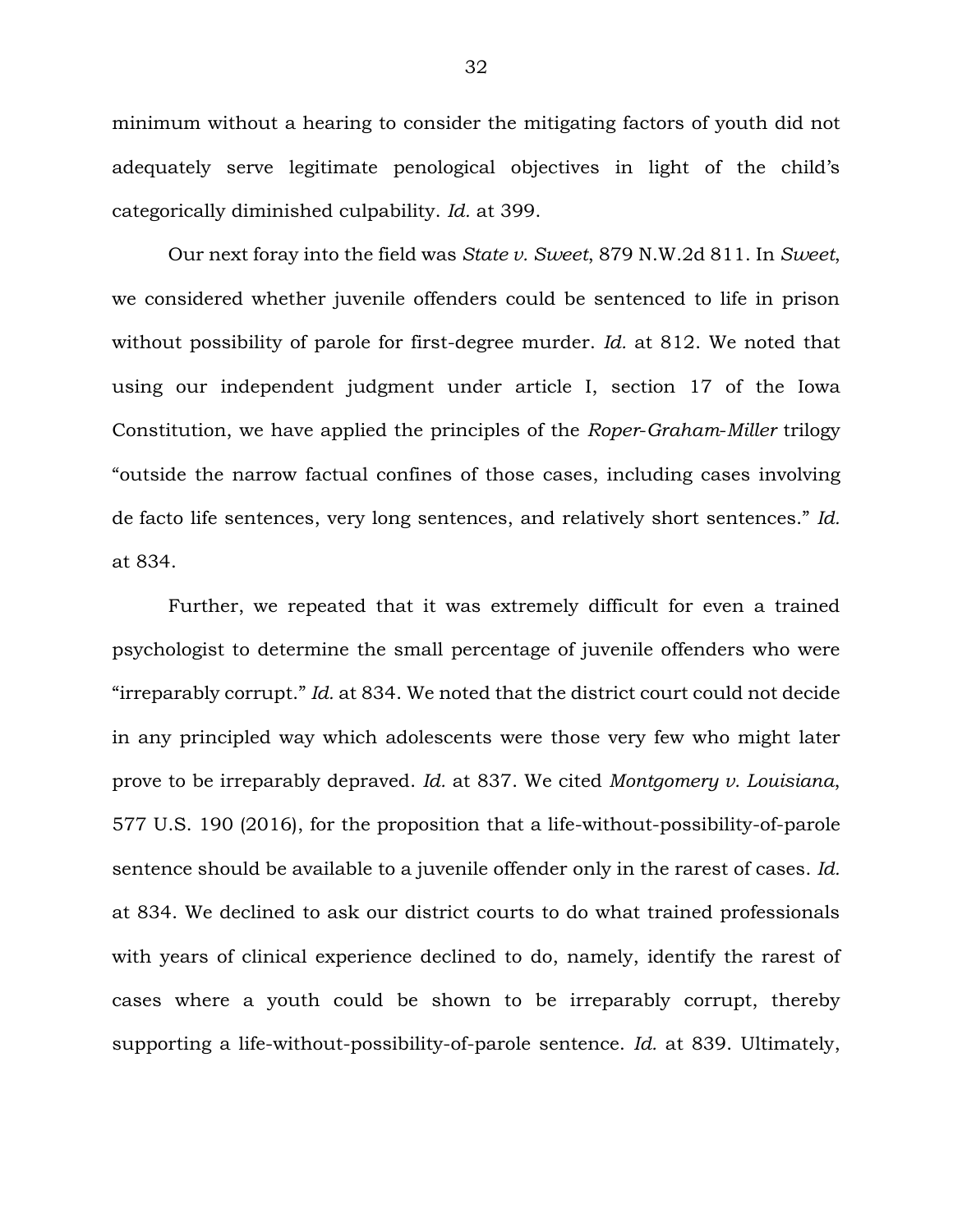we held that life-without-possibility-of-parole sentences were categorically barred for juveniles. *Id.*

# **IV. Post-***Roper***/***Graham***/***Miller* **Authorities Applying Developments in Neuroscience and Psychology to Sentencing of Defendants Beyond Age Eighteen.**

**A. Cases Declining to Extend Analysis.** There are a number of federal and state court cases that have declined to extend the *Miller* principles where a criminal defendant was over the age of eighteen at the time of the crime. *See, e.g.*, *Wright v. United States*, 902 F.3d 868, 871–72 (8th Cir. 2018); *United States v. Williston*, 862 F.3d 1023, 1039–40 (10th Cir. 2017); *United States v. Marshall*, 736 F.3d 492, 500 (6th Cir. 2013); *Burgie v. State*, 575 S.W.3d 127, 128–29 (Ark. 2019); *State v. Allen*, 958 A.2d 1214, 1233–36 (Conn. 2008).

At least some of the cases that have denied relief, however, leave the door open to as-applied challenges to harsh sentences by young adults on cruel and unusual punishment grounds. For instance, in *People v. Harris*, the Illinois Supreme Court declined to extend the categorical prohibition of *Roper* to a seventy-six-year sentence to a young adult who was eighteen years old at the time of the crime. 120 N.E.3d 900, 912 (Ill. 2018). While the court rejected the categorical change, the court declined to rule on the question of whether the sentence might be cruel and unusual as applied. *Id.* at 912–14.

# **B. Cases Considering** *Roper***/***Graham***/***Miller* **Principles Beyond the Age of Eighteen.**

1. Commonwealth v. Bredhold*.* In *Commonwealth v. Bredhold,* a Kentucky circuit court considered the potential application of the death penalty to a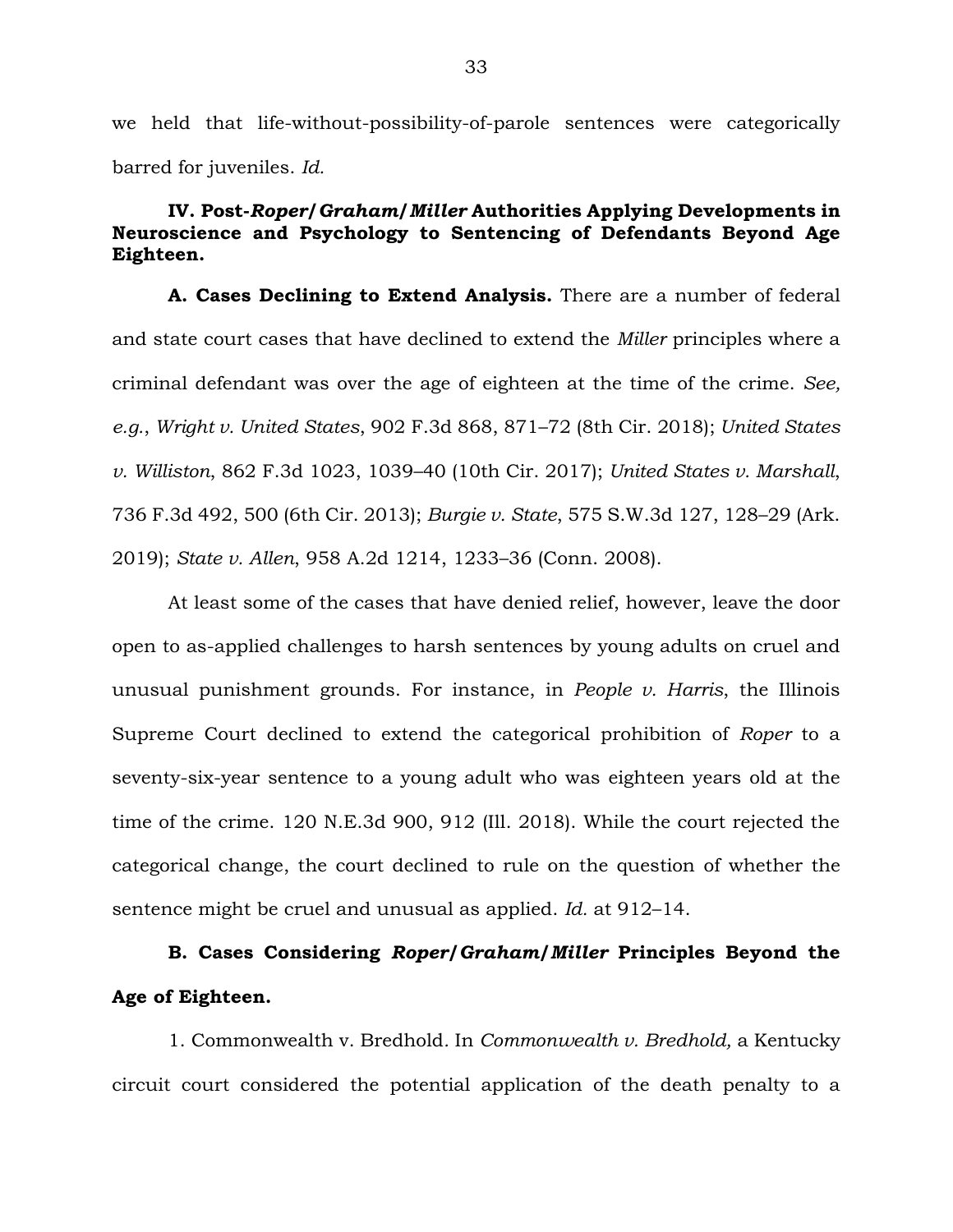defendant who was eighteen years and five months old at the time of the murder and robbery. No. 14–CR–161, 2017 WL 8792559, at \*1 (Ky. Cir. Ct. Aug. 1, 2017). Notably, the judge presiding in *Bredhold* had heard testimony from a nationally known expert, Dr. Laurence Steinberg, regarding the differences between adolescents under the age of eighteen and young adults aged eighteen to twentyone in a companion case.<sup>2</sup> *Id.* According to the *Bredhold* court, Steinberg testified that "if a different version of *Roper* were heard today, knowing what we know now, one could've made the very same arguments about eighteen (18), nineteen (19), and twenty (20) year olds that were made about sixteen (16) and seventeen (17) year olds in *Roper*." *Id.*

The *Bredhold* court concluded that there was a growing consensus against the death penalty for persons under age twenty-one. *Id.* at \*3. Further, the *Bredhold* court concluded that individuals in their late teens and early twenties were less mature than older adults and more likely to engage in behavior that underestimates risks and promotes "sensation-seeking." *Id.* at \*4. The *Bredhold* court further noted that young adults are less able to control their impulses and consider the future consequences of their acts. *Id.* In addition, the *Bredhold* court noted that cognitive abilities mature more rapidly than emotional abilities, including the ability to exercise control, to properly consider the risks and rewards of alternative courses of action, and to resist coercive pressure from others. *Id.* According to the *Bredhold* court, the applicable research as well as

 $\overline{a}$ 

<sup>2</sup>There are some characteristics with death sentences that are shared by other sentences. *Commonwealth v. Diaz*, No. 15–CR–584–001 (Ky. Cir. Ct. Sept. 6, 2017).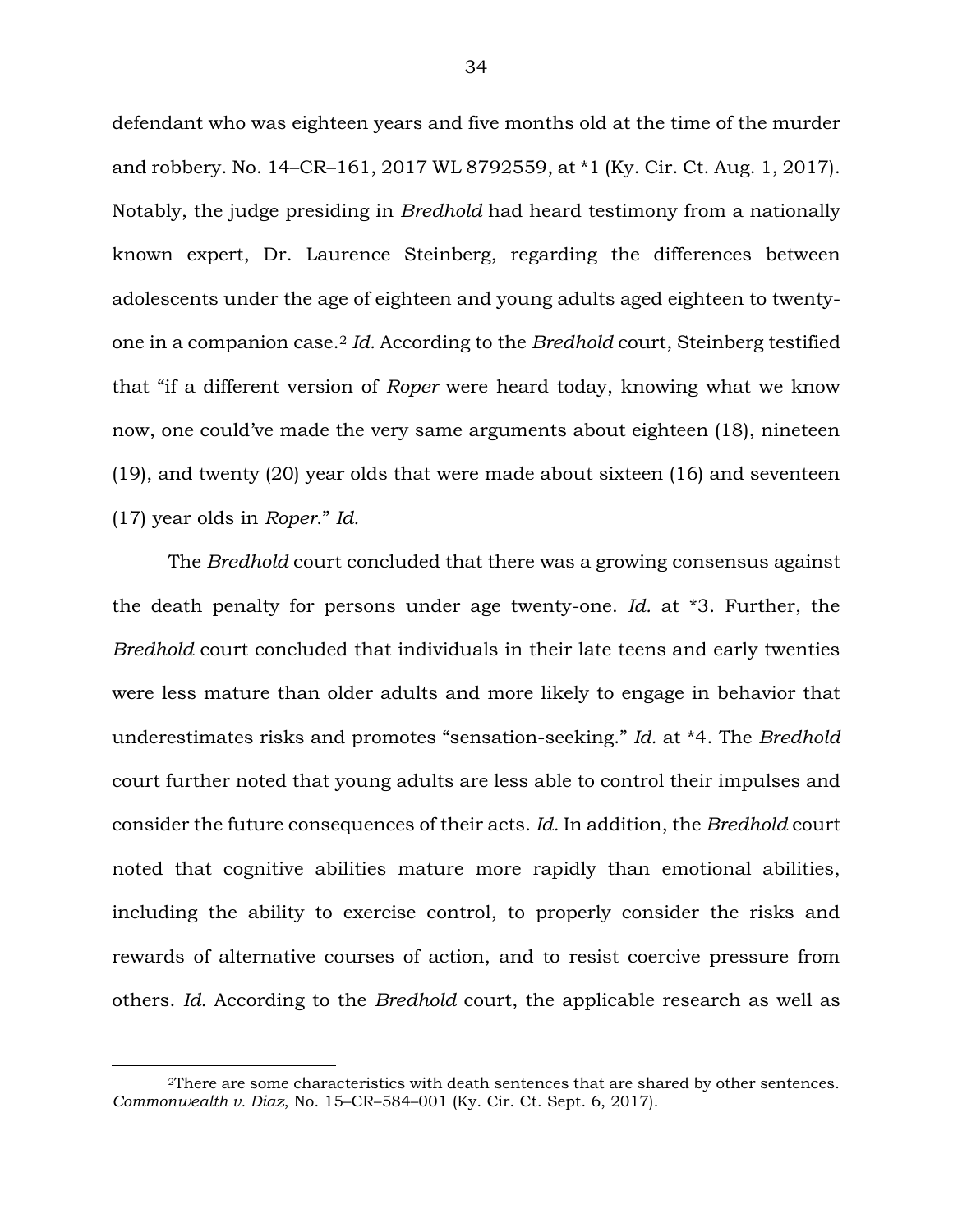the individual assessment "support the exclusion of the death penalty for this Defendant." *Id.* at \*7.

The circuit court ruling in *Bredhold*, however, was short lived. The Kentucky Supreme Court vacated the ruling, noting that the defendant had not yet been sentenced and, as a result, did not have standing to support a constitutional challenge. *See Commonwealth v. Bredhold*, 599 S.W.3d 409, 417– 18 (Ky. 2020).

Even so, as the *Bredhold* circuit court noted, the conclusions of an expert who made an individualized assessment of the defendant, "are still relevant." *Bredhold*, 2017 WL 8792559, at \*7. The expert reported that the defendant operated "at a level at least four years below that of his peers." *Id.* According to the circuit court, the findings of the expert "further support the exclusion of the death penalty" for the defendant. *Id. Bredhold*, of course, is a death penalty case, but it extends and applies the science described in *Roper* to a case involving a criminal defendant above the age of eighteen.

2. State v. Norris*.* A New Jersey appellate court considered the application of *Miller* in a case involving a twenty-one-year-old defendant in *State v. Norris*, No. A–3008–15T4, 2017 WL 2062145, at \*5 (N.J. Super. Ct. App. Div. May 15, 2017) (per curiam). The New Jersey appellate court in a short per curiam opinion did not explicitly state that the defendant was entitled to the same consideration as a juvenile offender, but suggested that *Miller* factors should be considered when the trial court considers a sentence for a lengthy term of incarceration. *Id.* ("[T]he real life consequences of a consecutive, extended-term sentence should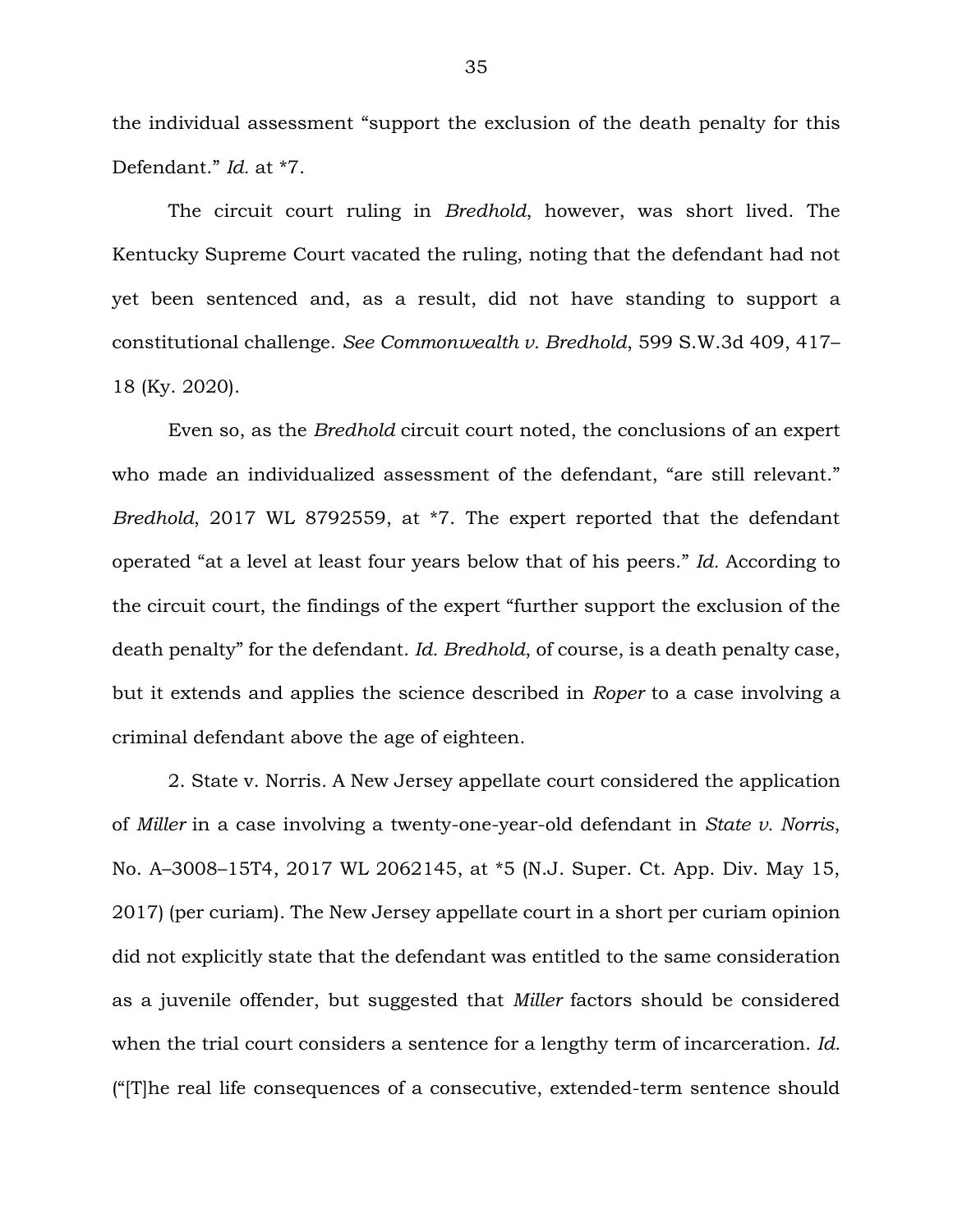be considered, particularly under circumstances such as these, where on the attempted murder charge the most serious aggravating factors had been eliminated and the two that remained were somewhat ubiquitous.").

3. People v. House*.* An intermediate Illinois appellate court considered the applicability of developments in brain science to a nineteen-year-old defendant in *People v. House*, 72 N.E.3d 357, 384 (Ill. App. Ct. 2015), *appeal denied, judgment vacated*, 111 N.E.3d 940 (Ill. 2018). That case involved a question of the validity of a life-without-possibility-of-parole sentence imposed on a nineteen-year-old defendant convicted of multiple murders. *Id.* at 383. The court reasoned that while the defendant was not a juvenile at the time of the crime, his "young age of 19 is relevant in consideration." *Id.* at 384. Under the specific facts of the case, the court questioned the propriety of mandatory natural life for a nineteen-year-old under the theory of accountability. *Id.* at 385. Additionally, the court recognized the continuing brain development in adolescents, *id.*, and noted that legal scholars had observed that "the United States Supreme Court is moving rather quickly towards abolishing life without parole sentences for juvenile offenders entirely." *Id.* at 386 (quoting Maureen Dowling, Note, *Juvenile Sentencing in Illinois: Addressing the Supreme Court Trend Away from Harsh Punishments for Juvenile Offenders*, 35 N. Ill. U. L. Rev. 611, 619 (2015)). Most importantly, the court argued that while *Roper* delineated the division between juvenile and adult offenders at the age of eighteen, it did not believe that "this demarcation has created a bright line rule." *Id.* at 386. Instead, it believed such division is "somewhat arbitrary." *Id.* at 387. Accordingly, the court argued that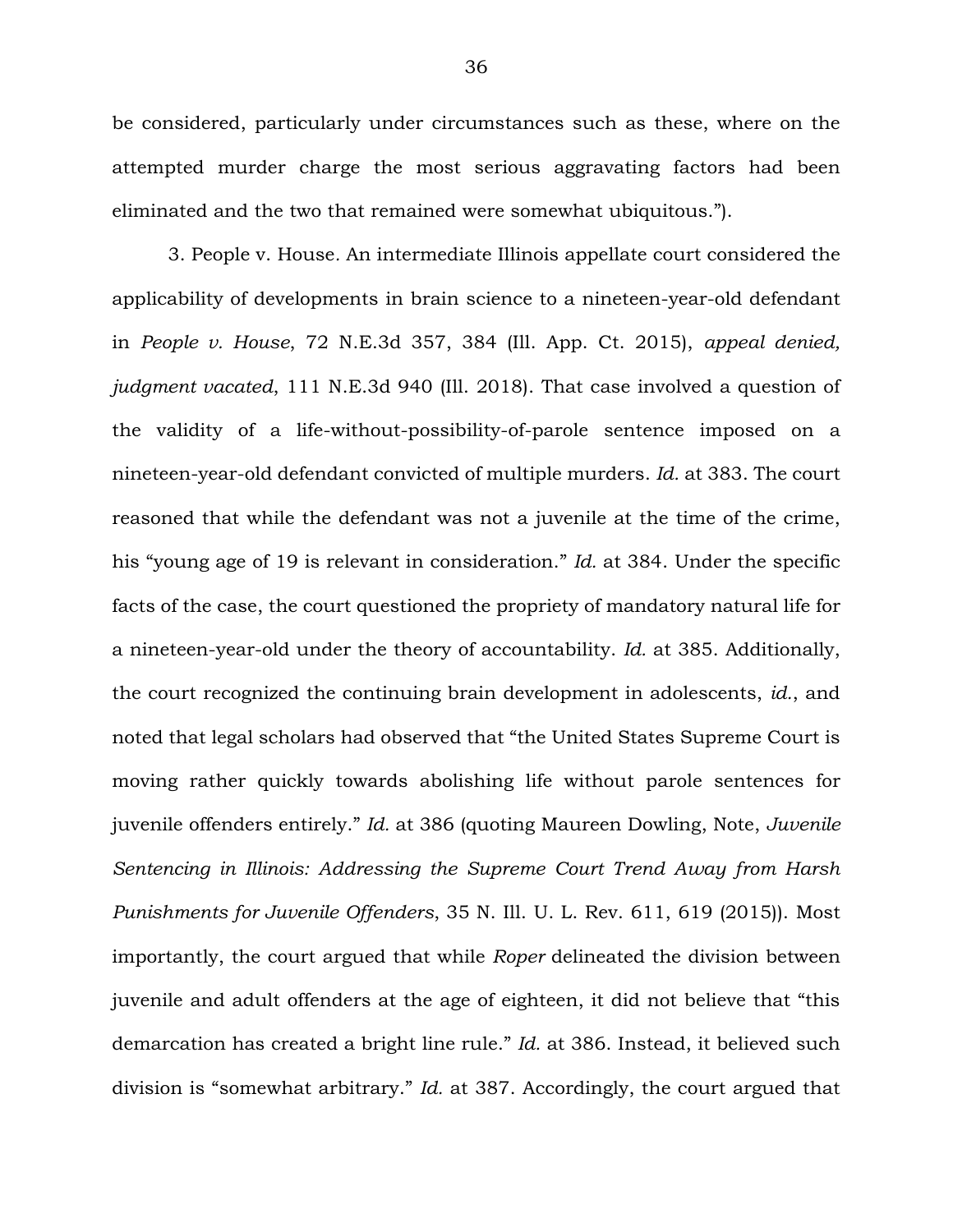there was a need to expand juvenile sentencing provisions for young adult offenders. *Id.*

The *House* holding, however, was vacated by the Illinois Supreme Court, 111 N.E.3d 940, with instructions to the appellate court to consider the recent holding of the Illinois Supreme Court in *Harris*, 120 N.E.3d 900. In *Harris*, the Illinois Supreme Court held that an aggregate sentence of seventy-six years in prison upon an eighteen-year-old defendant did not violate the cruel and unusual punishment provision of Illinois's constitution where the defendant only raised a facial challenge to the sentence. *Id.* at 845. The Illinois Supreme Court refused to extend *Miller*, which it regarded as establishing a categorical rule, to persons over the age of eighteen. *Id.* at 846–47. The *Harris* court emphasized, however, that the defendant did not claim the sentence as applied to him was cruel and unusual. *Id.* at 847.

4. United States v. Cruz*.* A federal district court approached the question of the application of science to the sentencing of a defendant when he was eighteen years and twenty weeks old. *Cruz v. United States*, No. 11–CV–787 (JCH), 2018 WL 1541898, at \*1 (D. Conn. Mar. 29, 2018), *vacated and remanded*, 826 F. App'x 49 (2d Cir. 2020). In that case, Cruz had been incarcerated for many years and was bringing his claim that the life-withoutpossibility-of-parole sentence amounted to cruel and unusual punishment. *Id.* at \*1–2.

The *Cruz* court considered whether Supreme Court precedent barred the district court from consideration of application of the *Miller* principles to the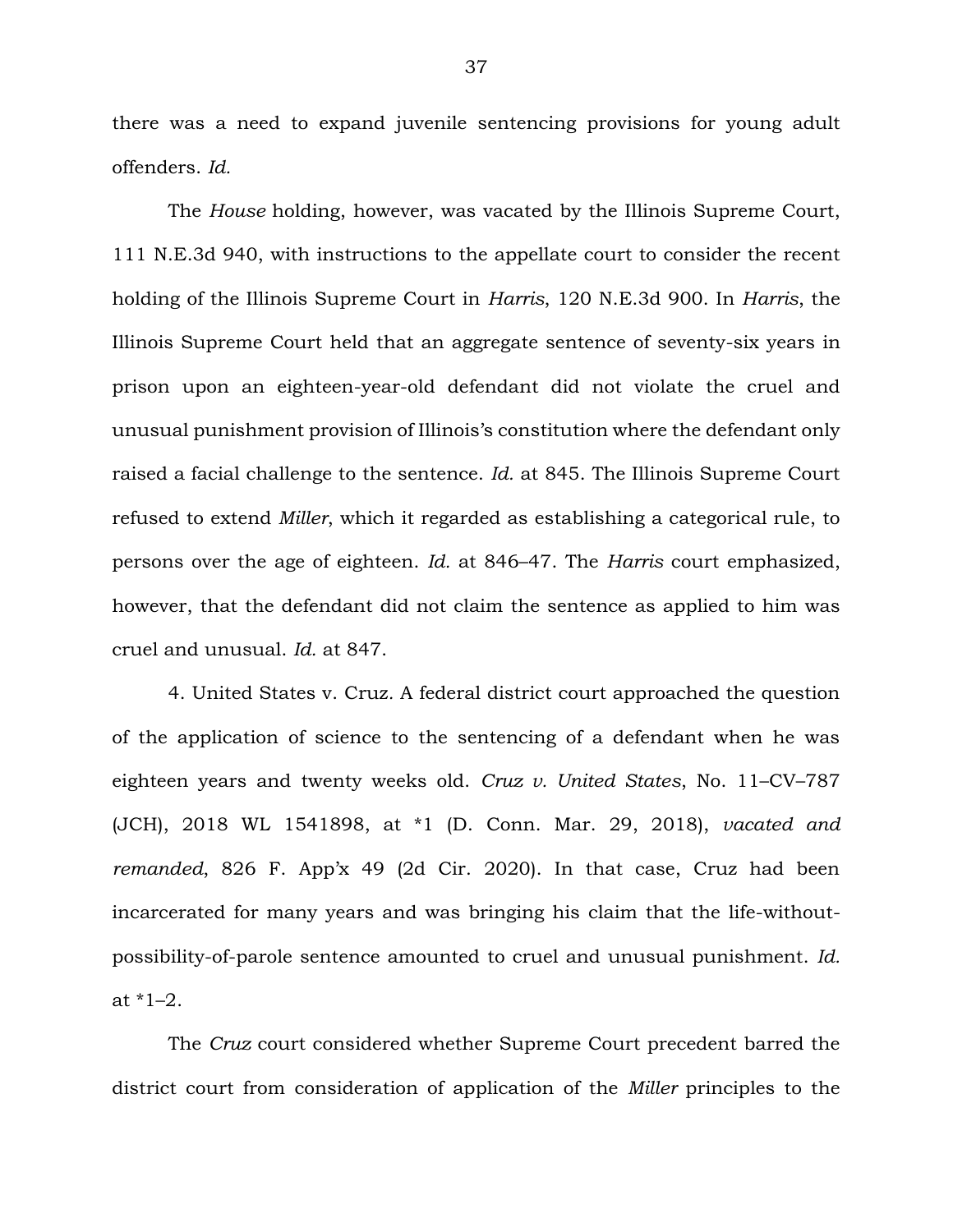defendant. *Id.* at \*6. According to the *Cruz* court, *Miller* said nothing about how the Eighth Amendment would apply to mandatory life without possibility for parole for those over the age of eighteen. *Id.* at \*15 (stating that the state failed to recognize that there were "different kinds of lines" and taking for example that the Supreme Court expanded the protection of death penalty sentences for underage offenders from sixteen to eighteen through a series of cases from *Thompson*, 487 U.S. 815, to *Stanford*, 492 U.S. 361, and reasoning that, similarly, *Roper*, *Graham*, and *Miller* protected offenders that fall under the line while remaining silent as to offenders that fall above the line). As a result, *Miller* did not preclude the district court from considering the relevance of science to a cruel-and-unusual-punishment claim where the defendant was eighteen years old. *Id.* at \*16.

Dr. Steinberg, an expert on juvenile brain development, testified extensively at trial. Dr. Steinberg testified that early adolescence as occurring between the ages of ten and thirteen, middle adolescence between the ages of fourteen and seventeen, and late adolescence between the ages of eighteen and twenty-one. *Cruz*, 2018 WL 1541898, at \*23. Specifically, late adolescents "still show problems with impulse control and self-regulation and heightened sensation-seeking, which would make them in those respects more similar to somewhat younger people than to older people." *Id.* Therefore, scientific evidence revealed that late adolescents displayed similar characteristics of immaturity and impulsivity as juveniles under eighteen. *Id.* Yet, people in late adolescence were still more capable of change than adults. *Id.* at \*24.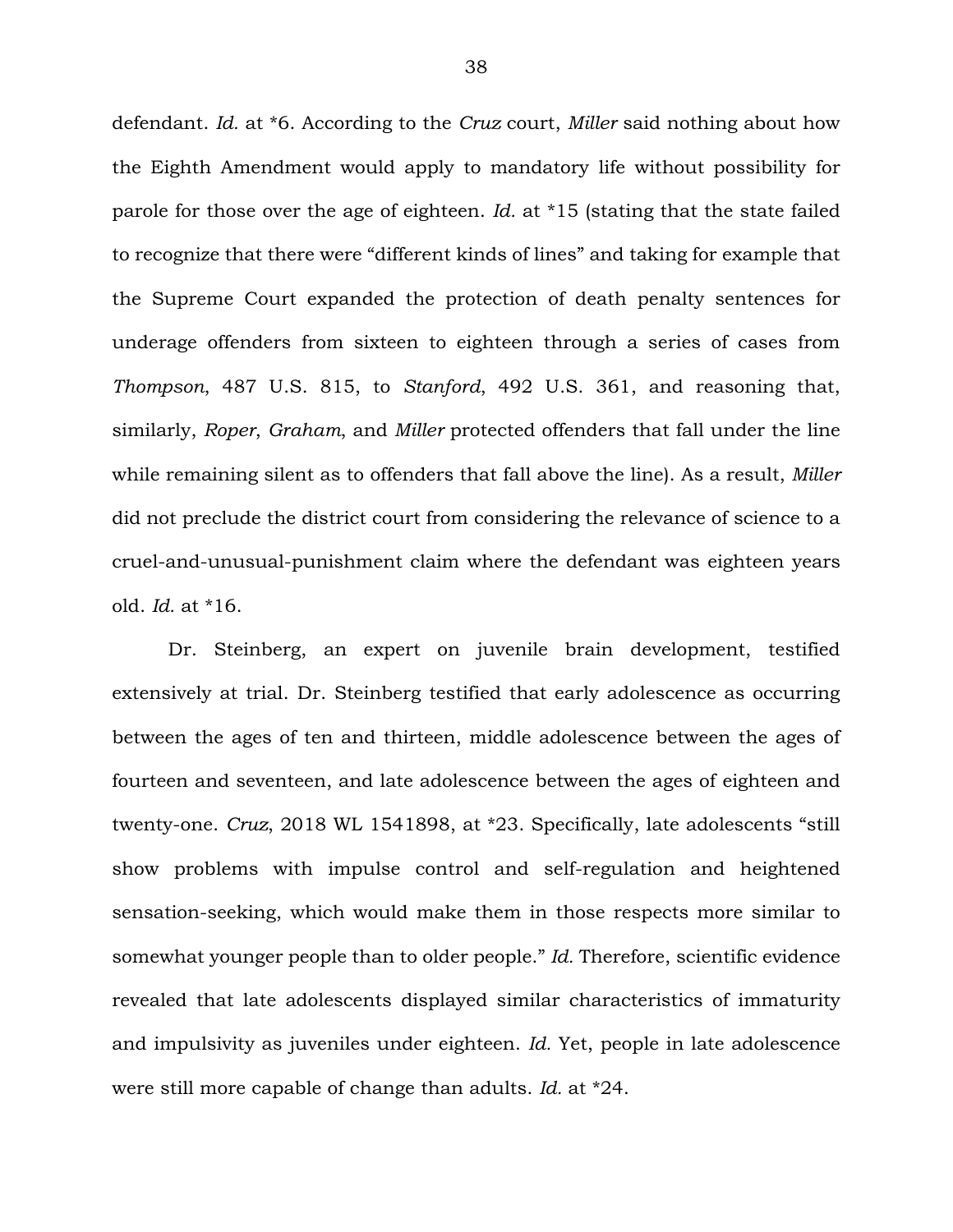Additionally, Dr. Steinberg testified that at the time when *Roper* was decided, little research focused on the brain development of late adolescence or young adulthood, so when *Roper* drew the line at the age of eighteen in 2005, scientific record was not available to the United States Supreme Court as it is today. *Cruz*, 2018 WL 1541898, at \*25. Based on the evidence and the body of research, the district court concluded that *Miller*-type principles should be extended to persons over the age of eighteen. *Id.* at \*25.

But the United States Court of Appeals for the Second Circuit reversed. *See Cruz v. United States*, 826 F. App'x 49, 52 (2d Cir. 2020). The Second Circuit held that persons who committed offenses when over the age of eighteen were not entitled to *Miller*-type protections, and insisted that *Miller* embraced the age of eighteen as a substantive cut-off date for making similar claims. *Id.*

5. United States v. C.R*.* In *C.R.*, United States District Court Judge Jack Weinstein wrote a lengthy opinion considering the validity of a mandatory fiveyear prison sentence on a nineteen-year-old convicted of possession of child pornography. 792 F. Supp. 2d 343, 347 (E.D.N.Y. 2011), *vacated by United States v. Reingold*, 731 F.3d 204 (2d Cir. 2013). Judge Weinstein canvassed the science related to the development of juveniles into young adults, and concluded that young brains are still developing after the age of eighteen and that their culpability was therefore reduced. *Id.* at 490. He concluded under the facts of the case that the imposition of a five-year minimum prison sentence on a nineteen-year-old defendant would amount to cruel and unusual punishment. *Id.* at 510.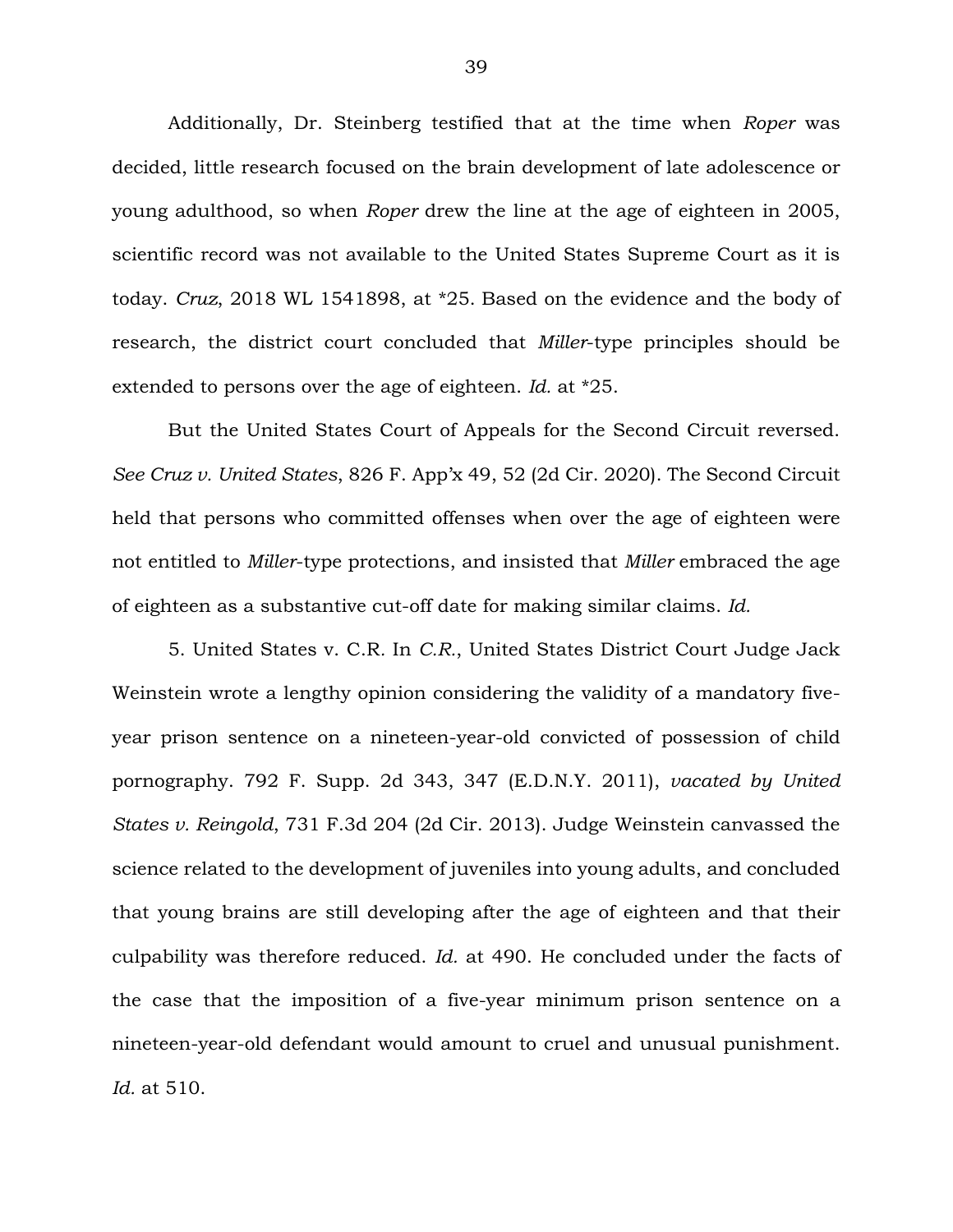**V. Overview of the Science Regarding Harsh Sentences for Young Adults.**

*Roper*, of course, was decided in 2005. 543 U.S. 551. Even in *Roper*, however, the Supreme Court recognized that the juvenile brain development that impacted the culpability of criminal defendants did not end at age eighteen but extended beyond that date. *Id.* at 574.

Since then, neuroscience involving adolescents has continued to accumulate. Post-*Roper* studies reinforce the notion that impulsivity and neural plasticity are characteristic of young adults. Madison Ard, Note, *Coming of Age: Modern Neuroscience and the Expansion of Juvenile Sentencing Protections*, 72 Ala. L. Rev. 511, 520–21 (2020). Research has confirmed that the brain continues to mature beyond the age of eighteen. *See, e.g.*, Kathryn L. Mills et al., *Structural Brain Development Between Childhood and Adulthood: Convergence Across Four Longitudinal Samples*, 141 Neuroimage 273, 276 (2016); Marc D. Rudolph et al., *At Risk of Being Risky: The Relationship Between "Brain Age" Under Emotional States and Risk Preference*, 24 Developmental Cognitive Neuroscience 93, 102–03 (2017); Christian K. Tamnes et al., *Development of the Cerebral Cortex Across Adolescence: A Multisample Study of Inter-Related Longitudinal Changes in Cortical Volume, Surface Area, and Thickness*, 71 J. Neuroscience 3402, 3410 (2017). And social psychology continues to show the immaturity of young adults beyond the age of eighteen. *See, e.g.*, Alexandra O. Cohen et al., *When Is an Adolescent an Adult? Assessing Cognitive Control in Emotional and Nonemotional Contexts*, 27 Psychological Sci. 549, 550, 559–60 (2016); Kathryn Monahan et al., *Juvenile Justice Policy and Practice: A*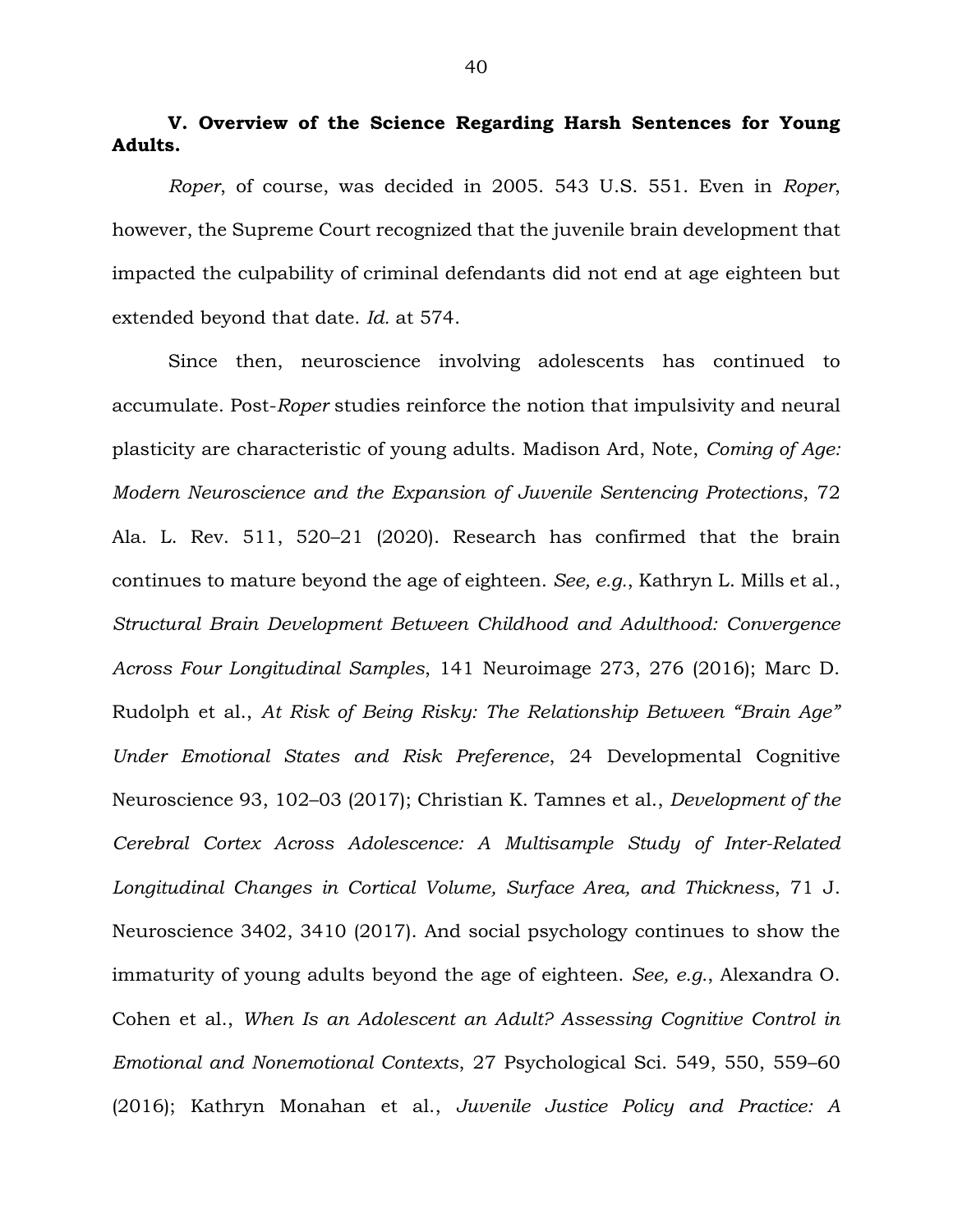*Developmental Perspective*, 44 Crime & Just. 577, 582 (2015). As summarized by one commentator, "[E]ighteen-to twenty-one-year-olds [are] more similar to ten- to seventeen-year-olds on indices of psychosocial maturity than they [are] to adults twenty-six years of age and older." Andrew Michaels, *A Decent Proposal: Exempting Eighteen- to Twenty-Year-Olds from the Death Penalty*, 40 N.Y.U. Rev. L. & Soc. Change 139, 163 (2016) [hereinafter Michaels].

In light of the evolving science, there have been suggestions in scholarly literature regarding how best to treat young offenders who fall within the aged eighteen to twenty-one or eighteen to twenty-five category. Some scholars have cogently suggested simply moving some of the categorical goal posts, just like the Supreme Court did when it increased the categorical age for prohibition of the death penalty from sixteen in *Thompson* to eighteen in *Roper*. *See* John H. Blume et al., *Death by Numbers: Why Evolving Standards Compel Extending*  Roper*'s Categorical Ban Against Executing Juveniles from Eighteen to Twenty-One*, 98 Tex. L. Rev. 921, 950 (2020); Carly Loomis-Gustafson, Student Article, *Adjusting the Bright-Line Age of Accountability within the Criminal Justice System: Raising the Age of Majority to Age 21 Based on the Conclusions of Scientific Studies Regarding Neurological Development and Culpability*, 55 Duq. L. Rev. 221, 237 (2017); Michaels, 40 N.Y.U. Rev. L. & Soc. Change 139. These scholars urge that the categorical judgment that the death penalty cannot be applied to children under the age of eighteen should be raised to age twenty-one or twentyfive. In the context of Iowa law, where life without possibility of parole is the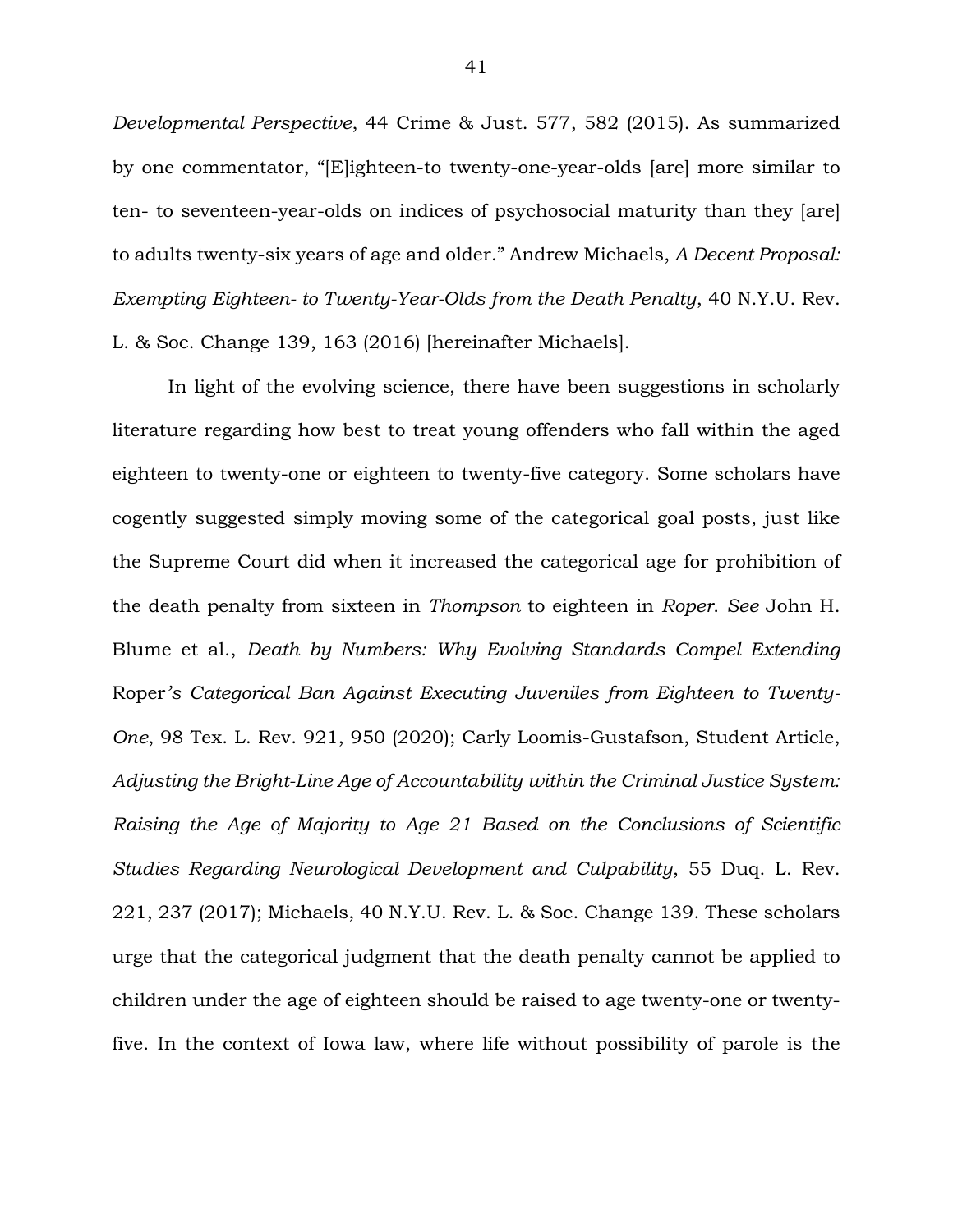harshest sanction available, the implication is that this sentence should be categorically barred for young adults as well as those under the age of eighteen.

Other authorities have rejected a per se bar on severe sentences such as life without possibility of parole for persons over the age of eighteen, but have instead argued that the appropriate way to integrate the science into the sentencing process is through an individualized hearing. *See* William W. Berry III, *Eighth Amendment Presumptive Penumbras (and Juvenile Offenders)*, 106 Iowa L. Rev. 1, 42 (2020). One scholar has suggested that in such an individualized hearing, the state would carry the burden of demonstrating the need for a life-without-possibility-of-parole sentence. *Id.* Under such a regime, it might be difficult to apply a life-without-possibility-of-parole sentence to a nonhomicidal crime of a young adult. *Id.*

Three leading scholars—Elizabeth S. Scott, Richard J. Bonnie, and Laurence Steinberg—wrote a 2016 article considering the question of proper treatment of young adults for purposes of applying cruel and unusual punishment law. *See* Elizabeth S. Scott et al., *Young Adulthood as a Transitional Legal Category: Science, Social Change, and Justice Policy*, 85 Fordham L. Rev. 641 (2016) [hereinafter Scott]. In this somewhat dated review of scholarship, the authors recognize that it was time to reconsider the law's approach to young adult offenders in light of recent scientific research. *Id.* at 643. The authors caution that the research does not establish that individuals aged eighteen through twenty are not indistinguishable from children under the age of eighteen. *Id.* Instead, according to the authors, the young adult years can be best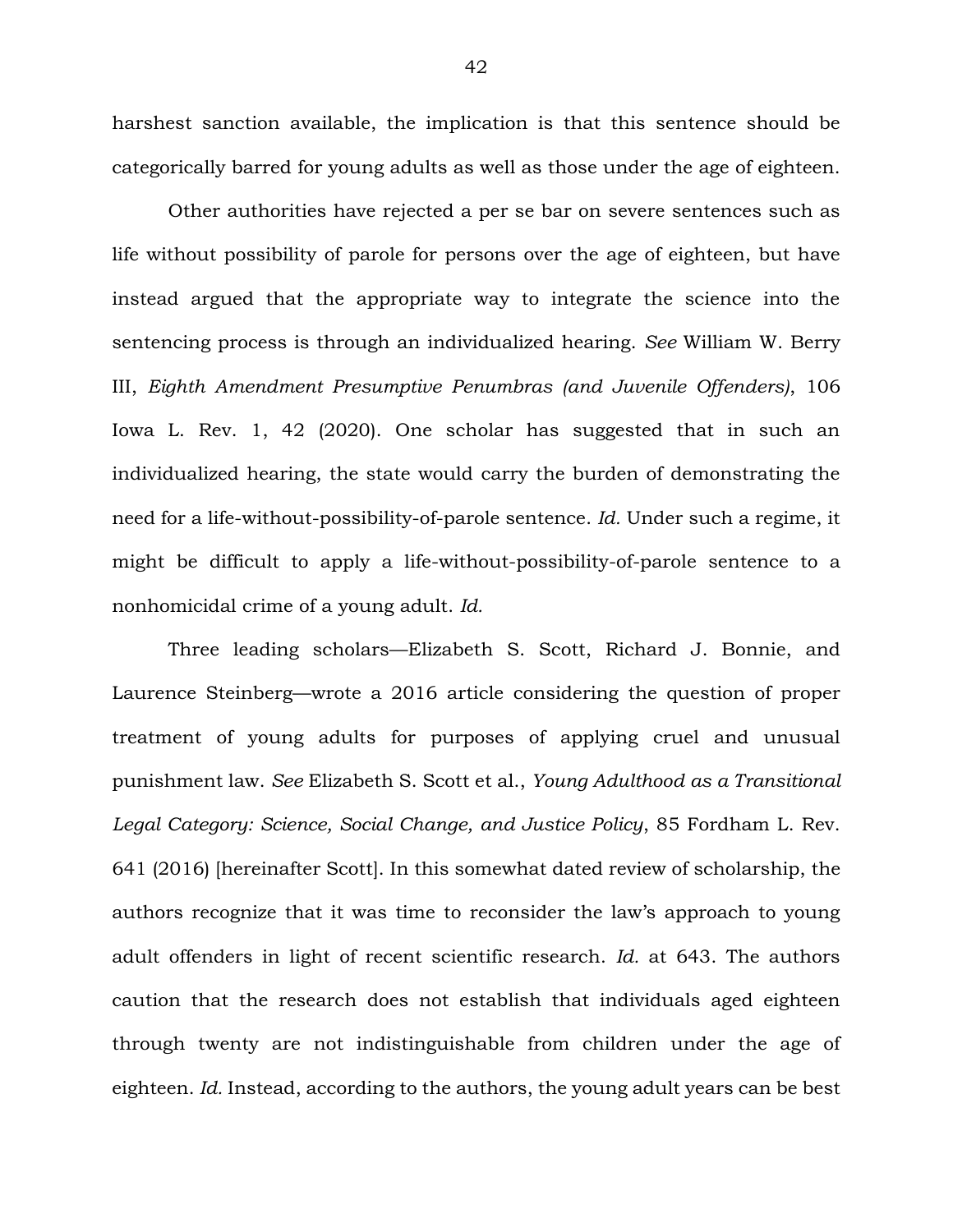understood as a transition stage between adolescence and mature adulthood. *Id.* at 644. In short, the authors reject a binary approach to childhood and adulthood. *Id.* They do not advocate simply extending the categorical goal posts of *Roper* and its progeny to persons under the age of twenty-one or twenty-five.

The authors caution is based, at least in part, on the limitations in the psychological studies of young adults. First, they note that the studies showing emotional immaturity are somewhat task dependent. *Id.* at 648–50. Second, the studies of peer pressure for the older age group are equivocal. *Id.* Third, psychological maturity varies at given ages considerably. *Id.* Finally, age differences in psychological functioning in young adulthood seems to vary as a function of context. *Id.* With respect to brain development studies, the authors observe that the research has not yet significantly informed our understanding of the characteristics necessary for the formation of social policy. *Id.* at 652.

Yet, the authors conclude that the research, though not conclusive, shows young adults may be "driven by tendencies toward impulsivity and risk-taking that characterize much of the criminal activity of juveniles." *Id.* at 656–57. Even for violent offenses, the authors suggest that the offender's relative youth should be considered in sentencing. *Id.* at 661. They assert that the evidence may support a presumption that mandatory minimum sentencing regimes should exclude young adult offenders. *Id.* at 662; *see also* William W. Berry III, *Individualized Sentencing*, 76 Wash. & Lee L. Rev. 13 (2019) [hereinafter Berry III, *Individualized Sentencing*] (urging individualized sentencing for youth over the age of eighteen); Josh Gupta-Kagan, *The Intersection Between Young Adult*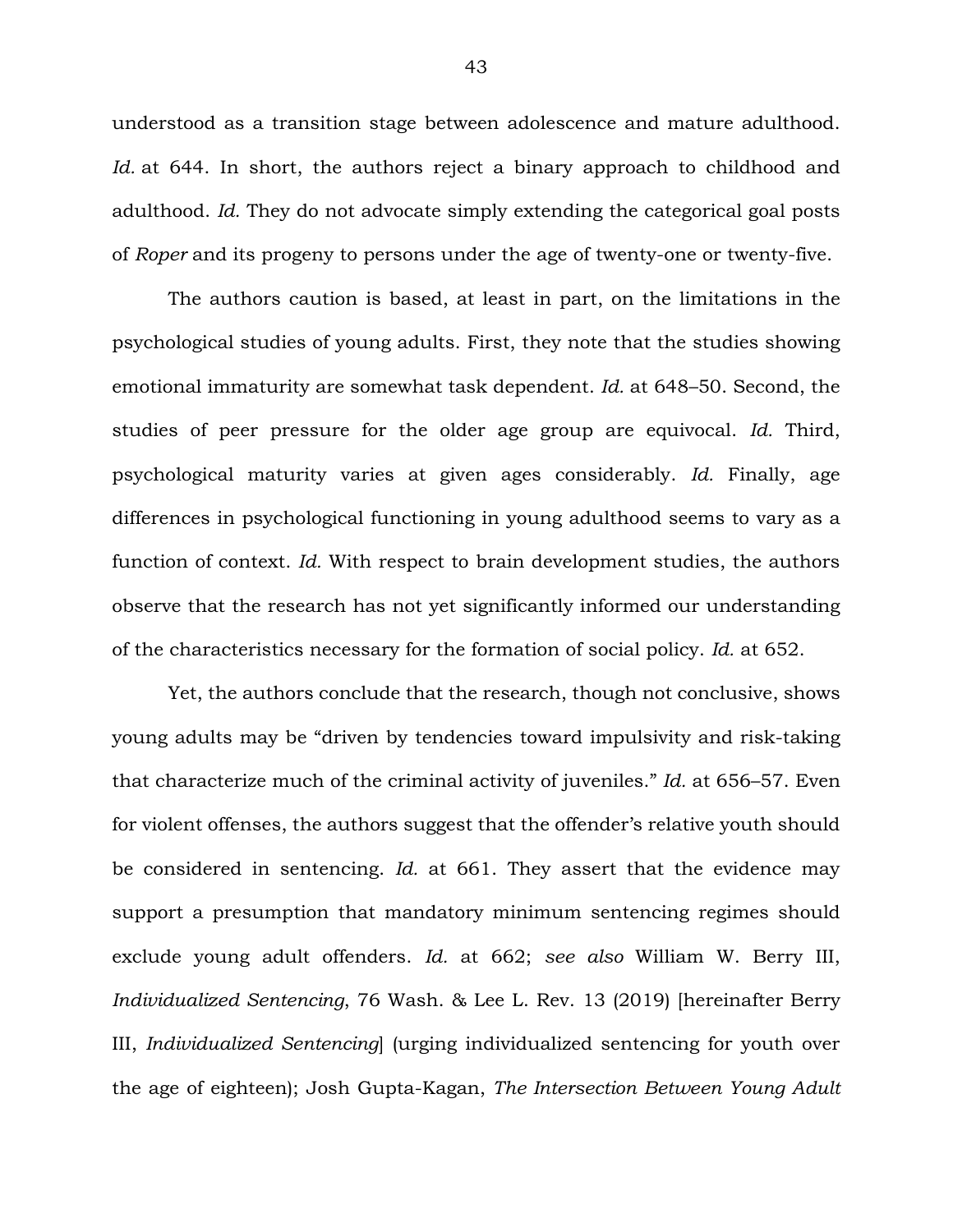*Sentencing and Mass Incarceration*, 2018 Wis. L. Rev. 669, 714 (2018) (recommending youth be considered a separate category for cruel and unusual punishment proportionality analysis).

#### **VI. Discussion.**

**A. Introduction.** This case involves whether the developments in neuroscience and social science undermines a mandatory sentence of life without possibility of parole for an eighteen-year-old charged with homicide under the cruel and unusual punishment clause of article I, section 17 of the Iowa Constitution. There are two questions presented. The first question is whether the categorical rule in *Sweet*, namely, that juvenile offenders under the age of eighteen cannot be sentenced to life without possibility of parole, should be extended to cover the defendant here who committed homicide when he was just over eighteen years of age. If the answer to this question is no, a second distinctly different question arises, namely, whether a defendant is entitled to an individualized *Miller*-type hearing on the question of whether life in prison without possibility of parole may be constitutionally applied given the maturity of the defendant.

**B. Categorical Ban on Life Without Parole to Defendants Who Commit Crimes When over the Age of Eighteen.** In *Sweet*, we categorically held that a child who commits a crime while under the age of eighteen cannot be sentenced to life without possibility of parole. 879 N.W.2d at 839. The defendant here argues that the categorical rule in *Sweet* should be extended to a defendant who is just over the age of eighteen when the crime is committed. The defendant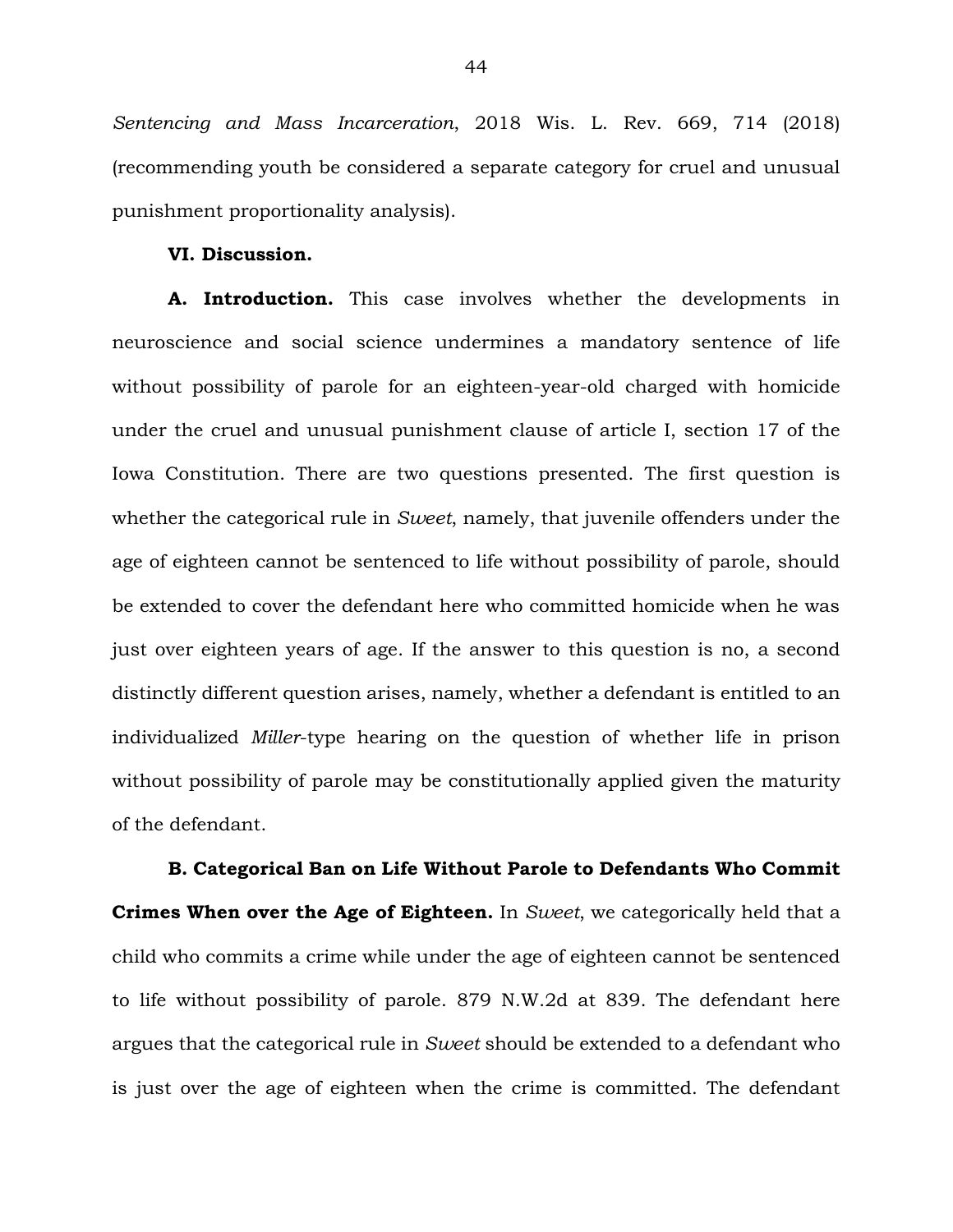argues that the age of eighteen should not be regarded as a "bright line" that excludes consideration of the mitigating features of youth for young adults aged eighteen and over. The State responds that the language in *Sweet* stating that the relief applied to persons eighteen years of age was designed as a "bright line" that should not be altered in this case.

Drawing the line at age eighteen for the categorical judgment in *Sweet* was not based on the notion that the mitigating factors of youth explored in those cases have no application to sentences of adolescents beyond the age of eighteen. Instead, the line has been drawn to support the categorical judgment that life without possibility of parole could *never* be imposed on *any* juvenile. *See id.* at 835–39. The risk of disproportionate punishment of youth under the age of eighteen through application of mandatory adult punishment is so high, and the ability to identify incorrigible exceptions so difficult, that an across the board judgment prohibition is required.

The case for a categorical judgment that life without possibility of parole could *never* be imposed weakens after the age of eighteen. It is no doubt true that the science has evolved since *Roper* was decided in 2005 and that the judgments made in *Roper*, and in *Sweet* have been further reinforced by additional research. But as pointed out by Scott, Binnie, and Steinberg in 2016, the neurological and social science suggesting mitigating factors involving young adults who commit serious crimes is at least somewhat more ambiguous than the studies involving children. *See generally* Scott, 85 Fordham L. Rev. 641. In other words, based on the current science, the potential disproportionality of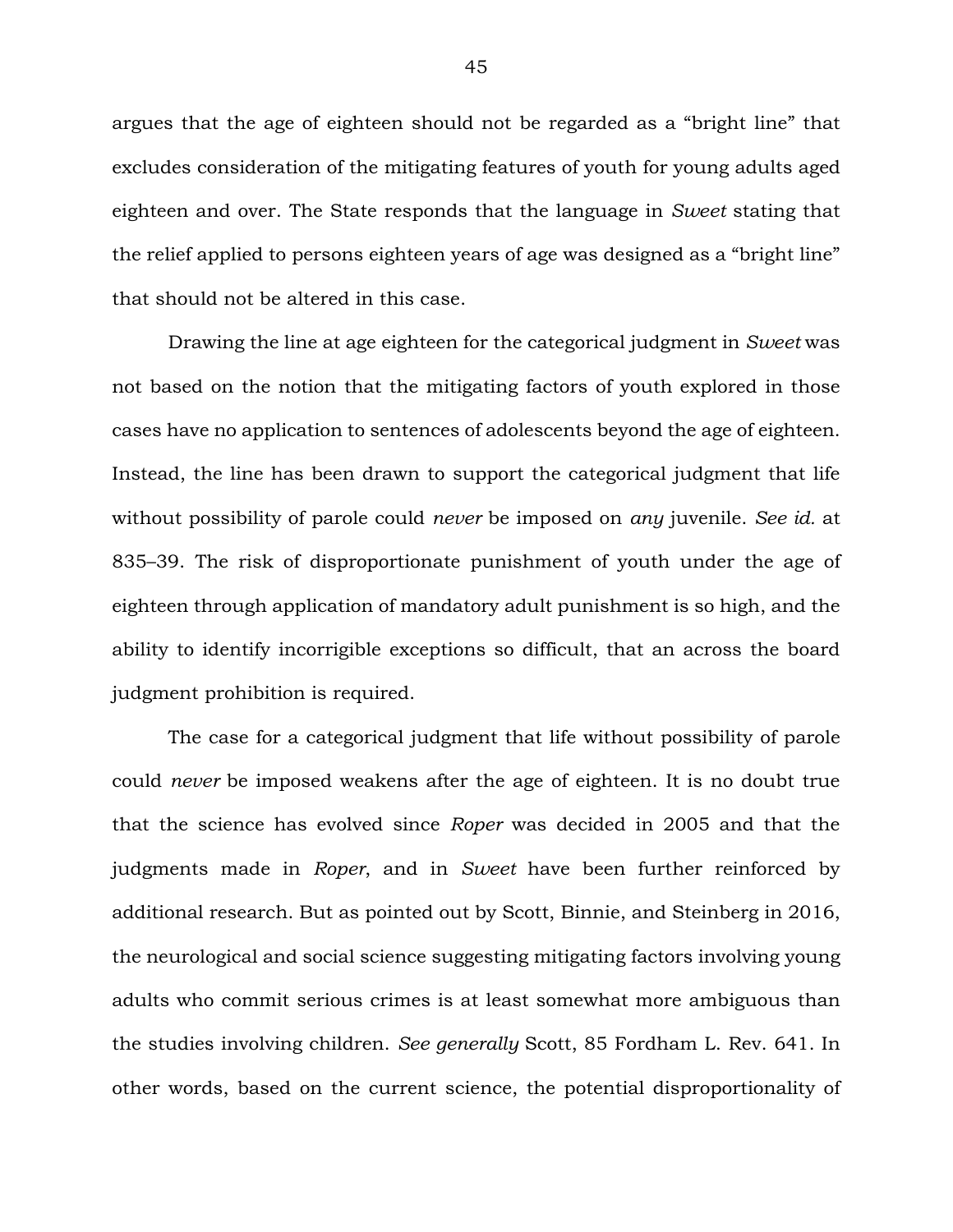application of adult mandatory sentence of life without possibility of parole to persons over eighteen when the crime is committed is sufficiently reduced that a categorical ban on the punishment is not required.

As a result, I would decline the invitation of Dorsey to simply extend the categorical rule of *Sweet* prohibiting life-without-possibility-of-parole sentences to young adults like Dorsey at this time. I would not, however, rule out the possibility that at some point scientific and other developments may require a reexamination of my conclusion.

**C. As-Applied Challenge.** In the alternative to a categorical challenge, Dorsey suggests we apply a *State v. Bruegger*-type proportionality test in this case that takes into account the mitigating factors of youth. *See* 773 N.W.2d 862 (Iowa 2009). In *Bruegger*, we held that under Iowa Rule of Criminal Procedure 2.24(5)(*a*), a defendant could raise a challenge to the legality of a sentence at any time, including claims that the sentence amounted to cruel and unusual punishment. *Id.* at 884. We reviewed a case involving a number of nonexclusive factors that contributed to excessive punishment, including the convergence of a broadly defined criminal statute, the use of a juvenile adjudication when he was twelve to enhance his sentence, and the dramatic increase in his punishment resulting from the enhancement. *Id.* at 885. We emphasized in *Bruegger*, however, that no party advocated a standard for interpreting the Iowa Constitution differently from its federal counterpart. *Id.* at 883. Nonetheless, we emphasized our familiar ability to apply the generally applicable standard in a fashion more stringent than the federal caselaw. *Id.*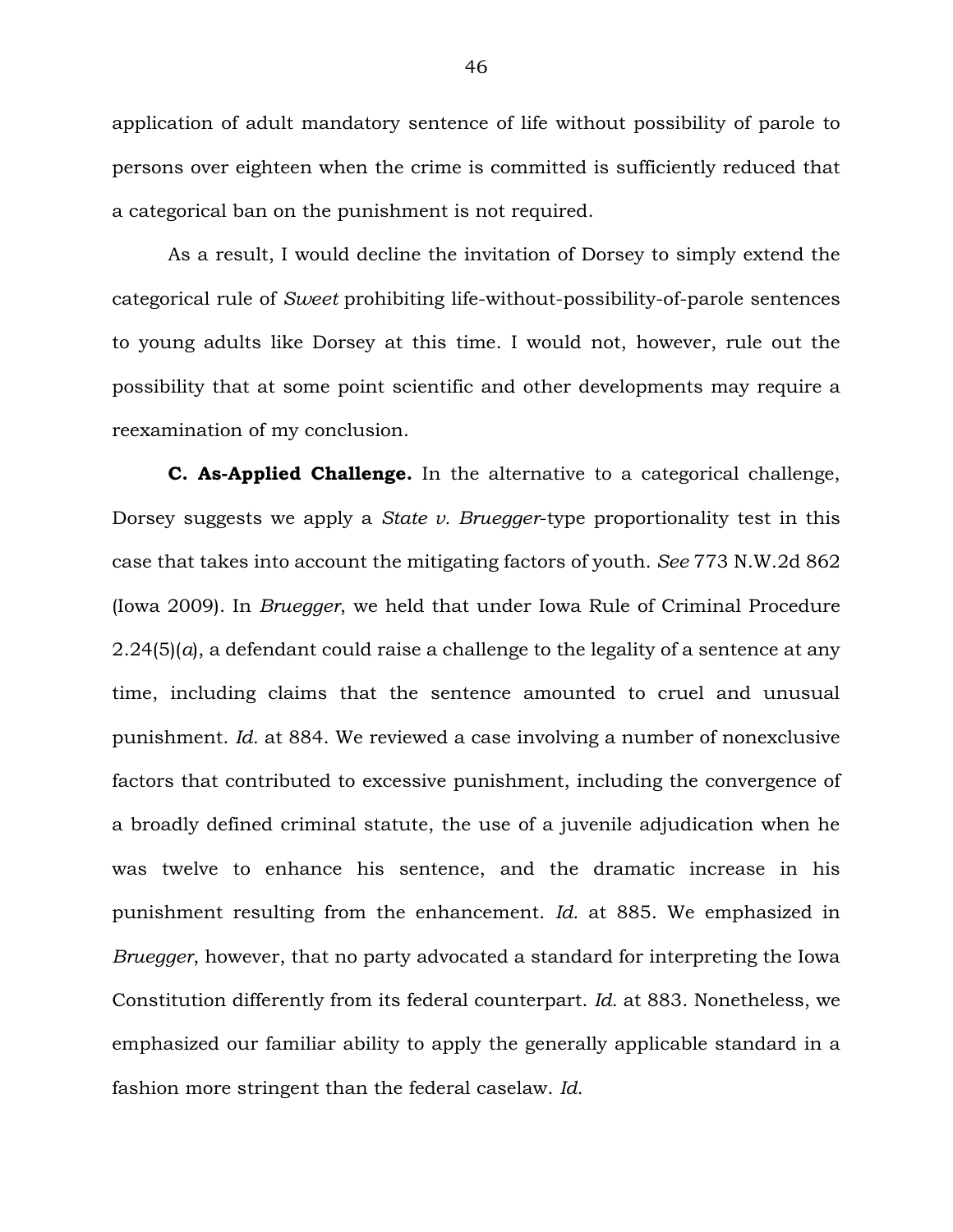This case, however, is distinguishable from *Bruegger* in two important respects. First, no party in *Bruegger* presented to us an argument regarding the potential application of the evolving neuroscience in the evaluation of the defendant's culpability. In this case, however, Dorsey invites us to consider the question of gross proportionality in the context of a life-without-possibility-ofparole sentence for a person just over the age of eighteen. Second, *Brugger* involved a term of years, while this case involves the harshest sentence available in Iowa—life without possibility of parole. In short, the sum and substance of Dorsey's argument, unlike that in *Bruegger*, is to ask that this court depart from the federal precedent and extend our holdings to young adults over eighteen years old.

I now turn to Dorsey's alternate argument that he is entitled to an individualized hearing on his as-applied challenge under article I, section 17 of the Iowa Constitution. Dorsey's position is consistent with the thread of authorities that emphasize the need for an individualized assessment before the harshest sentence may be imposed on an offender. For instance, in *Atkins*, the Supreme Court ruled in the death penalty context that an individualized assessment of a defendant's mental capacity is required before the death penalty could be imposed. 536 U.S. at 317, 321 (noting that an assessment is required to decide if the offender is actually mentally impaired, and that such assessment possibly would draw much disagreement, but where the offender meets the standard, "death is not a suitable punishment for a mentally retarded criminal"). Similarly, in *Woodson* and *Lockett v. Ohio*, the Supreme Court held

47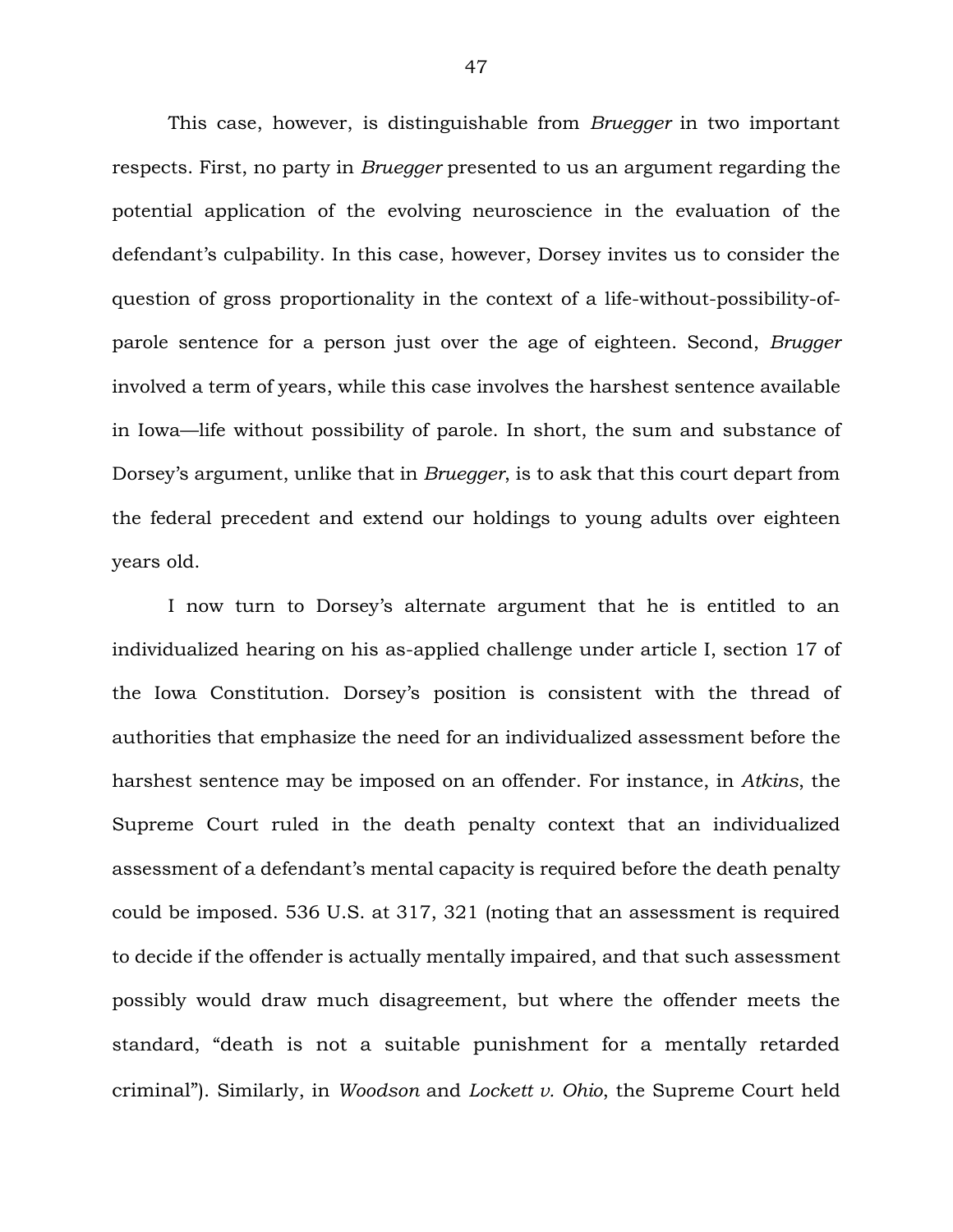that individualized assessments were required for considering mitigation in a death penalty case. *Woodson*, 428 U.S. at 304; *Lockett*, 438 U.S. at 605.

It is true, of course, that *Atkins*, *Woodson*, and *Lockett* were death penalty cases. But life without possibility of parole is the harshest of penalties in Iowa. As established earlier, "[L]ife without parole sentences share some characteristics with death sentences that are shared by no other sentences." *Graham*, 560 U.S. at 69. They are "an irrevocable judgment about that person's value and place in society." *Id.* at 74. From a practical perspective, "[a] young person who knows that he or she has no chance to leave prison before life's end has little incentive to become a responsible individual." *Id.* at 79.

In the life-without-possibility-of-parole case of *Miller*, the Supreme Court emphasized the importance of the *Woodson*-*Lockett* individualized assessment and suggested that the distinction between the death penalty and noncapital cases was not absolute. *See* Berry III, *Individualized Sentencing*, 76 Wash. & Lee L. Rev. at 62; William W. Berry III, *The Mandate of* Miller, 51 Am. Crim. L. Rev. 327, 339 (2014). Although *Miller* involved a defendant under the age of eighteen, the availability of an individualized hearing on proportionality of a young offender just over the age of eighteen serves as a protective measure to ensure that only the most incorrigible of young defendants receive the harshest penalty.

In my view, the state must make a showing of incorrigibility before a lifewithout-possibility-of-parole sentence can be imposed on a young adult in light of the reduced culpability ordinarily associated with youth. As a result, this matter should be remanded for a *Miller*-type individualized hearing to determine